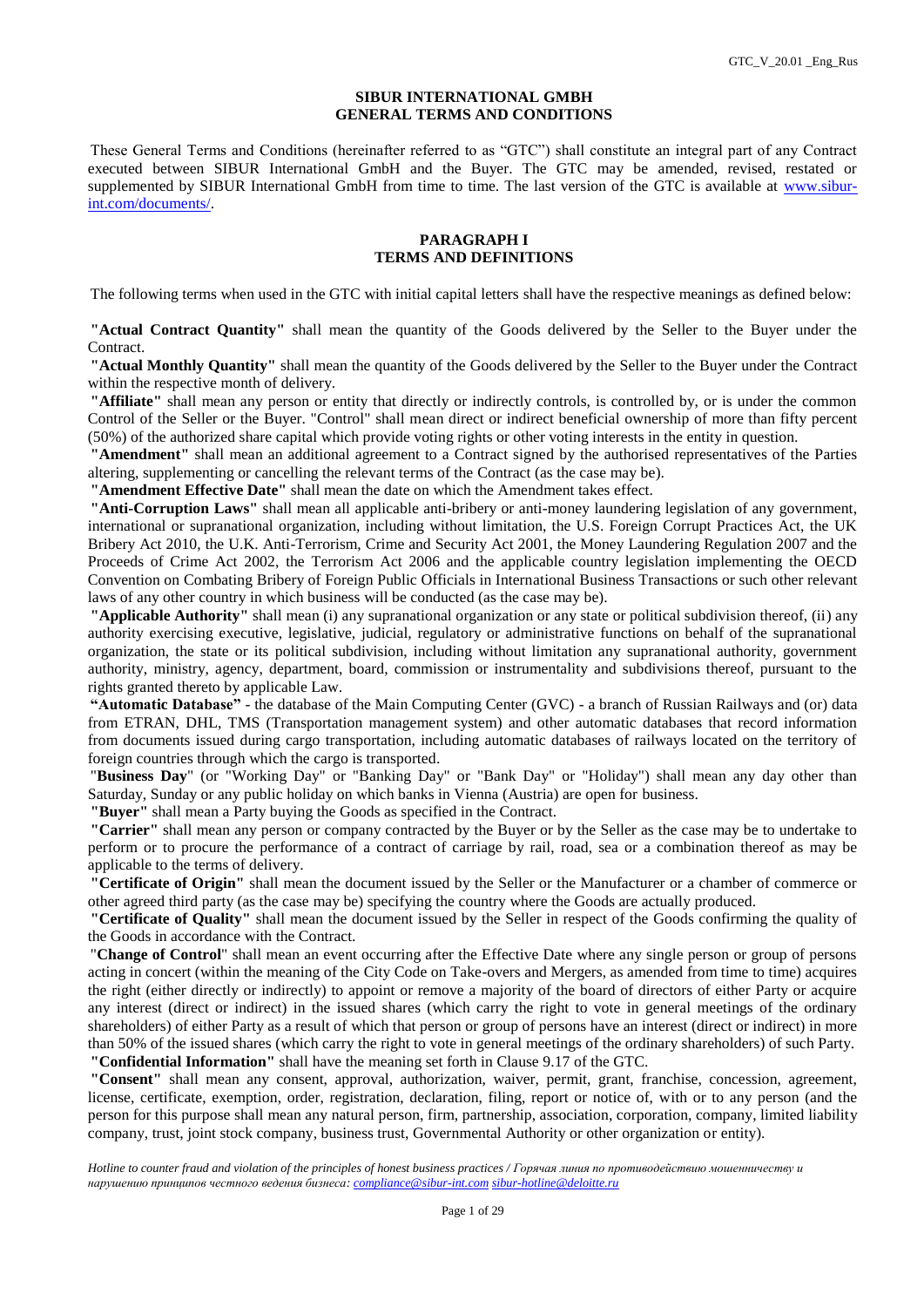"**Contract**" shall mean any contractual arrangement (whether oral, in writing, electronic or otherwise) relating to the supply of the Goods to the Buyer by the Seller, including, without limitation, Spot Contracts and Term Contracts.

**"Delivery Date"** shall mean the moment when the Goods are deemed delivered to the Buyer and concur with the transfer of risk and/or title from the Seller to the Buyer as per the Incoterm 2010 specified in the Contract, unless otherwise agreed between the parties in the Contract.

**"Effective Date**" shall mean the date the Contract shall take effect from.

**"ETA"** or **"Estimated Time of Arrival"** shall mean estimated time of arrival.

"**EU**" shall mean the European Union and includes, where the context requires and/or when reference is made, to EU Regulations, the European Parliament, the Council of the European Union, the European Commission or other relevant regulatory body of the European Union.

**"Euro"** or **"EUR"** or **"€"** shall mean the official currency of the European Union.

**"Force Majeure Event"** shall have the meaning in Clause 8.8.4. of the GTC.

**"Goods"** shall mean the goods to be delivered by the Seller to the Buyer as specified in the Contract.

**"Governmental Approval"** shall mean any Consent of or from an Authorized Authority, including without limitation any certificates, licenses or permits issued by an Authorized Authority.

**"GTC"** shall mean the standard terms and conditions of purchase set out in this document.

**"Incoterms"** shall mean the international commercial terms, the official publication by the International Chamber of Commerce No. 715, 2010.

**"Inspector"** shall mean an independent inspector appointed pursuant to the GTC to perform quality and quantity inspection of the Goods.

**"Inspector's Report"** shall mean any report, conclusion, opinion, certificate or other written document (or combination thereof) issued by the Inspector and reflecting results of the Goods' quantity and quality inspection as described in greater detail in Clause 6.1.3.(c) of the GTC.

**"Law"** shall mean all applicable (i) provisions of all constitutions, treaties, statutes, laws, customs, codes, rules, regulations, ordinances or orders of any Applicable Authority, (ii) Governmental Approvals including without limitation any consent, approval, authorization, waiver, permit, grant, franchise, concession, agreement, license, certificate, exemption, order, permit, registration, declaration, filing, report or notice of or from an Applicable Authority and (iii) orders, decisions, injunctions, judgments, awards and decrees of any Applicable Authority.

**"Letter of Credit"** or **"Stand-by Letter of Credit"** shall have the meanings set forth in the Uniform Customs and Practice for Documentary Credits, 2007 Revision, ICC Publication No. 600 (UCP).

**"Longstop Date"** shall mean the date set forth in the introductory paragraph of the Contract/Amendment.

**"Manufacturer"** shall mean the plant by which the Goods are produced.

**"MT"** shall mean metric tonne (i.e. 1,000 kilograms).

**"Nomination"** shall mean the nomination of the Vessel which is to be loaded with the Goods, as would be described in greater detail in the Contract (when applicable).

**"NOR"** shall mean the notice of readiness tendered by the Vessel upon arrival of the Vessel at the Place of Destination (unloading port or customary anchorage or area or such other place as the Vessel may be ordered to await unload), if applicable.

**"Packaging"** shall mean all products made of any materials of any nature to be used for the containment, protection, handling, delivery and presentation of the Goods, including (but not limited to) paper, wooden, plastic and metal boxes, bags, pallets, and not fall within the definition of Transport as specified herein.

**"Party"** and **"Parties"** shall mean parties to the Contract referred to individually and collectively.

**"PDPR"** means per day pro rata.

**"Place of Destination"** shall mean the place the Goods are to be delivered to as specified in the Contract.

**"Place of Shipment"** shall mean the place where the Goods are to be loaded (dispatched), which shall be without limitations (i) the Manufacturer or warehouse or storehouse, (ii) the load port or terminal, or (iii) any other place, whichever is applicable and as may be specified in the Contract.

**"Planned Contract Quantity"** shall mean the quantity of the Goods set forth in the Contract agreed by the Parties to be delivered under the Contract during the terms of the Contract.

**"Planned Monthly Quantity"** shall mean the quantity of the Goods set forth in the Contract agreed by the Parties to be delivered under the Contract in a month.

**"Price"** shall mean the price per metric ton of the Goods at which the Seller sells the Goods to the Buyer as stipulated in the Contract.

"**Public Official**" shall mean:

(a) any officer or employee, appointed or elected, of a local, state, regional, federal, or multi-national government or any department, agency, or ministry of a government;

(b) any individual who, although temporarily or without payment, holds a public position, employment or function;

(c) any officer or employee of a public international organisation such as the United Nations or the World Bank;

(d) any individual acting in an official capacity for or on behalf of a government agency, department or ministry, or public international organisation;

*Hotline to counter fraud and violation of the principles of honest business practices / Горячая линия по противодействию мошенничеству и нарушению принципов честного ведения бизнеса: [compliance@sibur-int.com](mailto:compliance@sibur-int.com) [sibur-hotline@deloitte.ru](mailto:sibur-hotline@deloitte.ru)*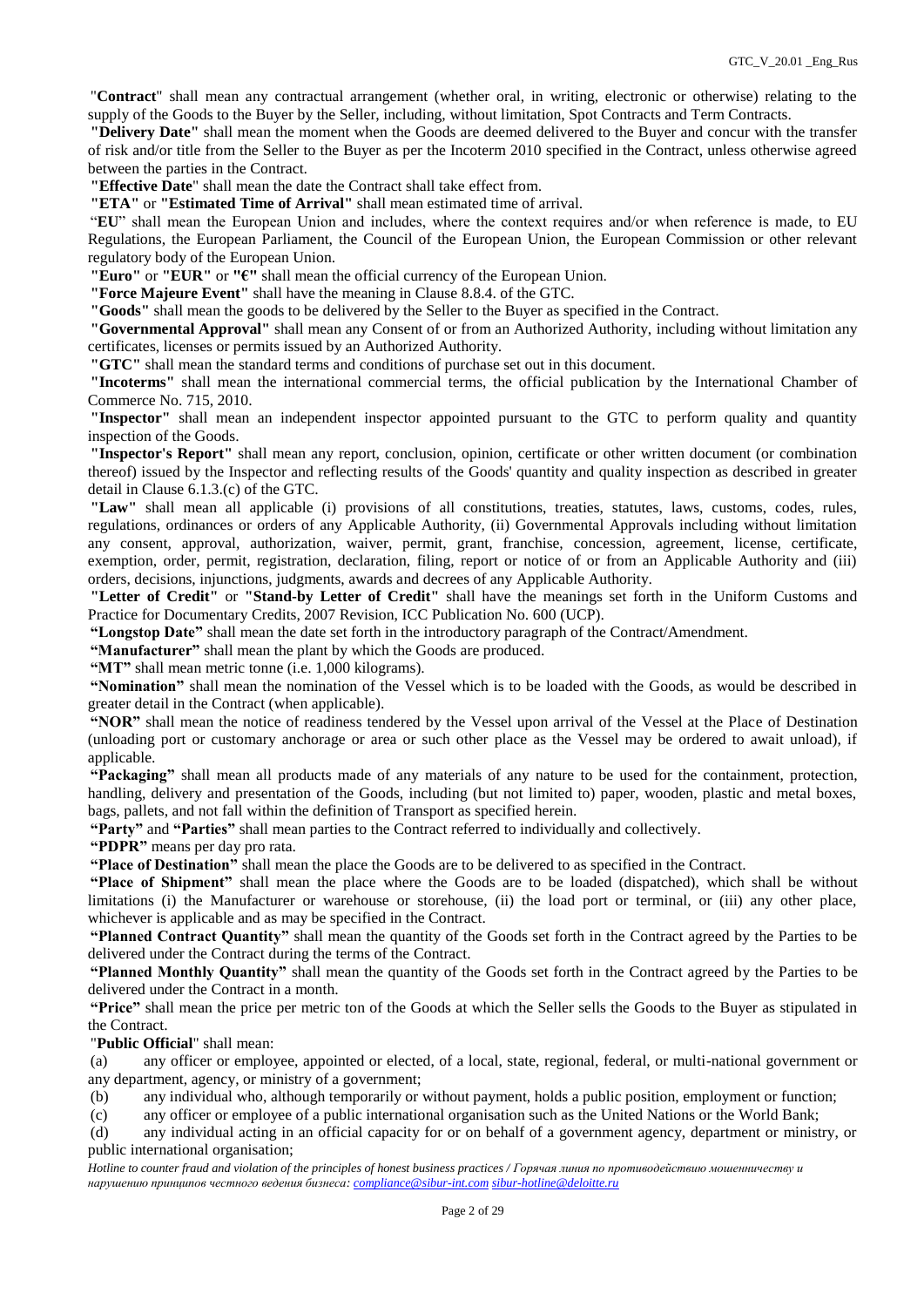(e) a political party, political party official, or any candidate for political office;

(f) any officer or employee of a state-owned or state-controlled entity, as well as entities that perform a government function (such as air or seaport, utility, energy, water, or power);

(g) any member of the judiciary; or

(h) any member of a royal family.

Family members of any of the individuals listed above may also qualify as Public Officials if interactions with them are intended or have the effect of conferring anything of value on a Public Official.

**"Purchase Order"** shall mean a document provided from the Buyer to the Seller indicating the quantity and type of Goods which the Buyer wishes to purchase under a Contract.

**"Quarter"** shall mean the period of the three consecutive months commencing on 1st January ("Q I"), or 1st April ("Q II"), or 1st July ("O III"), or 1st October ("O IV").

"**RMB**" or "**Yuan**" or "**CNY**" or "**Renminbi**" shall mean the lawful official currency of the People's Republic of China.

**"RUBLE"** or **"RUB"** or **"RUR"** shall mean Russian Rubles, the lawful currency of the Russian Federation.

**"Sales Order Confirmation (SOC)"** shall mean the Seller's offer for delivery of the Goods to the Buyer on the certain terms and conditions specified therein. For the avoidance of doubt a SOC which is accepted by the Buyer shall be considered a Contract.

"**Sanctions**" shall mean restrictive and discriminatory measures in trade and economic fields adopted by the Applicable Authorities in respect of other countries, groups of countries, individuals or legal entities with intent to force them to change their policies or specific actions. Sanctions can be expressed in full or partial embargo on imports/exports, the prohibition of entry and visa restrictions, blocking and freezing of assets, prohibition of financial transactions with the countries and entities specified above, including cross-border payments and investments.

"**SCC Rules**" shall means an Arbitration Rules of the Arbitration Institute of the Stockholm Chamber of Commerce valid at the date of claim submission.

**"Seller"** shall mean SIBUR International GmbH that sells the Goods under the Contract.

**"Specification"** shall mean the specification describing the quality of the Goods agreed by the Parties set forth in the Contract.

**"Spot Contract"** shall mean the Contract for a single shipment.

**"Swiss franc"** or **"CHF"** shall mean the lawful official currency of the Swiss Confederation.

**"Transport"** shall mean containers used for the Goods delivery, transportation, storage, including tank cars, containers and cisterns, etc.

**"Transport Return Date"** shall mean the period within which the Buyer shall return the Transport (when applicable) and at the address specified in the Contract.

**"Tax"** or **"Taxes"** shall mean all (i) taxes, fees, duties, tariffs, levies, imposts, or other public charges of any kind, including, without limitation, taxes, required contributions or other charges on or with respect to income, franchise, gross receipts, property, sales, use, profits, capital stock, payroll, employment, social security, health insurance fund, pension fund and other social funds, workers compensation and unemployment or related compensation, (ii) taxes or charges in the nature of excise, withholding, ad valorem, stamp, transfer, value added or gains taxes, (iii) license registration or documentation fees, (iv) customs duties, tariffs and similar charges of any kind whatsoever and (v) any interest, penalties, additions to tax or additional amounts imposed by any taxing authority with respect to those items enumerated in clauses (i), (ii), (iii) and (iv) of this definition.

**"Term Contract"** shall mean a Contract with a mechanism which allows the Buyer to place repeat orders for the delivery of Goods over a defined period of time.

**"Terminal"** shall mean a facility where the Goods are stored and handled, including incoming and outgoing movements.

**"Third Party"** shall mean any person or entity other than a Party of the Contract.

**"Total Goods Value"** shall mean the amount, calculated by multiplying the Actual Contract Quantity by the Price.

**"Transport Document"** shall mean a document issued by a Carrier to a shipper, acknowledging that specified the Goods have been received on board as cargo for conveyance to a named Place of Destination as described in greater detail in Clause 3.2.2 of the GTC.

**"USD"** or **"US Dollar"** or **"Dollar"** or **"US\$"** or **"\$"** shall mean United States Dollars, the lawful official currency of the United States of America.

**"Verification Act"** shall mean verification act executed between the Buyer and the Seller and confirming the quantity of and amount paid for delivered the Goods for a particular period and as described in greater detail in Clause 5.1.10 hereof. **"Vessel"** shall mean the ship contracted by the Buyer or the Seller, as the case may be, for the delivery of the Goods (if applicable).

# **PARAGRAPH II CONTRACT FORMATION PROCEDURE**

## **SECTION A - GENERAL PROVISIONS**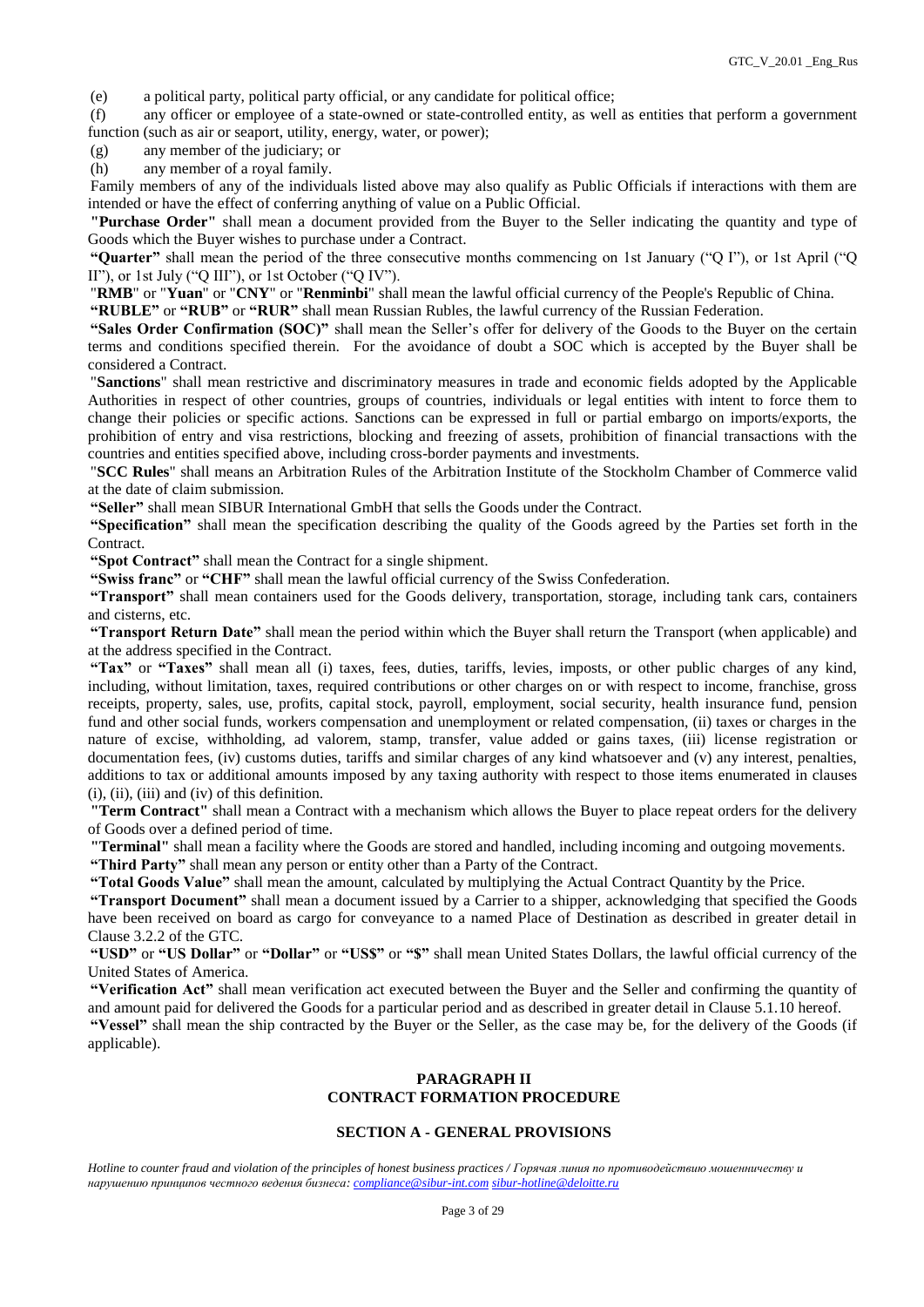**2.1.** If the Buyer wishes to buy any Goods from the Seller, the Parties shall negotiate in good faith either: (i) a Term Contract (in accordance with the provision of Section B of Paragraph II below); or (ii) a Spot Contract (in accordance with the provisions of Section C of Paragraph II below).

**2.2.** If notwithstanding clause 2.1., the Parties agree the terms of a Contract by some other method, these GTC for the Goods shall govern that Contract and no other terms, including for the avoidance of doubt any of the Buyer's standard purchasing terms, shall apply to any such Contract. For the avoidance of doubt, the Seller shall not be obliged to accept any Purchase Orders or requests for Goods to be delivered to Buyer where the Buyer does not place a Purchase Order in accordance with the procedures established in Section B and/or Section C below.

**2.3.** All Spot Contracts shall be validly concluded between the Parties at the time where either: (i) the Contract is executed and signed by both of the Parties; or (ii) subject to clause 2.5. and after the Seller has sent a draft of the Contract to the Buyer by email, the Seller receives an email confirmation from the Buyer that the Buyer accepts the Contract without any further modifications.

**2.4** All Term Contracts shall be validly concluded between the Parties at the time where the Contract is executed and signed by both of the Parties.

**2.5.** The Purchase Order, the Sales Order Confirmation and any other communication given or made by the Parties in connection with those documents must be in writing (the "Communications"). Communications may be delivered either: (i) in hard copy which, in the case of Purchase Orders, SOCs and notifications from the Buyer that it accepts an SOC, shall be signed by an authorized representative of the relevant Party; or (ii) through email correspondence from the e-mail addresses and contact persons of the Parties designated by the Parties in the Term Contract or in official confirmation letter from the Buyer. Any Communications given or made in accordance with this clause 2.5 shall be deemed to have been duly authorised by the Party giving or making the Communication.

**2.6.** If the Seller receives any Communication from the Buyer which was sent from someone other than the contact person or email address specified in the Term Contract or in official confirmation letter from the Buyer, and the Buyer has not notified the Seller in advance of any change of contact person or email address, the Seller may in its sole discretion choose to treat the Communication as invalid and not received.

**2.7.** The date of receipt of the Communication shall be at the earlier of: the time the recipient acknowledges receipt; and twenty four (24) hours after transmission, unless the sender receives notification that the email has not been successfully delivered.

**2.8.** Seller's invoices or credit notes may be delivered either: (i) in hard copy; or (ii) in electronic form through email correspondence, where in case of (ii) an electronic form of an invoice/ credit note shall be treated as an original

## **SECTION B - FORMATION OF TERM CONTRACTS**

**2.9.** The Seller and the Buyer may execute a draft of a Term Contract which incorporates by reference these GTC. At any time when the Buyer wishes to purchase Goods in accordance with the terms of the Term Contract, it shall send to the Seller a Purchase Order. The Purchase Order shall specify: (i) the type of Goods which the Buyer wishes to purchase, (ii) quantity of the Goods, (iii) delivery location, (iv) price, (v) Buyer's order number and the Term Contract Number specified on the Term Contract; and (vi) other information concerning the Goods delivery.

**2.10.** The Seller shall notify the Buyer of its confirmation or proposed amendments to the Purchase Order by sending to the Buyer the Sales Order Confirmation. The Buyer shall consider and accept the Sales Order Confirmation in accordance with clause 2.5. within the period of time provided for in the Sales Order Confirmation. If a Sales Order Confirmation is not accepted by the Buyer within the timeframe specified in the Sales Order Confirmation, the Seller's offer to deliver the Goods to the Buyer in accordance with the terms of the Sales Order Confirmation shall be regarded as rescinded, and Buyer shall be required to place a new Purchase Order if it wishes to purchase these Goods. Upon the Buyer's acceptance of the Sales Order Confirmation as described in this clause, the Sales Order Confirmation shall constitute a binding Contract for the Seller to sell, and for Buyer to purchase, the Goods specified under the terms and conditions of the SOC.

## **SECTION C - FORMATION OF SPOT CONTRACTS**

**2.11.** If the Buyer wishes to purchase Goods under a Spot Contract, it shall send to the Seller a Purchase Order in accordance with clause 2.5. The Purchase Order shall specify: (i) the type of Goods which the Buyer wishes to purchase, (ii) quantity of the Goods, (iii) delivery location, (iv) price (v) Buyer's order number and (vi) other information concerning the Goods delivery.

*Hotline to counter fraud and violation of the principles of honest business practices / Горячая линия по противодействию мошенничеству и нарушению принципов честного ведения бизнеса: [compliance@sibur-int.com](mailto:compliance@sibur-int.com) [sibur-hotline@deloitte.ru](mailto:sibur-hotline@deloitte.ru)* **2.12.** The Seller shall notify the Buyer of its confirmation or proposed amendments to the Purchase Order by sending to the Buyer the Sales Order Confirmation in accordance with clause 2.5. The Buyer shall consider and accept the Sales Order Confirmation by email in accordance with clause 2.5. within the term provided in the Sales Order Confirmation. If a Sales Order Confirmation is not accepted by the Buyer within the timeframe specified in the Sales Order Confirmation, the Seller's offer to deliver the Goods to the Buyer in accordance with the terms of the Sales Order Confirmation shall be regarded as rescinded and Buyer shall be required to place a new Purchase Order if it wishes to purchase these Goods.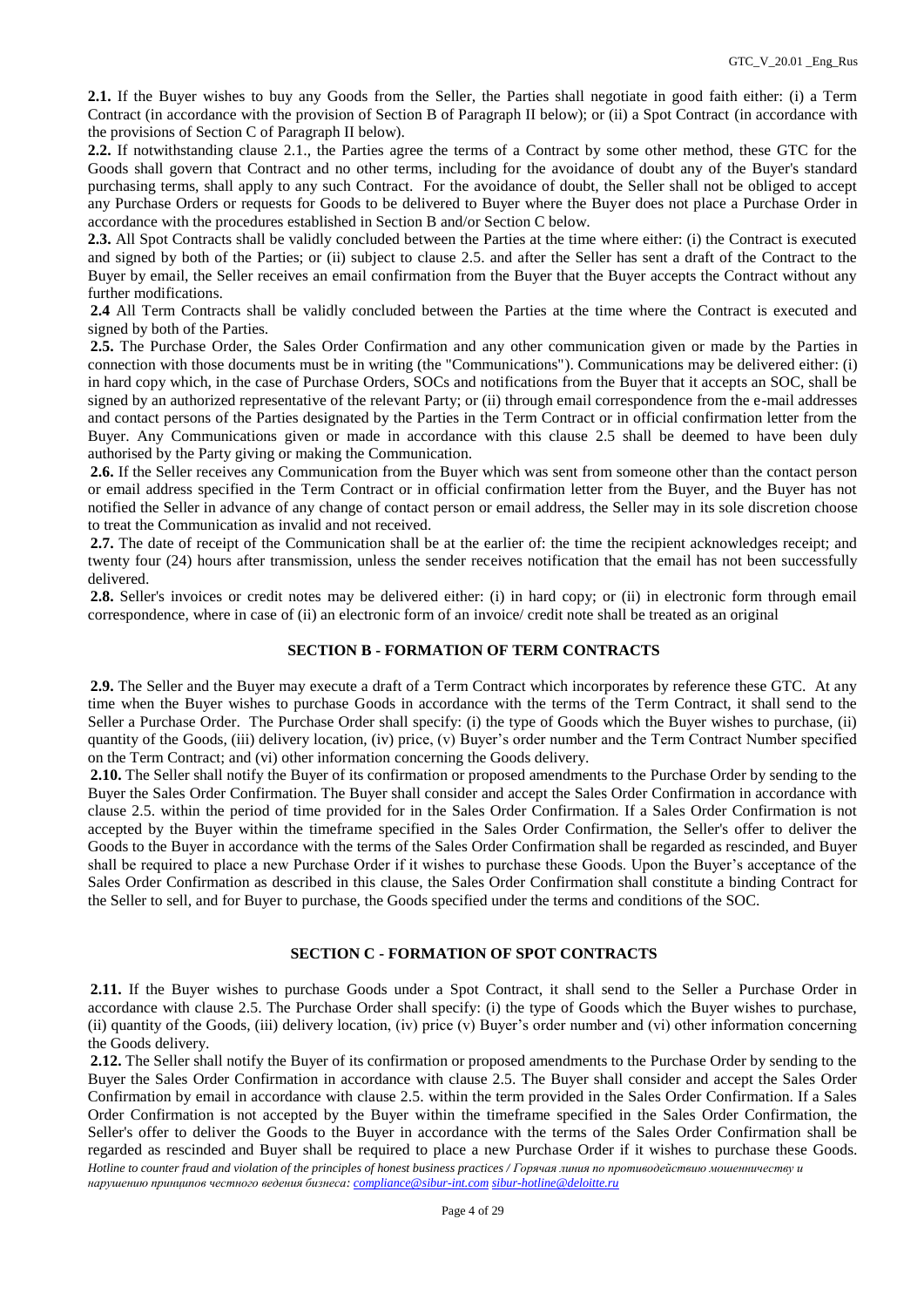Upon the Buyer's acceptance of the Sales Order Confirmation as described in clause 2.5., the Sales Order Confirmation shall constitute a binding Contract for the Seller to sell, and for Buyer to purchase, the Goods specified under the terms and conditions of the SOC.

## **PARAGRAPH III GENERAL CONDITIONS**

## **3.1. Application of the GTC**

**3.1.1.** The GTC shall govern and be incorporated into every Contract made between the Seller and the Buyer, including in circumstances where a Contract is made in any form without reference to any conditions of sale or purchase.

**3.1.2.** Execution of the Contract by the Buyer shall (without affecting any other manner in which acceptance of the GTC may otherwise be evidenced) be deemed to constitute unqualified acceptance of the GTC.

**3.1.3.** If there is any conflict between the terms of the Contract and the GTC, the Contract shall prevail.

**3.1.4.** The GTC shall apply to the exclusion of, and shall prevail over, any terms or conditions contained in or referred to in the Buyer's acceptance of the Contract, or in any other documentation submitted by the Buyer, or in any correspondence or elsewhere, or implied by trade custom, practice or course of dealing, unless specifically excluded or varied in writing by agreement between an authorized representative of the Parties.

## **3.2. Delivery**

## **3.2.1. General Delivery Terms**

a) The delivery shall be in accordance with relevant Incoterms 2010 subject to the provisions of the Contract and GTC.

b) If the means of transport is not specified in the Contract, the Seller may choose a means of transport suitable for delivery of the Goods at the Place of Destination at its own discretion; in such event the Buyer hereby unconditionally accepts the means of transport chosen by the Seller and waives any claims in this regard.

c) The Seller shall use its reasonable endeavours to deliver the Goods on the date or between the dates (as the case may be) as specified in the Contract, but the time of delivery shall not be of the essence.

d) Both Parties shall perform any and all acts and execute and deliver any and all documents as may be necessary and proper under applicable law or under the circumstances in order to fulfil the intents and purposes of the Contract and to carry out its provisions.

e) The Buyer shall indemnify, defend, and hold harmless the Seller against any liability, loss, damage, delay or expenses that the Seller may incur directly or indirectly due to application of any Sanctions effective at the Place of Destination or place of registration of end user of the Goods.

#### **3.2.2. Transport Documents**

a) Transportation documents shall be:

- Bill of Lading (or "**B/L**" or "BL" or "**BOL**") for delivery by sea;
- Railway bill (or "**RWB**" or "Rail way bill" or "**CIM and/or SMGS consignment note**") for delivery by railroad;
- CMR (or consignment note) for delivery by road.

b) Delivery of the Goods shall be immediately followed and witnessed by presentation by the Seller to the Buyer or Carrier, or the Buyer's representative of a valid transportation document. Such documents shall be signed and marked by the Seller and Carrier of the Goods or by authorized employee / representative of railway Carrier at the place of loading or by Master of the Vessel (as that term is commonly understood) respectively and shall be a non-disputed proof of delivery by the Seller.

c) The Buyer warrants that the Place of Destination is (i) reachable by the agreed means of transport and (ii) suitable and equipped, if necessary, for unloading of the Goods.

#### **3.2.3. Customs formalities**

a) If Goods are exported from the customs territory of the Russian Federation, the Buyer shall ensure the departure of Goods from the territory of the Russian Federation within 90 (ninty) calendar days from the date when the customs procedures for export are completed on the territory of the Russian Federation (date of the stamp "Clearance allowed" in CCD).

b) Unless otherwise provided in the Contract,

 for the delivery by sea, the Buyer shall provide the Seller by e-mail or fax with the certified copies of the following documents with legible notes not later than 14 (fourteen) Business Days from the date of issue of bill in port on the territory of the Russian Federation:

- loading order (for Goods) indicating the port of discharge (**POD**) with stamp "loading is allowed" in CCD made by Russian Federation frontier customs authority; and

- bill of lading indicating in column "POD" the place outside the customs territory of the Russian Federation; or

 for the delivery by road transport and/or for the delivery by railroad within 7 (seven) Business Days from the date of issue of railway bills and / or CMR, the Buyer shall provide the copies of:.

*Hotline to counter fraud and violation of the principles of honest business practices / Горячая линия по противодействию мошенничеству и нарушению принципов честного ведения бизнеса: [compliance@sibur-int.com](mailto:compliance@sibur-int.com) [sibur-hotline@deloitte.ru](mailto:sibur-hotline@deloitte.ru)*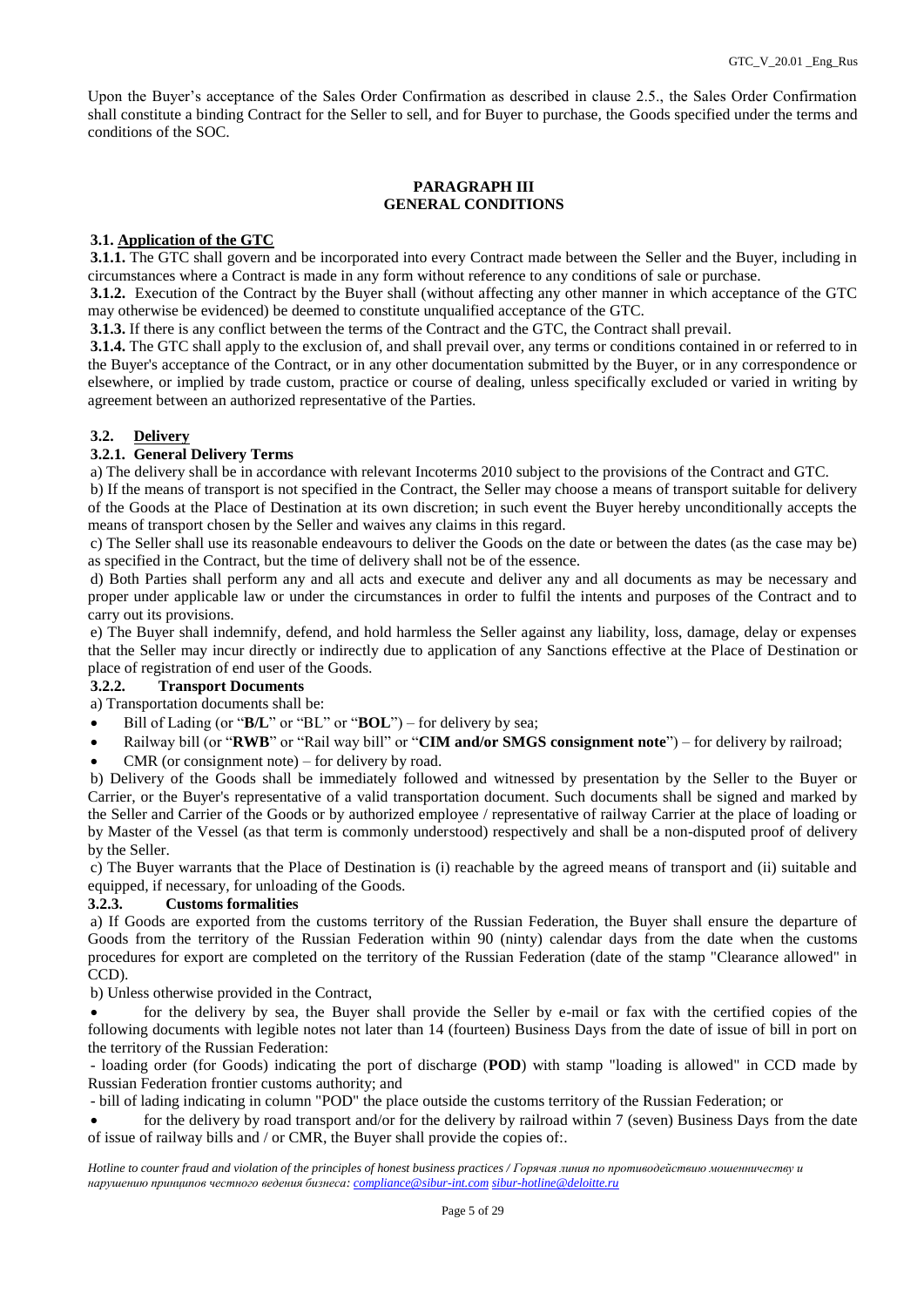- railway bills with legible notes made by the destination railway station; and/or

- CMR with legible notes of border crossing.

• For the execution of the above conditions the Buyer should send the scan copies to the email address: docsved@sibur.ru (standart for one letter = MAX 5 MB).

The originals should be sent by DHL Express to the address:

LLC "SIBUR", Postal address: Str. Kovalikhinskaya, 8,

Nizhny Novgorod, 603006, Russia

Att.: Shubny Alexander (+78314636400, 2674),

Foreign Economic Activity Support Department.

c) If the Buyer fails to fulfill the obligations under this Clause the Buyer shall pay the Seller liquidated damages amounting to 25 % of Goods' value.

d) The Parties confirm that the above liquidated damages are the reasonable and proportionate to protect the Seller's legitimate interest in performance in the event the Transportation Documents are not provided to the Seller within specified period.

## **3.2.4. Shipping information**

a) If the Goods' transportation is arranged by the Seller, the Buyer shall submit to the Seller shipping information required for the Goods delivery via facsimile, or by other means agreed upon by the Parties, at least 5 (five) Business Days before the first day of laycan of each shipment.

b) The shipping information shall include:

all instructions regarding customary documentation which may be required at the Place of Destination;

• the identity of the terminal(s) at the Place of Destination, with instructions to enable the Carrier to prepare and submit necessary information to the customs or border authorities; and

any other documents requested by the Seller.

c) Should the Buyer fail to timely submit shipping information, the Seller may, at their sole discretion, choose to extend the time for delivery of the Goods which, if so extended, will not constitute a waiver of the Buyer's breach of the Contract. The Seller shall send the shipping details to the Buyer via facsimile or by other means agreed upon by the Parties within 5 (five) Business Days after shipment of the Goods. The shipping details shall include: transport details/Vessel name, the Goods quantity and ETA at the Place of Shipment or the Place of Destination (whichever is applicable).

d) Date of shipment shall be the date stamped on the Shipping Document at the departure point.

e) Any delays in loading the Goods at the Place of Shipment (including circumstances where the Seller is entitled to delay shipment) or in unloading the Goods at the Place of Destination caused by the Buyer's failure to provide any necessary information, or as a result of omissions or inaccuracies in the information provided, will be for the Buyer's account. The Buyer shall indemnify the Seller for all costs, losses and damages, including, but not limited to, demurrage and/or detention incurred by the Seller as a result thereof.

#### **3.2.5. The Seller's right to refuse**

The Seller is entitled to refuse at any time to undertake or complete the delivery if:

a) the delivery under an intended or customary route to the Place of Destination becomes unable whatsoever reason beyond the Seller's control;

b) the cost of the delivery to the Place of Destination (including Taxes) and/or insurance, if applicable, has been significantly increased (more than by 20 (twenty)% within 1 (one) month), which could not be expected by the Seller acting reasonably; and/or

c) at any time after the Good's loading but before the commencement of the Goods unloading:

i. importation of the Goods at the Place of Destination is prohibited under the laws of the country in which such the Goods were produced, or by regulations, rules, directives or guidelines applied by the government of that country or any relevant agency thereof; and/or

ii. the country, state, territory or region at which the Place of Destination becomes affected by the Sanctions,

d) Should the Seller agree to undertake or complete the delivery under an alternative route or at an alternative Place of Destination nominated by the Buyer, which is not subject to any such prohibition and is acceptable to the Seller (which acceptance shall not be unreasonably withheld), or under changed circumstances as the case may be, the Buyer shall reimburse the Seller for any additional costs and/or expenses incurred by the Seller on an indemnity basis.

# **3.2.6. Transfer of risk and title**

The risk and title to the Goods shall transfer from the Seller to the Buyer at the Delivery Date, unless otherwise provided in the Contract or the GTC. The Parties agree that the transfer of risk, and title to, the Goods is not conditional upon delivery of the Transport Document or any other documentation. Nothing shall limit the operation or effect of this sub-clause 3.2(f). In case of ITT deliveries the Delivery Date shall mean the date of Goods transfer from Seller's tank into Buyer's tank at the Terminal as specified in the Certificate of ITT issued and duly signed by the appropriate Terminal operator and the Inspector.

# **3.2.7. Laytime**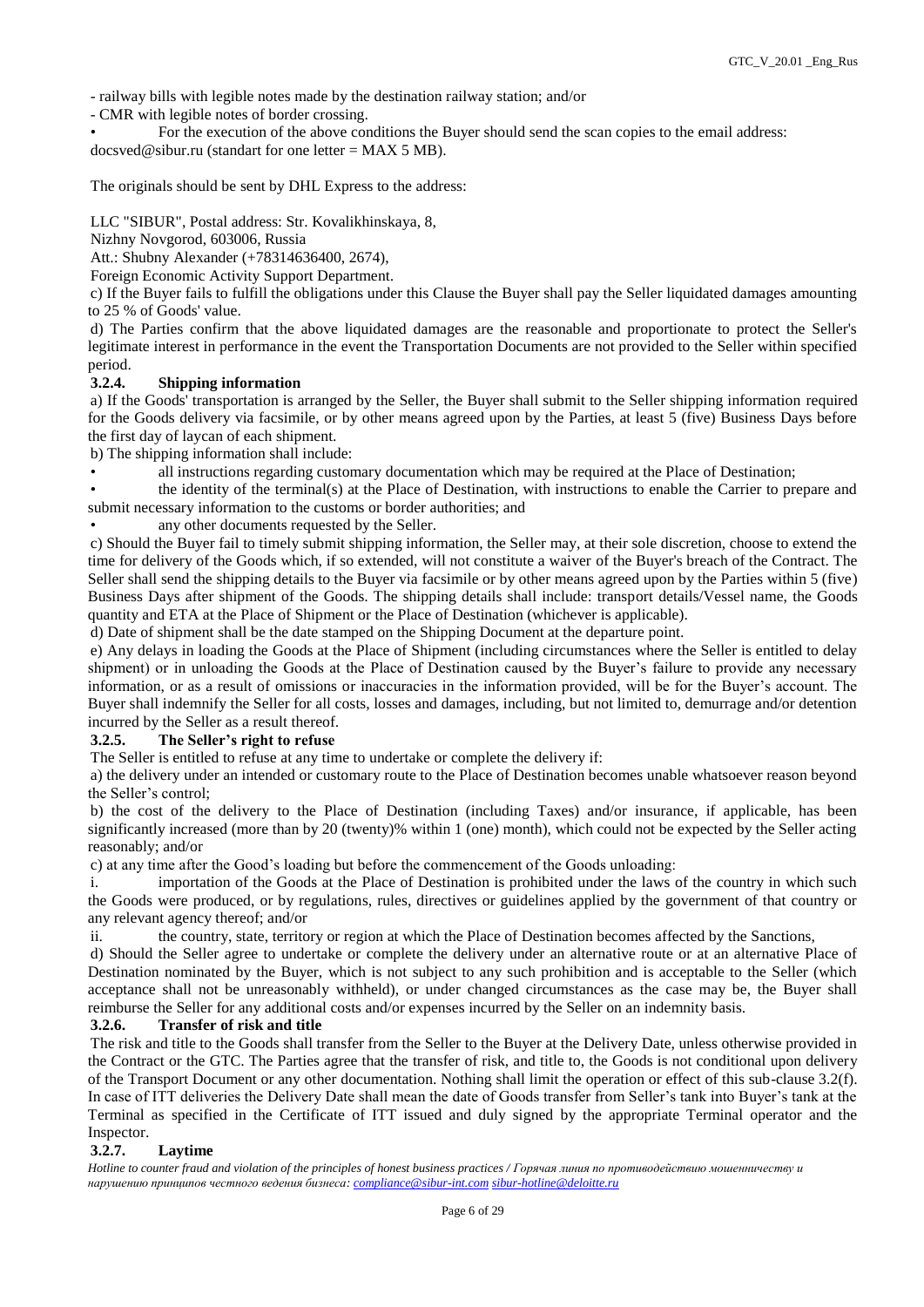(i) The time allowed to the Buyer for the loading or unloading of the quantity of the Goods deliverable under the Contract shall be as set out in the Contract. If the amount of laytime permitted is not set out in the Contract laytime shall be 24 (twenty four) hours for the delivery by sea and railroad and 6 (six) hours for the delivery by road respectively or such a lesser period as may be specified in the relevant charterparty, unless otherwise expressly mutually agreed by the Parties in writing. Sundays and Holidays shall be included (while the resulting overtime / additional costs shall be born by the Buyer) unless loading on the Sunday or Holiday in question is prohibited by Law or regulation or custom at the unloading terminal.

(ii) Laytime shall commence:

 6 (six) hours after NOR has been tendered (berth or no berth) for each voyage; or when the Vessel is all fast at the berth; whichever is the earlier; or

2 (two) hours after the relevant train or truck has arrived at the Place of Destination.

(iii) For delivery by railway, the train will be deemed to have arrived according to the schedule (the exact arrival time, when required, can be evidenced from the records of the relevant train station).

(iv) For delivery by road, the truck will be deemed to have arrived as of the moment a relevant notice is furnished by the Carrier at the Place of Destination.

(v) The Buyer may not refuse to certify the receipt of the notice and if it does so, the Carrier must immediately notify the Seller thereof and the time of arrival shall be according to the Carrier's records. The Carrier may, but not obliged to, to engage a third party to certify the carriage's arrival. The Buyer shall pay in full any Carrier's and Seller's expenses and costs related to the Buyer's refusal to certify the notification.

(vi) For the purpose of calculating laytime, loading and unloading of the Goods shall be deemed to have been completed upon disconnection of the discharging hoses or the loading or unloading of the last portion of the firm cargo.

## **3.2.8. Demurrage**

a) Without prejudice to the Contract, these demurrage terms apply to all supplies of the Goods, unless they are specified and/or extended in the provisions of a particular Incoterms term.

b) If the Goods are not loaded or unloaded (whichever is applicable) by the Party which shall load/unload the Goods (whichever is applicable) within the time allowed in accordance with the laytime provisions of the Contract, such Party shall pay to the other Party demurrage in respect of the excess time at the rate set out in the Contract. Unless otherwise is provided in the Contract or the GTC, a Force Majeure Event shall not interrupt the running of laytime or vary or excuse the obligation to pay demurrage. The Party which shall load/unload the Goods shall indemnify the other Party for all costs for demurrage or detention of RTC / railway wagon(s) or detention of auto truck(s). In order to be indemnified, such demurrage and/or detention must result from delay in loading or unloading of the Goods by the Party which shall load/unload the Good or its action.

c) Where no demurrage rate has been provided in the Contract, the demurrage rate shall be as set out in the relevant agreement with the Carrier or, if the agreement does not specify a demurrage rate, as per the market rate for the relevant/applicable means and size of transport on the date of the completion of loading/unloading as shall be assessed by a mutually agreed independent broker. In the event that the Parties do not agree on a mutually acceptable broker, then each Party will appoint an independent broker and the two so appointed will appoint a third. The assessment that is the furthest away from the median will be discounted and the applicable demurrage rate will be the average of the two remaining assessments.

d) The Party that receives a demurrage claim (by way of invoice) shall have 45 Business Days during which to consider and/or dispute the claim (**Claim Period**). If the claim is not disputed by the relevant Party during that time period, the claim shall be deemed accepted and shall be paid by the relevant Party to the other Party no later than 5 (five) Business Days after the end of the Claim Period.

#### **3.2.9. The use of Automatic Database**

a) The Parties are entitled to use the information from the Automatic Databases to calculate the turnover period of the rolling stock (RTC, tank-containers, GP container, platforms and etc.) or other means of transport used for international carriage of the cargo performed within the frame of Goods' supply to the Buyer (for the purposes of this clause 3.2.9 hereinafter referred to as the "Transport").

b) Information obtained from Automatic Databases is accepted by the Parties as evidence of fulfilment or improper fulfilment of obligations assumed for the Transport turnover, including, but not limited to, the turnover period of the Transport at the Place of Destination.

c) In case of disagreement with the information regarding Transport turnover stated by the Seller that was received by the Seller from the Automatic Databases directly and/or through third party (the Seller's counterparty, acting in accordance with the agreement concluded with the Seller) the Buyer is obliged to provide the Seller with copies of documents issued upon the occurrence of the events, information about which is entered into Automatic Databases (hereinafter referred to as primary documents).

d) If the information received from the Automatic databases contradicts the information indicated in the primary documents, then the Parties are guided by the data of the indicated primary documents, and not the information received from the Automatic Database.

*Hotline to counter fraud and violation of the principles of honest business practices / Горячая линия по противодействию мошенничеству и нарушению принципов честного ведения бизнеса: [compliance@sibur-int.com](mailto:compliance@sibur-int.com) [sibur-hotline@deloitte.ru](mailto:sibur-hotline@deloitte.ru)*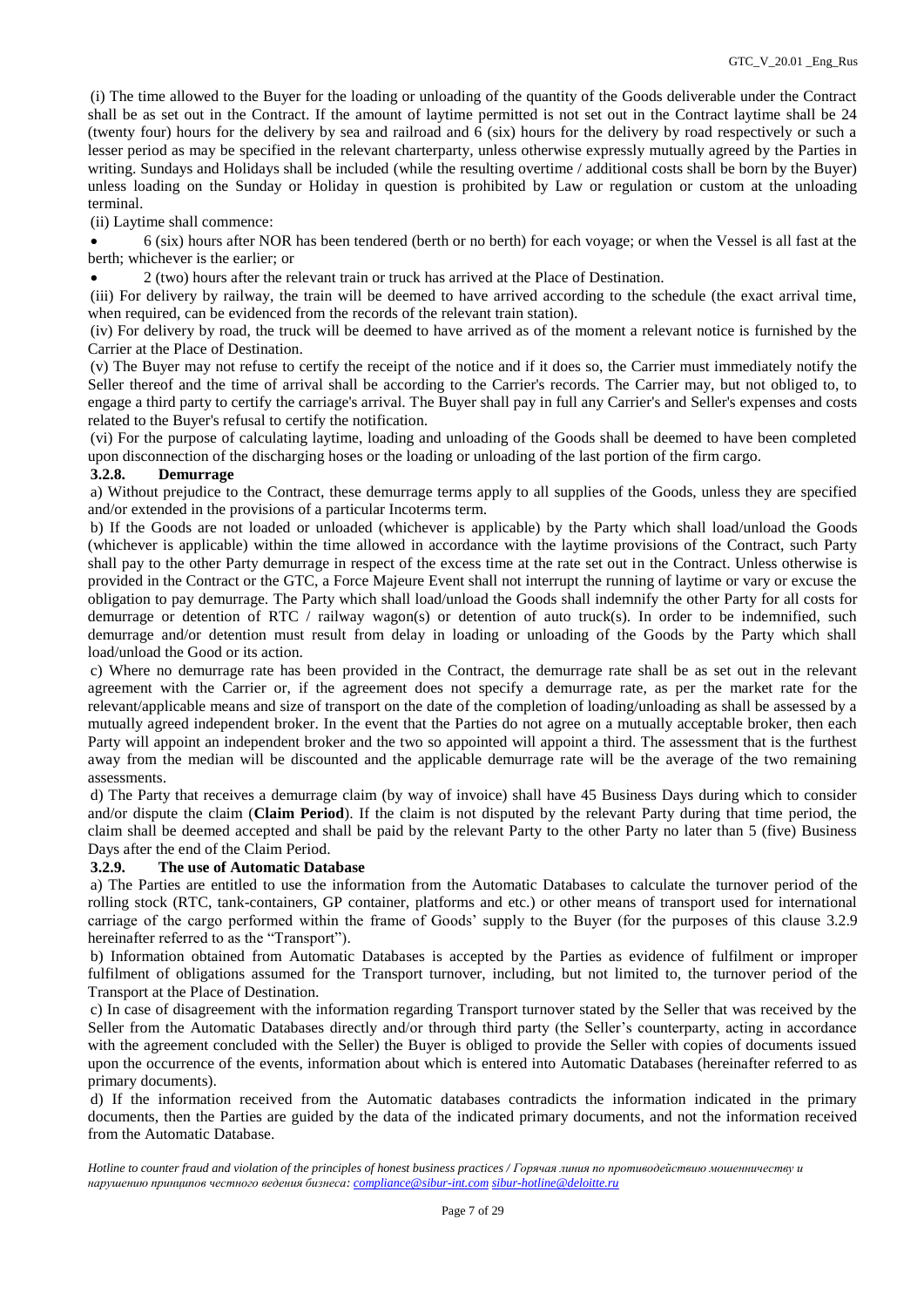## **3.2.10. Transport and Packaging**

a) **Late Transport return**. In the event that the Buyer (or the Buyer's authorized representative, or the Buyer's Carrier, etc.) fails to return Transport by the Transport Return Date, the Buyer shall reimburse all and any Seller's costs and expenses arising out of or in connection with such late Transport return.

b) **Expense and risk of Transport return.** The Transport, unless otherwise provided in the Contract, shall be returned at the Buyer's expense and risk at the address specified by the Seller.

c) **Defective Transport.** In the event that the Buyer (or the Buyer's authorized representative, or the Buyer's Carrier, etc.) returns the Transport defective, unrepaired, or and/or affected, and or unclean, and/or not fully unloaded, and/or in other state unfit for purposes, which the Transport is usually used for (the "Defective Transport"), the Buyer shall reimburse all and any Seller's costs and expenses arising out of or in connection with such Defective Transport.

d) **Packaging**. Unless otherwise specified in the Contract or the GTC, the Packaging shall be appropriate and acceptable in line with standard industry and commercial practice, taking into account the type of the Goods, transportation, and storage used (if applicable). The Packaging could be returnable and non-returnable as provided in the Contract. If the Contract is silent, the Packaging must be returned to the Seller within 90 Business Days of the Delivery Date.

e) The Seller shall not be liable for not fulfilling partially fulfilling its obligations under the Contract if the Russian Railways or any other Carrier refuses to accept the Goods for the transportation.

## **PARAGRAPH IV SPECIAL CONDITIONS**

## **TRANSPORT**

#### **4.1. Special Conditions of Delivery by Sea**

**41.1.** Where the Seller expressly or impliedly provides the Buyer with a range of dates within an agreed period of delivery or arrival of the Vessel at Place of Destination, delivery may be performed on any of the dates provided.

**4.1.2.** On the next day after dispatch of the Goods the Seller shall provide the Buyer with all information necessary for unloading of the Goods:

- a) The Contract reference number.
- b) The name of arriving Vessel, from which the Goods must be unloaded.
- c) Description of the Goods and their Bill of Lading quantity.
- d) Estimated Time of Arrival and date of Bill of Lading.
- e) Number of copies of Bill of Lading.

f) Details of any other cargo on board of the Vessel, if it can have any influence on unloading of the Goods process.

**4.1.3.** Where the Buyer shall charter the Vessel, the Buyer shall ensure the Vessel's fitness and cleanliness satisfactory for delivery of the Goods in time and without affecting their quality. The cleanliness shall be evidenced by an appropriate certificate issued by Saybolt, SGS or other reliable body; however, it does not preclude the Seller to conduct an inspection of the Vessel and suspend the Goods' loading if there are reasonable doubts in the Vessel's condition. In this case the Parties shall promptly initiate an independent inspection, splitting relevant costs evenly. If the Vessel is found unsatisfactory, the Buyer may either: (i) clean the Vessel or (ii) substitute the Vessel with a satisfactory one or (iii) request to proceed with loading taking all risks related to adverse affect on the Goods. Option (iii) is allowed only upon the Seller's consent. Any related costs and expenses shall be born/compensated (paid in full) by the Buyer to the Seller, including, without limitations, the Seller's costs and expenses related to delay in the delivery of the Goods.

#### **4.1.4. The Buyer warrants that:**

a) the unloading port and unloading terminal, indicated as the Place of Destination, shall comply and shall remain fully compliant with the requirements of the International Ship and Port Facility Security (**ISPS**) Code;

b) the Buyer shall provide a safe port and safe berth for the Vessel and the Vessel shall when fully and / or not fully laden be able to safely reach, lie at, unload the Goods at and depart from the unloading terminal, always safely afloat, free from air draft and other physical restrictions and without causing damage to the unloading terminal, rivers, canals, shores, berths, docks, jetties, surroundings, environment and people.

**4.1.5.** The Buyer shall be liable for and shall indemnify the Seller in respect of any loss or damage, including but not limited to any liability for damage to the Vessel, the berth, terminal, rivers, canals, shores, berths, docks, jetties, surroundings, environment and people, additional freight costs or any deviation costs or any demurrage or detention, or expenses arising out of and in relation to any failure of the Buyer to comply with Clause4.1.4. Any costs or expenses arising out of or related to security regulations or measures required at the Place of Destination by the unloading port or facility or any relevant authority in accordance with the ISPS Code, if applicable, including but not limited to, security guards, launch services, tug escorts, port security fees or Taxes and inspections; and any delays caused by any additional or special security measures, inspections or other action required at the Place of Destination by the unloading port or facility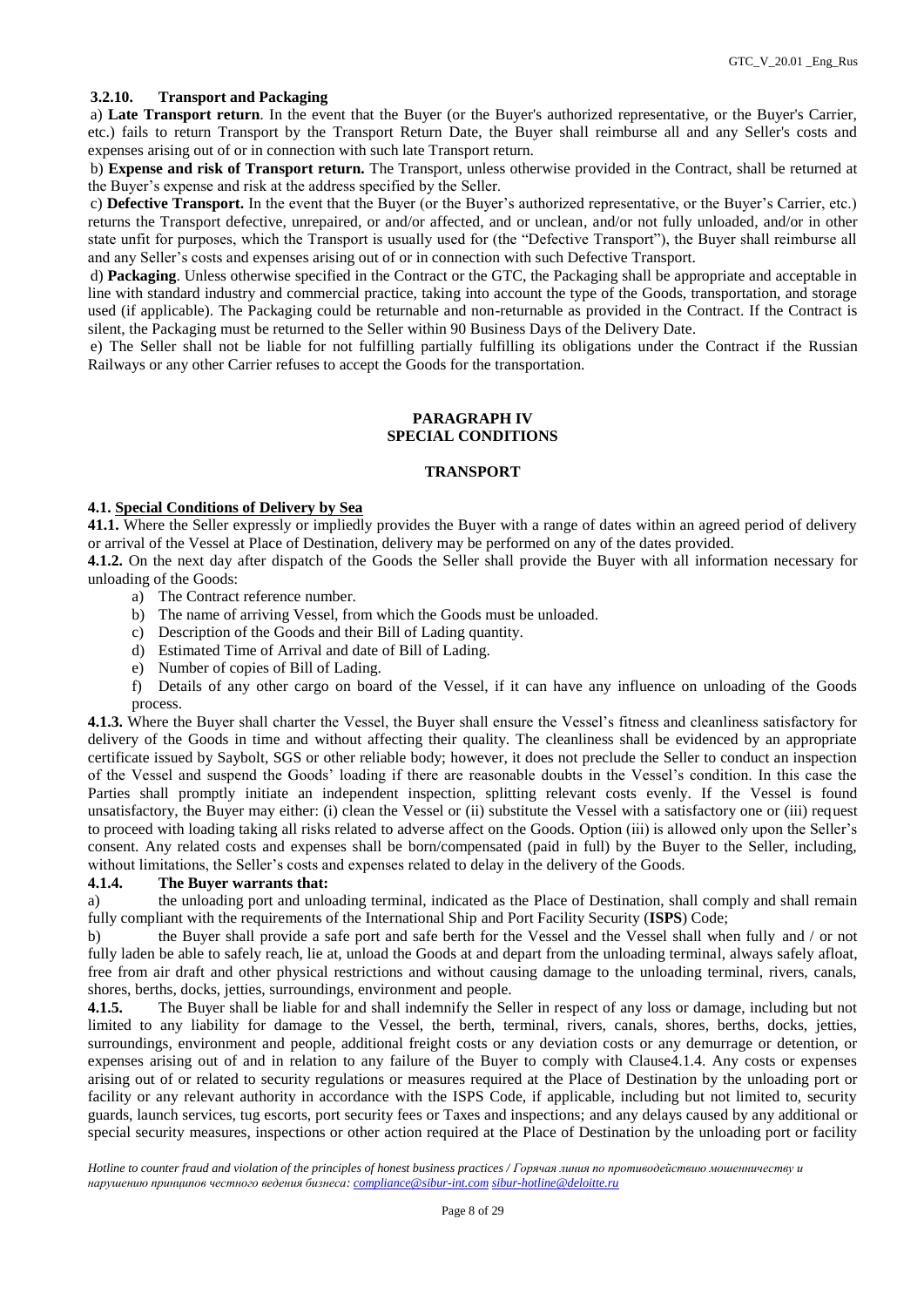or any relevant authority as a result of the nominated Vessel's previous ports of call shall all be for the Buyer's account and such time shall count as laytime or time on demurrage.

## **4.1.6. Nomination**

a) Unless otherwise provided in the Contract, bulk cargo deliveries will require nomination of the Vessel and deliveries of other categories of the Goods will not require nomination.

b) If the nomination is required, a Party chartering the Vessel shall not later than 3 (three) Business Days prior to the first day of the laycan at loading port, nominate for the other Party's acceptance (and such acceptance not to be unreasonably withheld) the Vessel which is to be loaded with the Goods for each scheduled shipment (the "Nomination").

- c) The Nomination shall include:
	- (i) the Contract reference number;
	- (ii) the name of the Vessel on which the Goods will be loaded;
	- (iii) a description of the Goods and approximate quantity or the Bill of Lading quantity (if available);
	- (iv) ETA of the Vessel;
	- (v) the Vessel(s) loading laytime;
	- (vi) details of any other cargo on board or to be loaded on board if loading a part of cargo;

(vii) details of the last 3 (three) cargoes of the Vessel and such cargoes shall be of a nature, which are unlikely to have an adverse effect on the quality of the Goods;

(viii) Details of the agent at the Place of Destination (if available).

d) The acceptance or reasonable rejection of the Vessel shall be advised by the consenting Party as soon as possible, however not later than 12 (twelve) hours upon receipt of such nomination.

## **4.1.7. NOR**

Upon arrival of the Vessel at the Place of Destination (the loading / unloading port or customary anchorage or area or such other place as the Vessel may be ordered to await loading / unload) or other closest possible point to the Place of Destination, the Vessel shall tender its notice of readiness (NOR).The Buyer is obliged to ensure his timely presence at Place of Destination at the date of delivery for unloading of the Goods.

The Buyer's (or the Buyer's representative / agent's) absence at the Place of Destination shall not prejudice the fact that the Seller had successfully performed delivery of the Goods for the purpose of the Contract.

#### **4.1.8. Charterparty Conditions**

The Seller may arrange shipment under Bills of Lading which incorporate charterparty conditions normally in use for Vessels. Without prejudice to the generality of the foregoing, such conditions shall be deemed to include the provision that where, at any time after loading but before the commencement of unload:

a) Importation of the Goods at the unloading port is prohibited under the laws of the country in which such Goods were produced, or by regulations, rules, directives or guidelines applied by the government of that country or any relevant agency thereof; and/or

b) The country, state, territory or region at which the Place of Destination becomes an embargoed country,

the shipment shall be unloaded at an alternative safe port nominated by the Buyer that is not subject to any such prohibition and that is acceptable to the Seller (which acceptance shall not be unreasonably withheld).

In such circumstances, such alternative port of unloading shall be deemed to be the Place of Destination stipulated under the Contract for the shipment in question and all extra expenses (if any) involved in the Vessel's reaching such alternative Place of Destination shall be for the Buyer's account.

#### **4.1.9. The Buyer's Right to Require**

- (1) Where the Buyer, by written instruction to the Seller, requests that the Vessel:
- a) co-mingle different grades of the Goods belonging to the Buyer; and/or
- b) otherwise breach the Vessel's natural segregation; and/or
- c) dope the Goods by introducing additives after loading; and/or
- d) add dye to the Goods after loading; and/or
- e) perform on board blending of the Goods; and/or
- f) carry additives/dye in drums on deck; and/or

g) carry out such other cargo operation as the Buyer may reasonably require and always providing that the Vessel is capable of performing such operations and that such operations are within the scope of the charterparty conditions or otherwise agreed by the Vessel's owners; and / or

(2) In the absence of the Buyer when unloading at the port of discharge or the absence of a bill of lading when unloading at the port of discharge;

then the Buyer shall indemnify and hold the Seller harmless against any liability, loss, damage, delay or expense that the Seller may sustain by reason of complying with the Buyer's request. The indemnity given by the Buyer to the Seller shall be no less in scope than the indemnity required by the Vessel's owners to comply with the Buyer's request.

#### **4.1.10. The Seller's Right to Refuse**

The Seller reserves the right to refuse at any time:

*Hotline to counter fraud and violation of the principles of honest business practices / Горячая линия по противодействию мошенничеству и нарушению принципов честного ведения бизнеса: [compliance@sibur-int.com](mailto:compliance@sibur-int.com) [sibur-hotline@deloitte.ru](mailto:sibur-hotline@deloitte.ru)*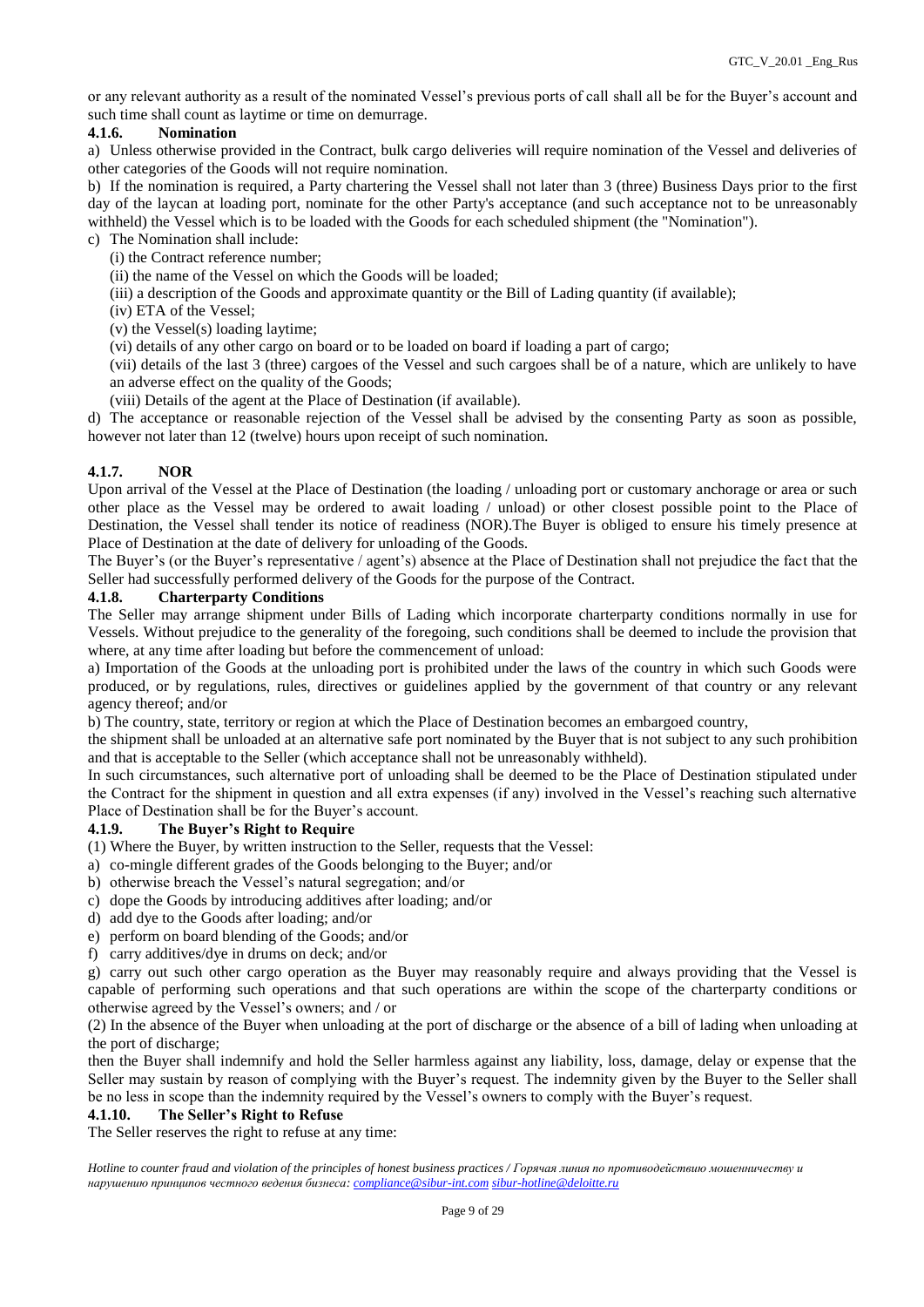a) to direct any Vessel to undertake or to complete the voyage to the Place of Destination if such Vessel is required in the performance of the Contract, in the Seller's opinion, to risk its safety or to risk ice damage, or to transit or to proceed or to remain in waters where there is war (whether declared or not), terrorism, piracy or threat thereof; or

b) to direct the Vessel to undertake the voyage to the intended Place of Destination if such Vessel is required in the performance of the Contract to transit waters, which in the Seller's reasonable opinion, would involve abnormal delay; or

c) to undertake any activity in furtherance of the voyage which in the opinion of the Vessel's master could place the Vessel, its cargo or crew at risk.

If the Seller agrees to direct the Vessel to undertake or to complete a voyage as referred to in this Clause, the Buyer undertakes to reimburse the Seller, in addition to the Total Goods Value payable under the Contract, for all costs incurred by the Seller in respect of any additional, freight, demurrage, insurance premium and any other sums that the Seller may be required to pay to the Vessel's owner including but not limited to any sums in respect of any amounts deductible under such owners' insurance and any other costs and/or expenses incurred by the Seller.

## **4.1.11. Ice Clause**

a) In case of ice at the Place of Destination or on the voyage to the Place of Destination which directly prevents or hinders safe navigation, the Vessel may only follow a path cut by ice breakers, provided that the master considers such navigation safe. Under no circumstances will the Vessel be obliged to force a path through the ice. If required, the Buyer shall, at its own expense, place icebreakers at the Vessel's disposal.

b) The Buyer shall reimburse the Seller for:

i. Any additional insurance premium incurred;

ii. The cost of any ice damage incurred less any sum which is recovered under the applicable insurance policy or policies; and

iii. Any charter hire paid by the Seller for the period of repair necessitated by ice damage, including hire paid by the Seller for the Vessel's deviation to the repair yard.

c) In the event that the Place of Destination is inaccessible due to ice, or in the event that the master deems the Vessel to be at risk of being unable to leave the Place of Destination due to ice, the Vessel will proceed to the nearest ice-free position and request revised orders. Immediately upon receipt of such request, the Buyer shall nominate an alternate icefree and accessible port or facilities for receiving the Goods, provided that if the Place of Destination is a loading port then such an alternative ice-free and accessible port or facilities shall be agreed with the Seller. Any additional freight, expenses, demurrage and/or dues incurred as a result of such revised orders shall be for the account of the Buyer.

d) Nothing in this sub-Clause 4.1.11 shall impose liability upon the Seller in respect of its obligations under the GTC or Contract.

## **4.2. Special Conditions of Delivery by RTC/railway wagon(s)**

**4.2.1.** Where the Seller expressly or impliedly provides the Buyer with a range of dates within an agreed period of delivery or arrival of RTC / railway wagon(s) loaded with the Goods, delivery may be performed on any of the dates provided.

**4.2.2.** No later than 3 (three) Business Days after shipment of the Goods by RTC / railway wagon(s) the Seller shall provide by electronic post or facsimile to the Buyer all information necessary for unloading of the Goods:

(a) The Contract reference number.

(b) Railway Bill reference number(s).

(c) RTC / railway wagon(s) identification number(s).

(d) Description of the Goods and their Railway Bill quantity.

**4.2.3.** The Buyer at his own option can provide the Seller with written instructions regarding information necessary for efficient unloading of the Goods by the Carrier or the Buyer's representative. In case such information is provided, the Seller or his representatives / employees undertake to honestly follow the instructions where applicable, to partially assist in efficient unloading of the Goods by the Carrier or the Buyer's representative. Such assistance is not a duty, but an option of the Seller.

**4.2.4. The Buyer warrants** that the railway zone at Place of Destination shall be safe and well suited for delivery of the Goods. The Buyer shall be liable for and shall indemnify the Seller in respect of any loss or damage, including but not limited to any liability for damage to the RTC / railway wagon(s), surroundings, environment and people, additional costs or expenses arising out of and in relation to any failure of the Buyer to nominate a safe railway zone at Place of Destination.

## **42.5. Notice of Arrival**

- a) The railway station administration using available contact information of the Buyer presents the Notice of Arrival of the Goods to the Place of Destination station ("NOA") to the Buyer in accordance with customary rules at the railway station. Such NOA corresponds to performed delivery of the Goods by the Seller.
- b) The Buyer is obliged to ensure Carrier's timely presence at Place of Destination at the Date of delivery for unloading of the Goods.
- c) Carrier's absence at the Place of Destination shall not prejudice the fact that Seller had successfully performed delivery of the Goods for the purpose of the Contract.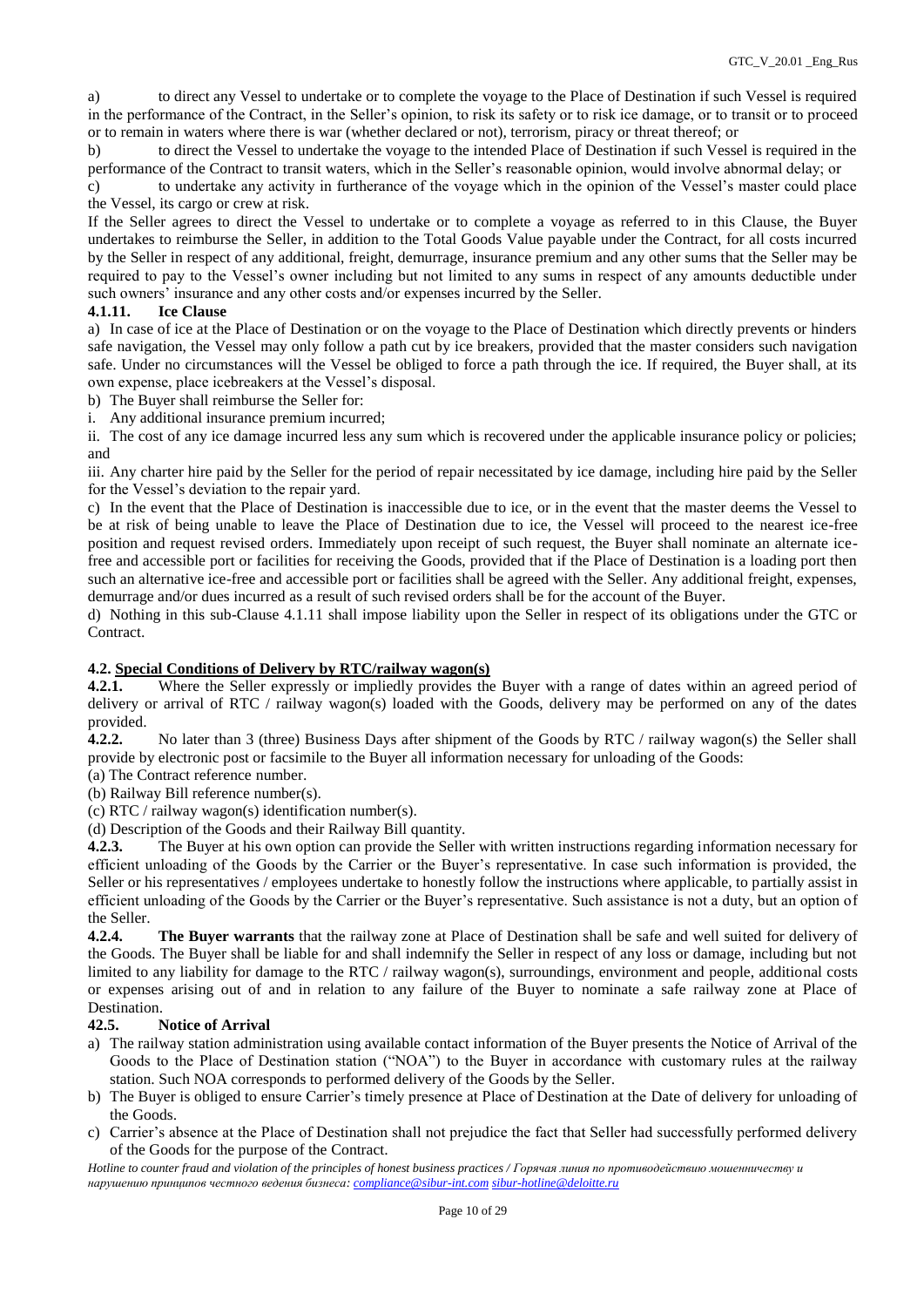## **4.2.6. Laytime**

- a) Laytime per each RTC / railway wagon(s) shall be as set out in the Contract. In the event the laytime is not set out in the Contract, then such laytime shall be 24 (twenty four) hours starting on and including the date of arrival to the station as stated on the Railway Bills and shall run until the completion of unloading. For every day of delay the Buyer shall cover the rate amounting to the railcar owner's tariff (as of the date of this version of the GTC –  $60,00$  (sixty) USD per wagon per day, and as may be amended from time to time) in accordance with invoices provided by the Seller, or such other period as may be customary at the Place of Destination, unless otherwise expressly mutually agreed by the Parties in writing. Sundays and Holidays shall be included (SHINC) unless loading on the Sunday or Holiday in question is prohibited by law or regulation or custom at the unload railway zone.
- b) Laytime shall commence 2 (two) hours after NOA has been tendered; or when the RTC / railway wagon stands ready at the station / railway unloading zone; whichever is the earlier. For the purpose of calculating of unloading time, unloading shall be deemed to have been completed upon disconnection of the discharging hoses or loading/loading of the last potion of the Goods of the last railway wagon cargo.
- c) If the train has not released the railroad track within the laytime period or promptly thereafter through no fault of the Seller (e.g. if the Buyer is to unload the Goods and has failed to unload them when due) and this resulted in additional costs, expenses or losses of the Seller, then the Buyer shall pay in full the Seller for such costs, expenses or losses within 5 (five) Business Days after the relevant claim of the Seller.

#### **4.2.7. Railway Transportation Contract Conditions**

- a) The Seller may arrange shipment with respect to a standard railway transportation contract. Without prejudice to the generality of the foregoing, such conditions shall be deemed to include the provision that where, at any time after loading but before the commencement of unloading;
- b) Importation of the Goods at the unloading railway zone is prohibited under the laws of the country in which such Goods were produced, or by regulations, rules, directives or guidelines applied by the government of that country or any relevant agency thereof; and/or
- c) The country, state, territory or region at which the Place of Destination is located becomes an restricted zone, the Goods shall be unloaded at an alternative railway zone nominated by the Buyer that is not subject to any such prohibition and that is acceptable to the Seller (which acceptance shall not be unreasonably withheld).
- d) In such circumstances, such alternative railway unloading zone shall be deemed to be the Place of Destination stipulated under the Contract for the shipment in question and all extra expenses (if any) involved in the RTC's / railway wagon(s) reaching such alternative Destination Place shall be for the Buyer's account.

#### **4.2.8. Buyer's Right to Require Extra Services**

The Buyer has the right to require extra services in relation to the Goods at the Place of Destination which shall not be viewed as included in the Total Goods Value. The Parties shall decide on a possibility of provision of such services by mutual written agreement no later than 3 (three) days before Estimated Time of Arrival of the RTC / railway wagon(s). Where the Buyer, by written instruction to the Seller, requests that such services should be provided, then the Buyer shall indemnify and hold the Seller harmless against any liability, loss, damage, delay or expense that the Seller may sustain by reason of complying with the Buyer's request. The indemnity given by the Buyer to the Seller shall be no less in scope than the indemnity required by RTC / railway wagon(s) owners to comply with the Buyer's request.

#### **4.2.9. Damage to RTC, Tank Containers and Wagons**

- a) It is presumed that RTC, Tank Containers and railway wagons arrive at the Place of Destination for unloading in good condition, unless the Buyer has promptly (but not later than 3 (three) hours after the RTC, Tank Containers and railway wagons arrival) informed of the defects. If the defects will be revealed after that the Buyer shall pay repair costs or expenses of the Carrier or the Seller within 5 (five) Business Days upon the Seller's or Carrier's respective invoice.
- b) Within 3 (three) Business Days prior to the beginning of dispatches, the Buyer shall provide the Seller with the instruction for filling in the shipping documents for the Goods dispatch, including the delivery period, reference to the number and date of the relevant Contract, quantity of the Goods, full name and address of the consignee, railway code of the consignee, name of the destination station's railway roads, railway station confirmation to accept the Goods.
- c) Under the Buyer's applications the Seller shall arrange for plans (the "Plans") for transportation of the Goods by railways. The procedure and dates for issuance of the Plans shall be regulated by the applicable local laws and regulation.
- d) Should, through the fault of either of the Parties, the Plans no be fulfilled, the Party at fault will be held liable for all damages or fines imposed by the railway(s).
- e) In case of impossibility to unload the Goods due to the technical reasons during periods indicated in the Clauses "Laytime" the Buyer shall notify the Seller on such effect (by telegram, fax, mail or email) within 24 (twenty-four) hours from the moment the rail tank-car arrival to the station of destination.
- f) In case of rail tank-car damage caused within the time period of its disposal of the Buyer or the Buyer's counterparties, the Buyer shall immediately inform the Seller about the occurrence of such event and recover losses incurred due to rail tank-car damage within 30 (thirty) days from the date of the Seller's demand. In case a rail tank-car is lost within the time period of its disposal by the Buyer or the Buyer's counterparties, the Buyer shall pay to the Seller the amount that covers market value of a rail tank-car of identical model and year of manufacture including costs incurred for putting it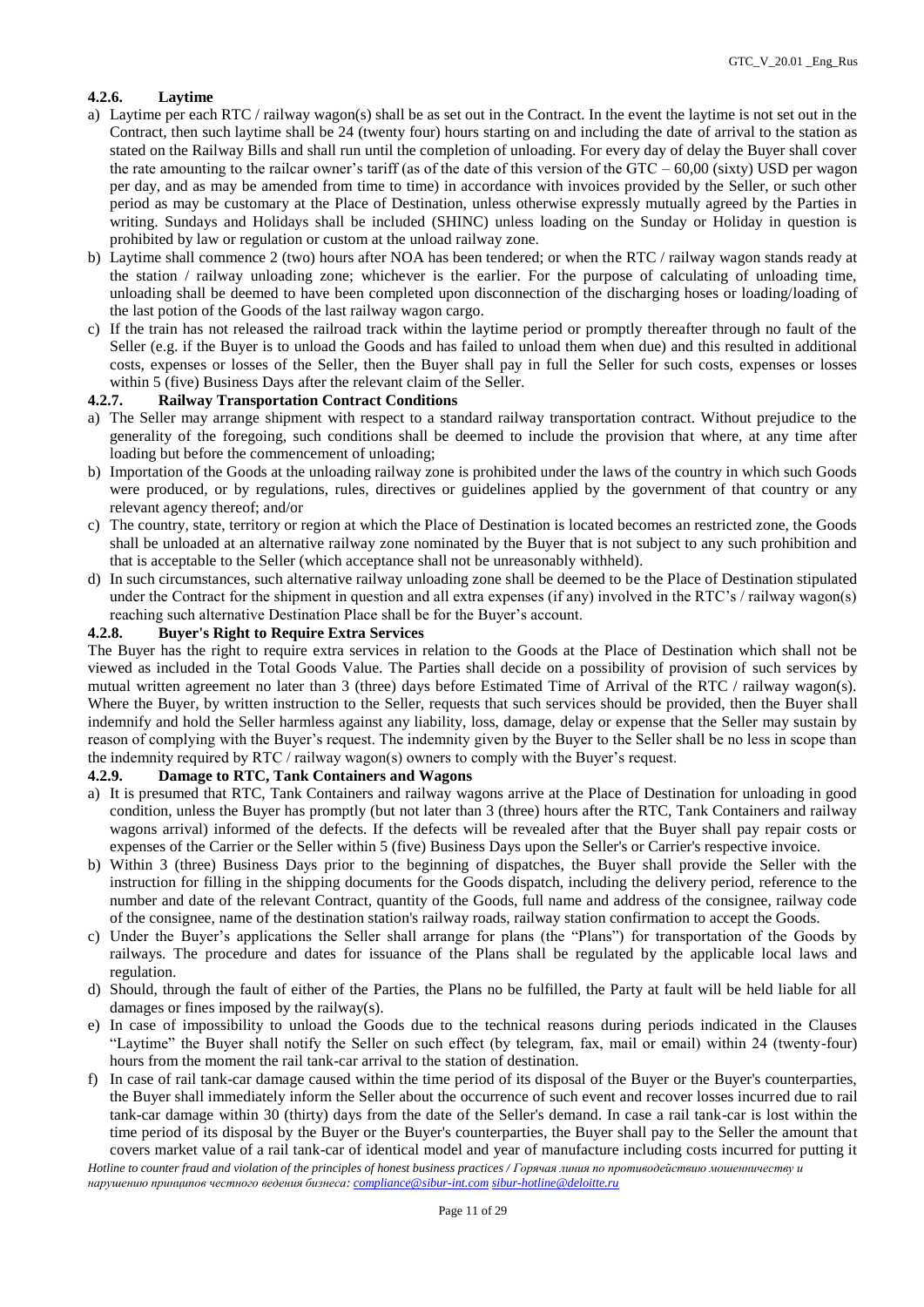into operation. A rail tank-car is considered lost if it is not returned to Seller within 90 (ninty) days from the date of the Goods dispatch.

- g) In case of readdressing the Goods by the Buyer or impossibility to accept the Goods, the Buyer shall notify the Seller of these changes in writing not later than 3 (three) Business Days before the planned date of dispatch. All the expenses of the Seller (including fines and penalties), caused by the Buyers' actions, shall be paid by the Buyer. The Parties shall undertake their best efforts to mitigate losses.
- h) Redirection of the rail tank-cars by the Buyer (or the Buyer's consignee) without Seller's permission is prohibited. The Seller is entitled to charge the Buyer (the Buyer's consignee) at the rate at least 60 (sixty) USD (unless otherwise stated in the customary rules of the respective railroad station) for each day of usage of each rail tank-car for improper fulfilment of this provision. The Buyer ensures that the rail tank-cars are unloaded to a level of 0.7 (one tenth of seven) bar. The Buyer and/or consignee shall return the empty rail tank cars in acceptable technical and commercial condition and complete cargo documents with seal to the shipper's initial loading station or any other station as per Seller's instructions.
- i) The Buyer is responsible for the transfer of empty RTCs in accordance with the Seller's instructions advised pursuant to the Agreement on International Goods Transport by Rail (SMGS). In case of wrong or incorrect usage of Seller's SMGS instructions, the Buyer is obliged to pay the liquidated damages at the rate of 500 (five hundred) USD per RTC. In addition to the foregoing the Buyer shall reimburse Seller for the documented costs and expenses caused by the incorrect filling of the shipping documents for the empty rail tank-car return, resulted in the rail tank-car arrival to improper railway stations. In case the documents for the rail-tank cars return are filled in accordance with the Seller's instruction, the Buyer shall not be responsible for their return emptied to improper railway stations..
- j) Instructions for empty rail tank-cars to be advised to the Buyer by the Seller in writing not later than the arrival of full rail tank-cars to the Place of Destination (the date of the Goods' delivery). Otherwise the Buyer shall not be held liable for possible costs which may arise due to absence of the instructions and/or incorrect filling-in the return railway bills for return of empty rail tank-cars.
- k) After a rail tank-car (a specialized rail tank-car for transportation of liquefied petroleum gases under excessive pressure) is unloaded, the Buyer shall install plugs at corner and control valves to seal the neck bonnet and to fix it by all bolts. The removal of the bonnet from the neck flange is not allowed. The Seller is entitled to charge the Buyer with incurred losses for the plugs at corner and control valves of the rail tank-car not installed at the place of unloading.
- l) Subject to the condition that the Place of Destination is within the Russian Federation territory the Buyer shall provide Seller by e-mail or fax with the certified copies of railway bills with legible notes made at the Place of Destination at the border crossing points within 30 (thirty) days from the date when the customs procedures for export are completed on the territory of the Russian Federation (date of the stamp "Clearance Allowed" in the cargo customs declaration (CCD)) failing which the Buyer shall pay the Seller liquidated damages amounting to 25 % of Goods' value, export of which is documentary unsupported, at the latest the 180th (one hundred eightieth) day from the date of export customs clearance completion on the territory of the Russian Federation (date of the stamp "Clearance allowed" in the Cargo Customs Declaration (CCD)). The Parties agreed that the above liquidated damages are the genuine pre-estimate of the Seller's losses in the event the railway bills are not provided to the Seller within specified period.

## **4.3. Special Conditions of Delivery by Auto Truck(s)**

**4.3.1.** Where the Seller expressly or impliedly provides the Buyer with a range of dates within an agreed period of delivery of arrival of auto truck(s) loaded with the Goods, any of the provided dates can result in delivery.

**4.3.2.** No later than 1 Business Day after shipment of the Goods by auto truck(s) the Seller shall provide by electronic post or facsimile to the Buyer all information necessary for unloading of the Goods:

(a) The Contract reference number.

- (b) CMR consignment note reference number(s).
- (c) Auto truck identification number(s).
- (d) Description of the Goods and their CMR consignment note quantity.
- (e) Estimated Time of Arrival of auto truck(s).
- (f) Number of issued CMR consignment notes.

**4.3.3.** The Seller has the right to substitute any of identified auto truck(s) and provide the Buyer with new information not later than 2 Business Days before Estimated Time of Arrival of auto truck(s). Such substitution shall always be subject to the requirements that auto truck(s) shall be of a similar size be provided and that the quantity to be loaded shall not, without prior written consent of the Buyer, differ by more than 5 (five) % from the quantity specified in the present Contact.

**4.3.4.** The Buyer at his own option can provide the Seller with written instructions regarding information necessary for efficient unloading of the Goods by the Buyer. In case such information is provided, the Seller, his Carrier or his representatives / employees undertake to honestly follow the instructions where applicable, to partially assist in efficient unloading of the Goods by the Buyer. Such assistance is not a duty but an option of the Seller.

*Hotline to counter fraud and violation of the principles of honest business practices / Горячая линия по противодействию мошенничеству и нарушению принципов честного ведения бизнеса: [compliance@sibur-int.com](mailto:compliance@sibur-int.com) [sibur-hotline@deloitte.ru](mailto:sibur-hotline@deloitte.ru)* **4.3.5. The Buyer warrants** that the Place of Destination shall be safe and well suited for delivery of the Goods. The Buyer shall be liable for and shall indemnify the Seller in respect of any loss or damage, including but not limited to any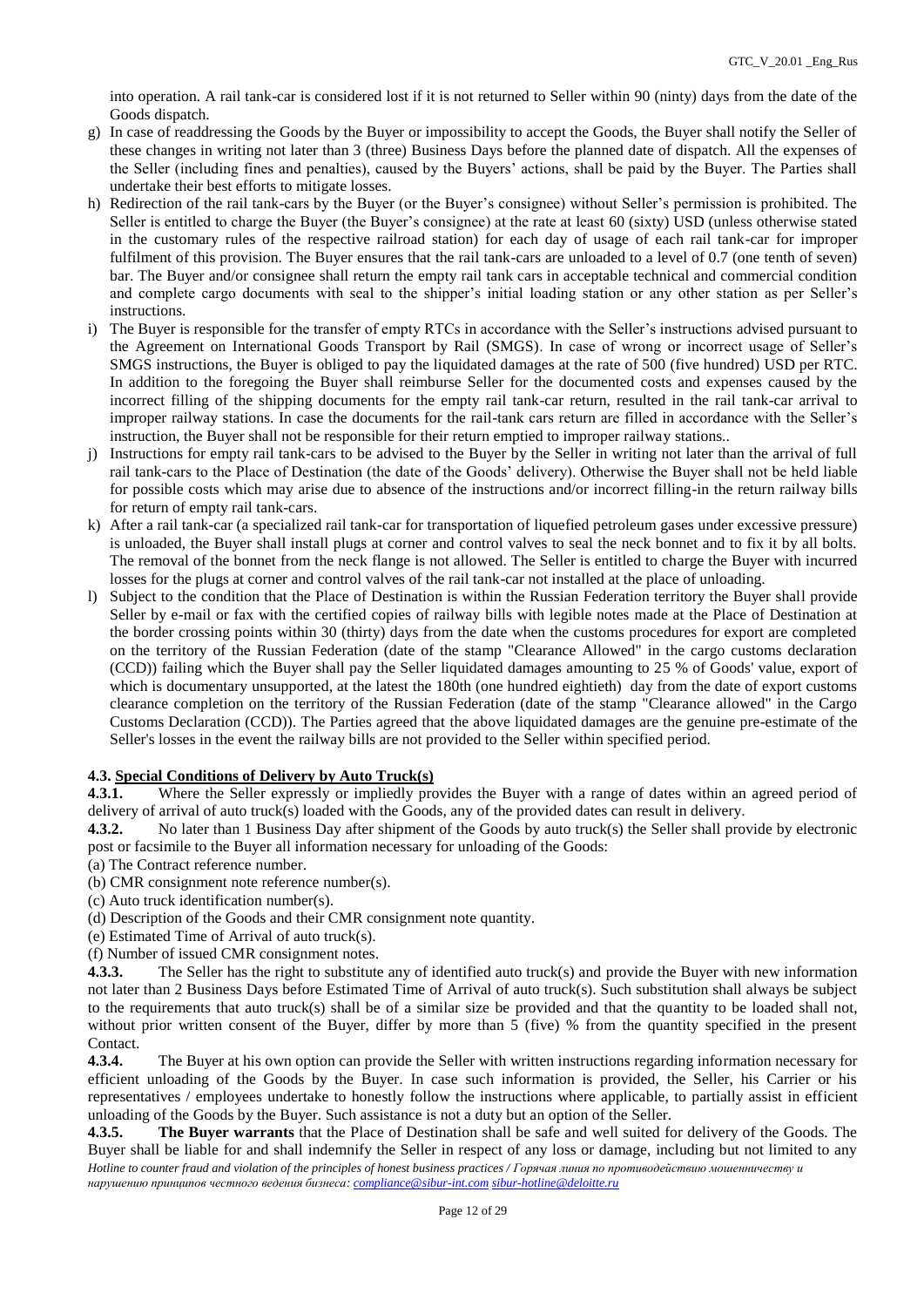liability for damage to auto truck(s), surroundings, environment and people, additional costs or expenses arising out of and in relation to any failure of the Buyer to nominate a safe Place of Destination.

**4.3.6. The Buyer is obliged** to ensure his timely presence at Place of Destination at the Delivery Date for unloading of the Goods. Buyer's absence at the Place of Destination shall not prejudice the fact that the Seller had successfully performed Delivery of the Goods for the purpose of the Contract.

#### **4.3.7. Time for Unloading**

- a) The time allowed to the Buyer for the unloading of the quantity of the Goods delivery by each auto truck shall be as set out in the Contract.
- b) Unloading time shall commence 2 (two) hours after the arrival of each auto truck to the Place of Destination. For the purpose of calculating unloading time, unloading shall be deemed to have been completed upon disconnection of the discharging hoses and / or removal of last item of the Goods from last auto truck's cargo space.
- **4.3.8.** Carriage of the Goods by Road Contract Conditions

a) The Seller may arrange transportation with respect to a standard carriage of the Goods by road contract. Without prejudice to the generality of the foregoing, such contract shall be deemed to include the provision that where, at any time after loading but before the commencement of unloading;

(i) Importation of the Goods at the Place of Destination is prohibited under the laws of the country in which such Goods were produced, or by regulations, rules, directives or guidelines applied by the government of that country or any relevant agency thereof; and/or

(ii) The country, state, territory or region at which the Place of Destination is located becomes a restricted zone,

the Goods shall be unloaded at an alternative location nominated by the Buyer that is not subject to any such prohibition and that is acceptable to the Seller (which acceptance shall not be unreasonably withheld).

b) In such circumstances, such alternative Place of Destination shall be deemed to be the Place of Destination stipulated under this GTC for the shipment in question and all extra expenses (if any) involved in the auto truck's reaching such alternative Place of Destination shall be for the Buyer's account.

## **4.3.9. Buyer's right to require**

The Buyer has the right to require extra services in relation to the Goods at Place of Destination which shall not be viewed as included in the Total Goods Value. The Parties shall decide on a possibility of provision of such services by mutual written agreement no later than 3 Business Days before Estimated Time of Arrival of the auto truck(s). Where the Buyer, by written instruction to the Seller, requests that such services should be provided, then the Buyer shall indemnify and hold the Seller harmless against any liability, loss, damage, delay or expense that the Seller may sustain by reason of complying with the Buyer's request. The indemnity given by the Buyer to the Seller shall be no less in scope than the indemnity required by auto trucks' owner to comply with the Buyer's request.

## **4.3.10. Damage to or loss of Tank-Container used in delivery by Auto trucks.**

In case of Tank-Container damage caused within the time period of its disposal of the Buyer or the Buyer's counterparties, the Buyer shall immediately inform the Seller about the occurrence of such event and recover losses incurred due to Tank-Container damage within 60 (sixty) days from the date of the Seller's demand. In case a Tank-Container is lost within the time period of its disposal by the Buyer or the Buyer's counterparties, the Buyer shall pay to the Seller the amount that covers market value of a Tank-Container of identical model and year of manufacture. A Tank-Container is considered lost if it is not returned to Seller within 120 (one hundred and twenty) days from the date of the Goods dispatch.

#### **4.4 Special Conditions of Delivery in Shipping Containers**

**4.4.1.** The period of free use and payment for excess use of containers in port of unloading shall be according to the applicable rules of the forwarder's agent/container owner or customary at the Place of Destination.

**4.4.2.** In the event a container is damaged while it is in possession of the Buyer or the Buyer's counterparties, the Buyer shall promptly inform the Seller thereof and within 30 (thirty) days after the Seller's request pay to the Seller the documented repair full costs, including, without limitations, expenses on transportation of the container to the place of repair and surveyor's services. If the owner of the container (or the forwarder agent, if authorized) decides that the repair of the container is impossible or not reasonable as a result of the incurred damage, the container is considered to be lost. In that case the Buyer shall pay the Seller the amount that covers value of the corresponding size and type of container, but in any case not less than the cost of the container set by the owner.

**4.4.3.** The assessment of damage to the container during its possession by the Buyer shall be done by the Seller or an expert engaged by the Seller or by the owner or by the expert engaged by the owner. The expert costs are born by the Seller or the owner. Upon the results of the assessment the expert shall prepare an act based on which the owner of the container shall resolve on the feasibility of the container's repair. The expert costs shall be paid in full by the Buyer to the Seller.

**4.4.4.** The Buyer shall return the container in accordance with the Seller written instructions as soon as possible following the completion of the shipment and in any event within the free use period stated in the customary rules at the Place of Destination. The container is to be freed from all particles of the cargo and material used for the Goods separation. **4.4.5.** Should the Buyer fail to return the empty and clean container to the forwarder (or the forwarding agent) within the free use period, such container is considered to be lost. In that case the Buyer shall pay the Seller the amount that covers

*Hotline to counter fraud and violation of the principles of honest business practices / Горячая линия по противодействию мошенничеству и нарушению принципов честного ведения бизнеса: [compliance@sibur-int.com](mailto:compliance@sibur-int.com) [sibur-hotline@deloitte.ru](mailto:sibur-hotline@deloitte.ru)*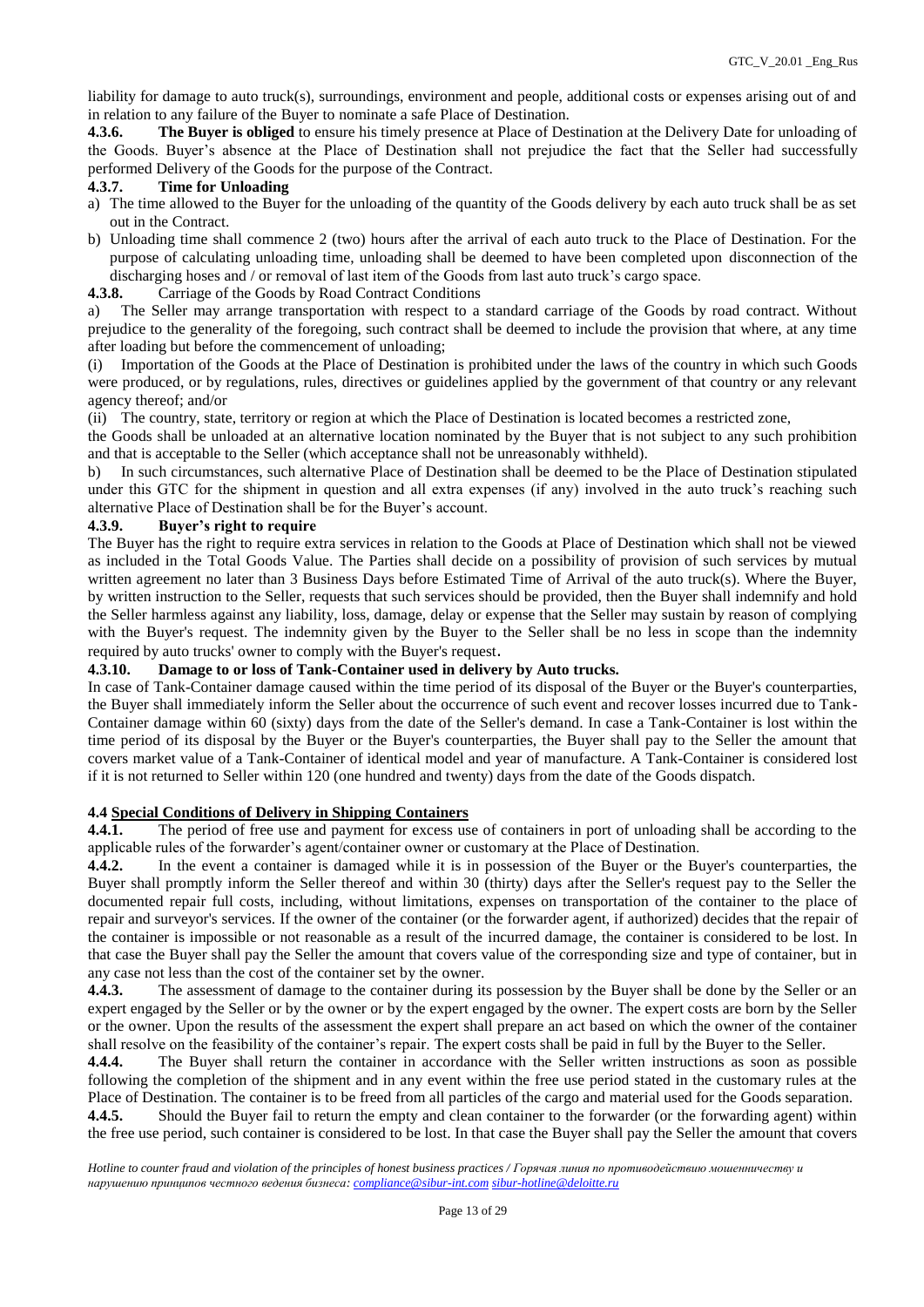value of the corresponding size and type of container, but in any case not less than the cost of the container set by the owner.

**4.4.6.** Should the Buyer fail to return the container within the free use period, the Seller is entitled at its own discretion: (i) to claim the cost of the lost container; or (ii) extend the return period and charge 35 (thirty five) USD per each day of use beyond the free use period or such a bigger rate as may applicable to the forwarder's agent/container owner or customary at the Place of Destination. In the event the container is lost or deemed to be lost (as described in this Clause 4.4(f)), the charge for the use beyond the free use period shall be calculated until the payment of the cost of the lost container.

**4.4.7.** The Buyer shall provide the Seller with full written instructions regarding the particulars for the Bills of Lading including consignee, contact details and address of the authorized person of the consignee, other information necessary for the delivery and reasonably required by the Seller, number of the copies, addresses, etc. and such other information which may be required by the Place of Shipment, Place of Destination and/or the Seller. The Seller shall have the right to issue its own instructions if the Buyer fails to provide such instructions and/or information required by this Clause.

## **PARAGRAPH V PAYMENT**

## **5.1. Payment Conditions**

**5.1.1. Price.** The Price for the Goods shall be paid by the Buyer according to the Contract.

**5.1.2. Time of payment**. Time for payment shall be of the essence.

**5.1.3. Bank details**. Bank details of the Seller shall be indicated in the invoice. The Buyer shall effect the payment in accordance within the term specified in the Contract by telegraphic transfer and, unless otherwise follows from the context or specifically provided in the Contract or the GTC, with indicating the number and the date of the Contract/Amendment and the number and the date of the invoice issued by the Seller in the payment reference (the purpose of payment). Funds must be received in the nominated bank account no later than the due date on Seller's invoice document or no later than the last banking day before the due date if that

due date on Seller's invoice document falls on a non-banking day.

**5.1.4. SWIFT confirmation**. The Buyer shall provide the Seller with a copy of SWIFT confirmation within 1 (one) Business Day after the payment has been effected.

**5.1.5. VAT**. Unless otherwise expressly defined in the Contract the Price is exclusive of any VAT and the Seller shall have the right to invoice the Buyer for any such VAT in so far as such taxes are not for the account of the Seller according to the Contract.

**5.1.6. The date of payment**. The date of payment is considered the date of crediting of the Seller's bank account for 100% (one hundred per cent) of the amount specified in the Seller's invoice.

**5.1.7. Withholdings**. Unless otherwise expressly agreed to the contrary in the Contract, all payments due or payable to the Seller under the Contract shall be paid in full, regardless of whether the Buyer is required to withhold or to apply any Taxes on payments made under the Contract. If the Buyer is required to withhold or to apply any Taxes on payments made under the Contract, then Buyer shall gross up such payments so that the Seller receives after the deduction of Tax, the full sum due and payable under the Contract as if no such Taxes had been deducted, regardless of any withholdings or application of any Taxes on payments made under the Contract. The Total Goods Value and all other amounts payable by the Buyer to the Seller under the Contract shall be payable without the right to any discount, deduction, set-off, lien, claim or counter-claim.

**5.1.8. Interest**. If the Total Goods Value or any other amounts due by the Buyer to the Seller under the Contract are not paid when due, interest shall be accrued and shall be paid on all amounts outstanding until payment in full is received into the Seller's bank account as described in Clause 5.10.2.

**5.1.9. Banking expenses.** All expenses at the Seller's bank and at the Seller's correspondent bank shall be for the account of the Seller. All expenses outside the Seller's bank and at the Seller's correspondent bank shall be for the account of the Buyer.

**5.1.10. Verification Act**. On a quarterly basis the Verification Act should be fully executed by both Parties. The Seller shall send by fax or by email to the Buyer the Verification Act signed by the Seller once in a quarter. Within 2 (two) days from the date of receipt of the Verification Act signed by the Seller the Buyer shall check the Goods delivered quantity, amount paid for the Goods, and provide the Seller with its motivated objections (if any). The Seller shall consider such motivated objections within 7 (seven) days and put the corrections into the Verification Act or negotiate with the Buyer on the amicable basis the content of the Verification Act which should be executed by both Parties. Without prejudice to the above, the Verification Act shall be executed upon any Party request if any.

*Hotline to counter fraud and violation of the principles of honest business practices / Горячая линия по противодействию мошенничеству и нарушению принципов честного ведения бизнеса: [compliance@sibur-int.com](mailto:compliance@sibur-int.com) [sibur-hotline@deloitte.ru](mailto:sibur-hotline@deloitte.ru)* **5.1.11. Multicurrency.** The Parties hereby agree that notwithstanding the currency specified in price determination of the Goods in the Contract the currency of the payment may be any of the following currencies: USD, EUR, RMB, RUB or Swiss francs (CHF). The Buyer shall make all payments under the Contract strictly in the currency specified in the respective invoice issued by the Seller and according to the bank details (hereinafter the "Bank Details") specified in the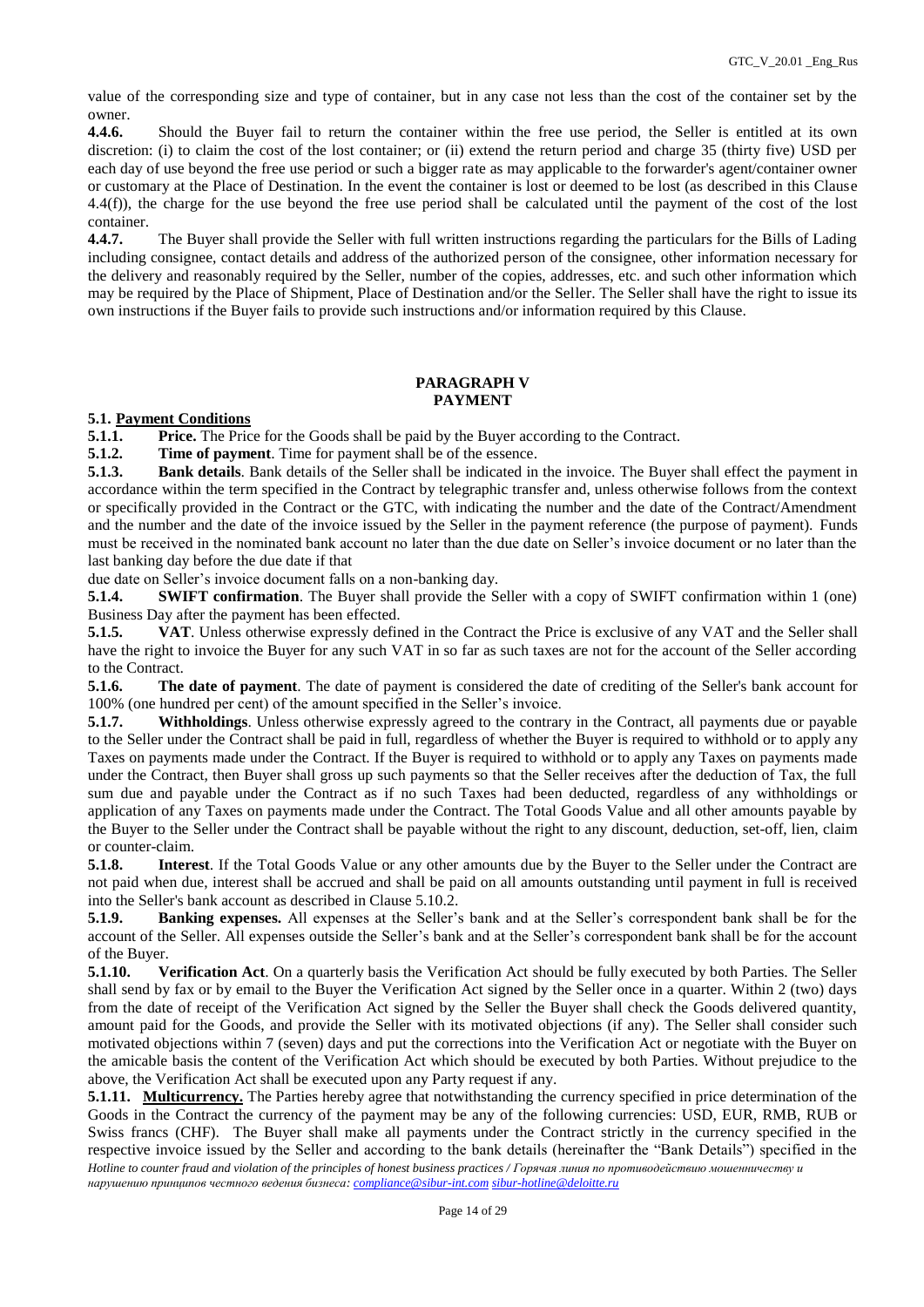respective invoice. The conditions of this clause 5.1.11 are of the essence and breach of this clause shall be deemed a material breach for the purposes of the Contract. The payment shall be effected at the exchange rate of the European Central Bank ("ECB"). The invoice amount shall be converted into another currency by using the foreign exchange rate of the European Central Bank ("ECB"), rounded to four decimal places, quoted at 16:00 hours Central European Time as reported on the ECB web site [\(www.ecb.int\)](https://urldefense.proofpoint.com/v2/url?u=http-3A__www.ecb.int&d=DwMGaQ&c=ptMoEJ5oTofwe4L9tBtGCQ&r=NKFf0xBnqjEI9x7Jy2O4LnREaIU2RCSKwLPa1twtm2k&m=nutHxWE4p16GbrnDEzTBAmAcABmevyKWvts0KDzcvg0&s=p_bgQn342ZRvhTogEJc9-lkNZ6vFQb8aUDkEkUx6vN4&e=), one banking day before the Payment Date.

#### For the purposes of this Clause:

"Payment Date" means the value date indicated in a SWIFT message (or other accepted means of written interbank payment instructions) with payment instructions (or in the other respective payment document if applicable) for the respective payment.

# **5.2. Payment terms**

# **5.2.1. Letter of Credit**

## a) **Issuance of the Letter of Credit**

The Buyer shall issue Letter of Credit within 5 (five) Business Days from the Longstop date in strict accordance with the terms and conditions set out in this Clause.

## b) **Validity period of the Letter of Credit**

The validity period for the Letter of Credit shall cover the payment period envisaged in the Contract plus 30 (thirty) days, provided, however, that the minimal validity period could not be less than 90 (ninety) days. The foregoing is saved that the Buyer shall extend respectively the validity of the Letter of Credit in case of Force Majeure Event.

## c) **Documents**

The documents to be provided by the Seller pursuant to the requirements of a Letter of Credit shall be the following:

i. Seller's invoice (fax or email copy);

ii. Transport Document (fax or email copy). In case of ITT deliveries - Certificate of ITT.

Documents prepared in Russian language are acceptable.

Minor mistakes and misprints in the documents are acceptable.

## d) **Letter of Credit Conditions**

The payment for the Goods shall be effected by the Buyer as follows:

i. The Buyer shall issue in favor of the Seller an irrevocable and divisible Letter of Credit payable at sight in strict accordance with the terms and from a bank and in a form confirmed in writing by the Seller but in any case prior to the Goods dispatch.

ii. The Buyer shall provide the Seller with the draft of such irrevocable Letter of Credit for the preliminary Seller's written approval.

iii. Expenses in connection with the opening, amendment and utilization of the Letter of Credit shall be paid by the Buyer.

iv. The Letter of Credit shall be issued in the amount of 110% (one hundred and ten per cent) of the Price multiplied by the shipment quantity of the Goods to be delivered.

## **5.2.2. Prepayment (advance payment)**

The payment for the Goods shall be effected by the Buyer as follows:

a) The Buyer shall pay 100% (one hundred per cent) of the amount specified in the Seller's proforma invoice in advance within 5 (five) Business Days after the date of the Seller's proforma invoice but in any case at least 3 (three) Business Days prior to the Goods dispatch by the Manufacturer.

b) The Buyer shall effect the payment in accordance with the Contract by telegraphic transfer and without deduction into the Seller's bank account and the Buyer shall indicate the number and the date of the Contract/Amendment and proforma invoice number in the payment reference (the purpose of payment).

c) In case of the amount paid by the Buyer as the Prepayment for the Goods is less than the amount due to be paid for the Actual Contract Quantity or the Actual Monthly Quantity (as the case may be) the Buyer shall effect the payment of such outstanding balance within 5 (Five) days of an appropriate Seller's invoice.

d) In case of the amount paid by the Buyer as the Prepayment for the Goods exceeds the amount due to be paid for the Actual Contract Quantity or the Actual Monthly Quantity (as the case may be) the Parties shall mutually agree if (i) such difference between the amounts will be applied to the further deliveries if applicable or (ii) the Seller shall return such difference between the amounts within 5 (Five) days of an appropriate Verification Act is executed by the Parties.

e) Should the Buyer pays less than 100 % of the amount specified in the Seller's invoice according to clause 5.6.3 above the Seller may, but shall not be obliged to, deliver the quantity of the Goods corresponding the actual amount of Prepayment received from the Buyer.

#### **5.2.3. Post payment**

a) The Buyer shall pay 100% (one hundred per cent) of the amount specified in the Seller's invoice not later than date specified in the Contract.

b) Partial payments shall be allowed.

## **5.2.4. DaP (Documents against Payment)**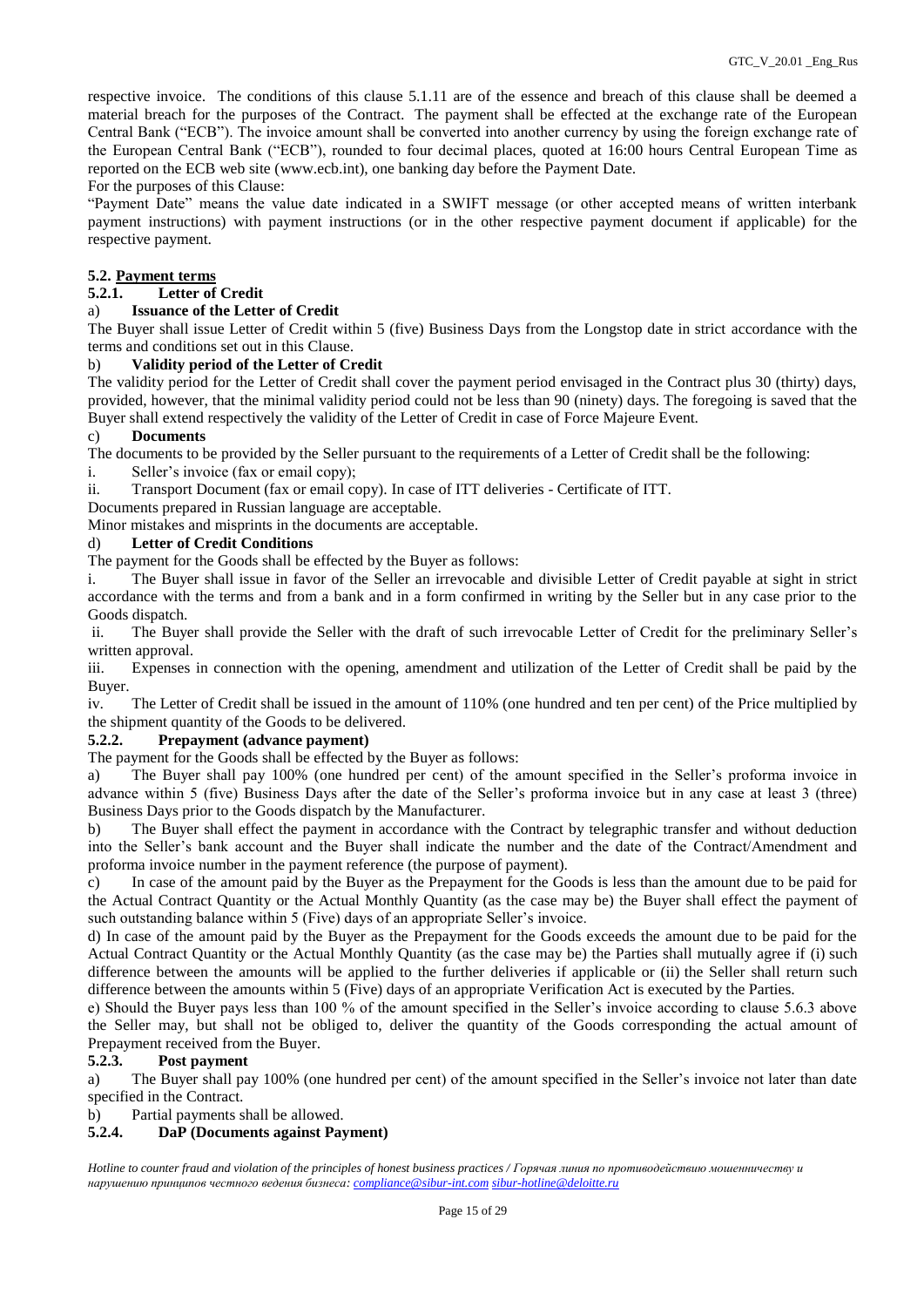The present payment terms are governed in accordance with the ICC Uniform Rules for Bank-to-Bank Reimbursements Under Documentary Credits (URR 525).

The payment for the Goods shall be effected by the Buyer as follows:

The Buyer shall pay the Goods via Documents against payment at sight (hereinafter referred to as "D/P at sight" or "DaP at sight" or "DP at sight") in accordance with the conditions specified below.

The payment for the Goods shall be effected by the Buyer as follows:

a) Within ten (10) Business days after the date when the documents stating the right of disposal of the Goods were issued the Seller shall

(i) transfer the originals of such documents to the Seller's Bank and

(ii) send the copy of such documents to the Buyer.

The Parties expressly have acknowledged and agreed that the following documents are considered as the documents stating the right of disposal of the Goods:

- i. Commercial invoice;
- ii. Delivery order;
- iii. Packing list issued by the Seller.

The Parties may mutually agree in writing in the Contract other documents stating the right of disposal of the Goods depend on the reasonable requirement of the respective authority.

b) Upon receipt of the documents stating the right of disposal of the Goods the Seller's Bank shall transfer the originals of such documents to to the Buyer's Bank; provided that such Buyer's Bank was expressly preliminary approved by the Seller in writing.

c) The Buyer shall confirm the Buyer's Bank his consent for payment for the original documents stating the right of disposal of the Goods and shall pay 100% (one hundred per cent) amount specified in the copy of the commercial invoice provided by the Seller via e-mail or mail or fax or any other type of transfer within 5 (five) Business days from the date of receipt of such documents by the Buyer's Bank.

d) The Buyer shall (i) ensure the availability of the total amount to be paid pursuant to Sub clause "c" of this Clause on the date of confirmation to the Buyer's Bank of his consent for payment for the documents stating the right of disposal of the Goods and (ii) effect this payment by telegraphic transfer and without deduction into the Seller's bank account, and the Buyer shall indicate the number and the date of the Contract and invoice number in the payment reference (the purpose of payments).

e) In case the Buyer doesn't pay for the Goods within 5 (five) Business days from the date of receipt of the documents stating the right of disposal of the Goods by the Buyer's Bank, the Delivery order provided by the Seller shall become invalid and the Seller shall have the disposal rights for the Goods in accordance with the Clause 5.10.5. of the GTC.

f) From the date of receipt of the Buyer's consent for payment for the documents stating the right of disposal of the Goods the Buyer`s Bank shall transfer the originals of the documents stating the right of disposal of the Goods to the Buyer.

## **5.2.5. CAD ("Cash against documents")**

The present payment terms are governed in accordance with the ICC Uniform Rules for Bank-to-Bank Reimbursements Under Documentary Credits (URR 525).

The Buyer shall pay the Goods via Cash against documents at sight (hereinafter referred to as "CAD at sight") in accordance with the conditions specified below.

Pursuant to payment terms via CAD at sight the Buyer shall pay for the Goods in advance in the amount specified in the Contract.

The payment for the Goods shall be effected by the Buyer as follows:

a) Within ten (10) Business days after the date when the documents stating the right of disposal of the Goods were issued the Seller shall (i) transfer the originals of such documents to the Seller's Bank and (ii) send the copy of such documents to the Buyer.

The Parties expressly have acknowledged and agreed that the following documents are considered as the documents stating the right of disposal of the Goods:

i. Commercial invoice;

ii. Bill of lading – for delivery by sea, or

Railway bill – for delivery by railroad, or

CMR – for delivery by road;

iii. Packing list issued by the Seller.

The Parties may mutually agree in writing in the Contract other documents stating the right of disposal of the Goods depends on the reasonable requirement of the respective authority.

b) Upon receipt of the documents stating the right of disposal of the Goods the Seller's Bank shall transfer the originals of such documents to to the Buyer's Bank; provided that such Buyer's Bank was expressly preliminary approved by the Seller in writing.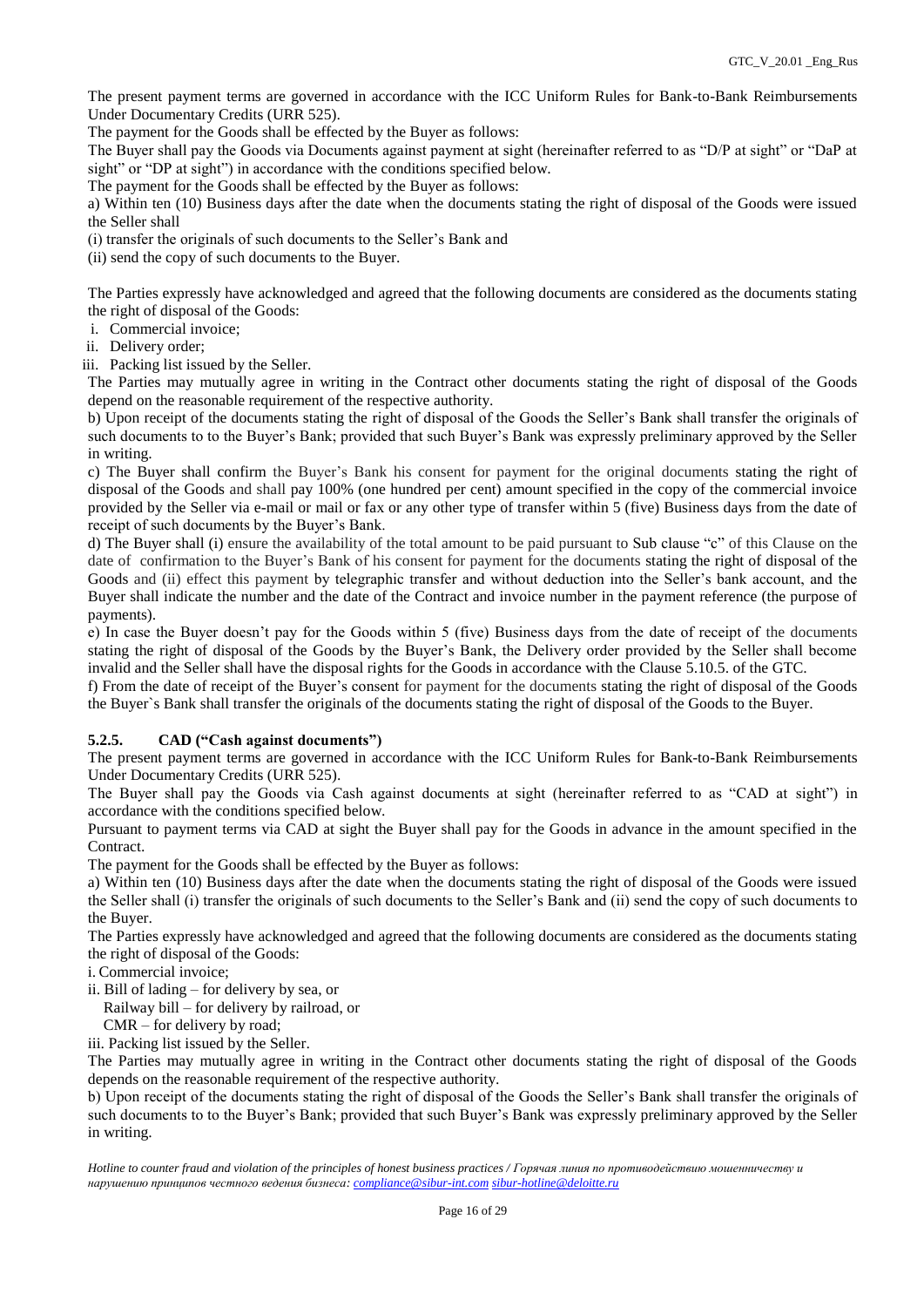c) The Buyer shall pay 5-15% (five-fifteen per cent) (as it is stipulated in the Contract) of the amount specified in the Seller's commercial invoice in advance within 5 (five) Business Days after the date of the Seller's commercial invoice.

d) The Buyer shall confirm the Buyer's Bank his consent for payment for the original documents stating the right of disposal of the Goods and shall pay the remaining amount specified in the Seller's commercial invoice at the rate of 85- 95% (eighty five – ninety five per cent) (depending on the amount of advance payment) within 14 (fourteen) days from the moment of arrival of the Goods to the Place of Destination.

Without prejudice to other provisions of the GTC the advance payment for the Goods paid by the Buyer in accordance with this Clause is considered as the Seller's compensation for storage of the Goods before its actual transfer to the Buyer. In case the Buyer doesn't pay the remaining amount for the Goods within 14 (fourteen) days from the moment of arrival of the Goods to the Place of Destination, the Seller shall be entitled to retain the advance payment for the Goods paid by the Buyer in accordance with this clause for compensation of the Seller's expenses for storage of the Goods.

e) The Buyer shall (i) effect the payments specified in Sub clauses "c" and "d" of this Clause and (ii) ensure the availability of the total amount to be paid pursuant to Sub clause "d" of this Clause on the date of confirmation to the Buyer's Bank of his consent for payment for the documents and effect this payment in accordance with the Contract by telegraphic transfer and without deduction into the Seller's bank account and the Buyer shall indicate the number and the date of the Contract/Amendment and commercial invoice number in the payment reference (the purpose of payments).

f) From the date of receipt of the Buyer's consent for payment for the documents stating the right of disposal of the Goods the Buyer`s Bank shall transfer the originals of such documents to the Buyer.

g) The Parties expressly have acknowledged and agreed that in case of payment for the Goods via CAD at sight the risk and title to the Goods shall transfer from the Seller to the Buyer at the date of receipt by the Buyer of the originals of the documents stating the right of disposal of the Goods.

## **5.3. Security of the Buyer's Payment Obligations**

## **5.3.1. Parent company guarantee**

The Buyer shall provide the Seller with the Buyer's parent company guarantee securing the performance of all the Buyer's obligations under the Contract. The guarantee shall be provided within 10 (ten) Business Days after a relevant Seller's request and shall be in writing, in the form satisfactory for the Seller and issued for the term of the Contract plus 6 (six) months. In the absence of the Buyer's parent company, the guarantee may be issued by an Affiliate(s) or other third party(ies) as agreed with the Seller.

The Seller is not obliged to supply the Goods until the requested guarantee is duly furnished and the Buyer shall pay to the Seller any and all related costs in connection with such delay. If the Buyer delays the provision of the guarantee for more than 10 (ten) Business Days, the Seller is entitled to terminate the Contract.

## **5.3.2. Defective Performance of Obligations**

In the event the Buyer fails to perform or delays the performance of any obligations hereunder at least 2 (two) times during any consecutive 6 (six) months or delays any of the obligations at least once for more than for 1 (one) month, then the Seller shall be entitled by written notice to the Buyer: (i) change the payment terms of the Goods to Prepayment (Clause 5.2.2) and/or (ii) request from the Buyer additional reasonable means of security of obligations, which the Buyer must provide within 15 (fifteen) Business Days following the relevant request. The change shall come into force with the next dispatch of the Goods after the notification. The Seller is entitled to suspend delivery of the Goods until the Goods are paid (as provided in Clause 5.2.2) and/or additional security of obligations is provided. In addition to the foregoing should the Buyer fails to perform any of its payment obligations (including interest payment) for more than for three (3) days the Seller shall be entitled to suspend the shipment of the Goods till the moment when all obligations are fulfilled by the Buyer in full. Such suspension shall not constitute a delay for the purposes of liquidated damages.

## **5.3.3. Stand-by Letter of Credit**

## a) **Issuance of the Stand-by Letter of Credit**

The Buyer shall issue the Stand-by Letter of Credit within 5 (five) Business Days from the Longstop date in strict accordance with the terms and conditions set out in Article I of the Contract.

## b) **The validity period for the Stand-by Letter of Credit**

The validity period for the Stand-by Letter of Credit is 90 (ninety) days.

#### c) **Documents**

The documents to be provided by the Seller pursuant to the requirements of a Stand-by Letter of Credit shall be the following:

(i) Seller`s invoice (fax or email copy);

(ii) Transport Document (fax or email copy).

#### d) **Stand-By Letter of Credit procedure**

The Buyer shall effect the payment 100% (one hundred per cent) of the amount specified in the Seller's invoice within the term specified in the Contract.

In case of the Buyer's failure to effect the payment on the due date in accordance with the Contract the payment should be done by the aforesaid Stand-By Letter of Credit against the presentation by the Seller to the Seller's bank specified in the Seller's invoice of the following documents: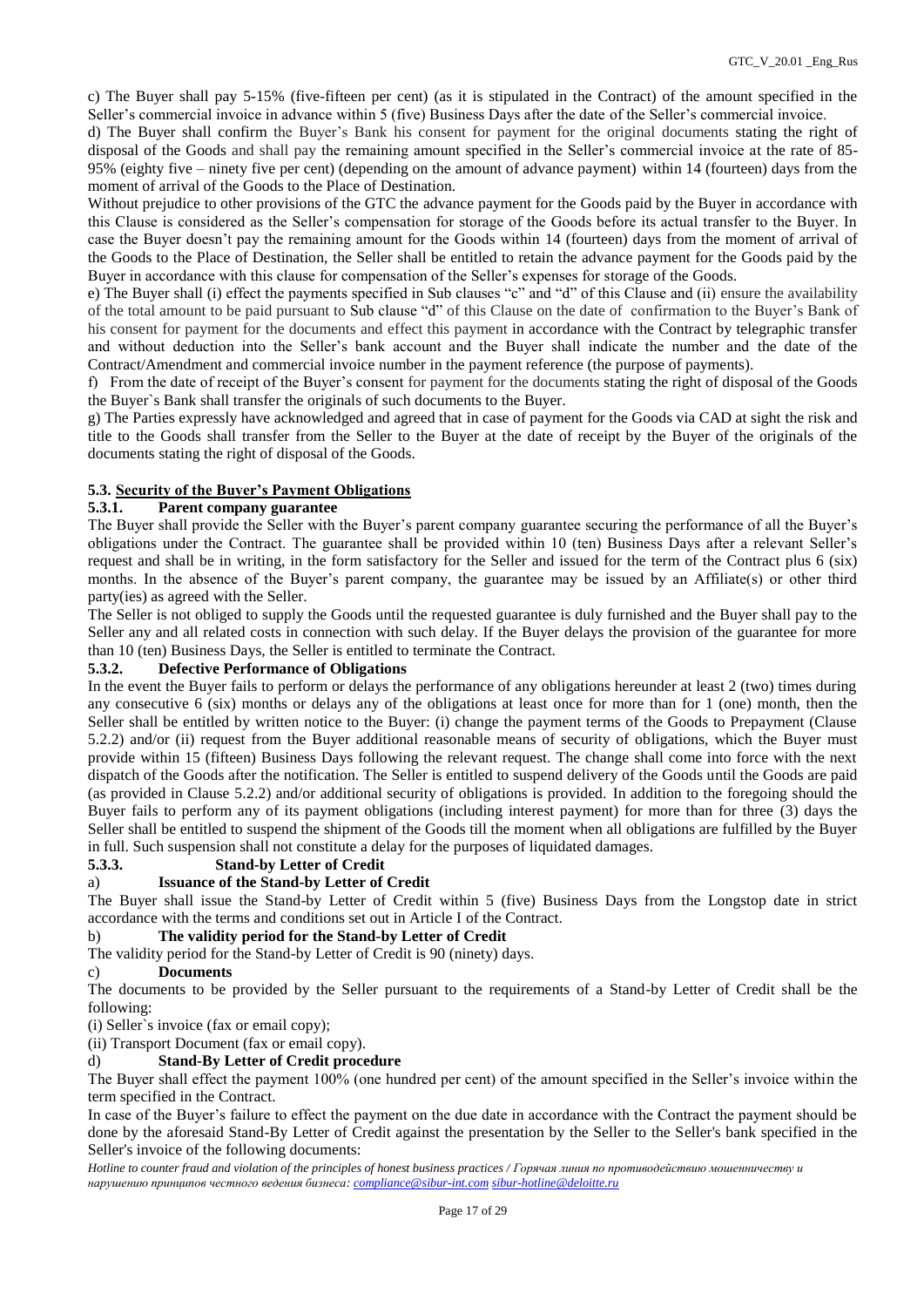(i) the Seller's (Beneficiary) letter with the following statements (telex, fax or email acceptable):

 the Seller has delivered the Goods in conformity with the Contract and that the invoice has been sent to the Buyer; and the payment in accordance with the Seller's invoice for delivery of the Goods is properly due to the Seller, and such payment has not been made to the Seller by the Buyer within the terms of the Contract;

(ii) copy of the Seller's invoice (telex, fax or email acceptable);

(iii) Transport Documents (telex, fax or email acceptable). In case of ITT deliveries - Certificate of ITT.

## e) **Stand-by Letter of Credit Conditions**

The payment for the Goods shall be effected by the Buyer as follows:

i. The Buyer shall issue in favor of the Seller an irrevocable Stand-By Letter of Credit payable in strict accordance with the terms and from a bank and in a form confirmed in writing by the Sellers but in any case prior to the Goods dispatch.

ii. The Stand-By Letter of Credit shall be issued in the amount of 110 % (one hundred and ten per cent) of the Planned Contract Quantity or the Planned Monthly Quantity as the case may be and shall be valid for a period specified in Article I of the Contract, save that the Buyer shall extend respectively the validity of the Stand-by Letter of Credit in case of Force Majeure Event.

iii. The Buyer shall provide the Seller with the draft of such a Stand-By Letter of Credit for the preliminary Seller's written approval.

iv. Expenses in connection with the opening, amendment and utilization of the Stand-By Letter of Credit shall be paid by the Buyer.

v. Any and all costs, loss or damage incurred by the Seller as a result of the Buyer's failure to comply with this Clause 5.6 shall be for the Buyer's account.

#### **5.3.4. Reissue of the Guarantee**

 If the guarantee, including but not limited to bank guarantee, of a parent company or of any other third party(ies) specified in the Clause 5.3.1. hereof and/or the Letter of Credit, and/or the Stand-by Letter of Credit, which were provided by the Buyer to the Seller in accordance herewith, (hereinafter referred to as the "Guarantee", collectively - the "Guarantees") ceases or threatens to cease to be effective and/or valid due to US sanctions and/or EU sanctions, bankruptcy, insolvency, reorganization, liquidation, revocation of a licence or similar proceedings in respect of bank, parent company or any other third party(ies) specified in the Clause 5.3.1. hereof, and/or for any other reason, not related to the Seller, prior to the term herein stipulated, the Buyer shall reissue such Guarantee on the terms and conditions and in accordance with proceedings hereof, promptly but not later than 10 (ten) days from the occurrence of any event indicated in this Clause. Where the Buyer fails to reissue the Guarantee within the specified term, the Seller is entitled upon written notification of the Buyer to suspend performance of all and any obligations hereunder until the new Guarantee is provided, and/or cancel and/or resell or otherwise dispose of the Goods to any third party. The Seller shall be not liable for such suspense of the obligation's(s') performance, and/or cancellation, and/or resale and any other disposal of the Goods. The Buyer shall not be entitled for any claims in connection with such acts of the Seller notwithstanding anything to the contrary herein and in the applicable law.

In any case the Buyer shall reimburse to the Seller within 7 (seven) days from receipt of the written demand all and any costs, charges, expenses and losses, including related to storage, transport, resale and disposal of the Goods, demurrage, incurred by the Seller in connection with non-performance or improper performance of obligation for the Guarantee's/Guarantees' reissue by the Buyer.

## **PARAGRAPH VI QUALITY AND QUANTITY**

#### **6.1. Quality and Quantity of the Goods**

#### **6.1.1. Quality**

Save where the Buyer requires a quality inspection pursuant to Clause 6.1.3, the quality of the Goods shall be confirmed by a Certificate of Quality issued by the Seller or by the Manufacturer of the Goods as the case may be.

## **6.1.2. Quantity**

a) The Planned Contract Quantity and/or the Planned Monthly Quantity specified (as the case may be) in the Contract, unless otherwise agreed by the Parties in the Contract, shall be subject to a tolerance of +/-10% (plus/minus ten per cent) in the Seller's option.

b) The Actual Contract Quantity and/or the Actual Monthly Quantity delivered under the Contract shall be equal to the quantity stated in respective Transport Document (in case of ITT deliveries - in the Certificate of In-tank title transfer (the "Certificate of ITT") issued and duly signed by the appropriate Terminal operator and the Inspector).

c) The Actual Contract Quantity shall be the basis for determining the Total Goods Value.

d) Subject to the Contract terms and conditions the tolerance for Actual Contract Quantity or the Actual Monthly Quantity (as the case may be) may be 10% (ten per cent) of the Planned Contract Quantity or the Planned Monthly

*Hotline to counter fraud and violation of the principles of honest business practices / Горячая линия по противодействию мошенничеству и нарушению принципов честного ведения бизнеса: [compliance@sibur-int.com](mailto:compliance@sibur-int.com) [sibur-hotline@deloitte.ru](mailto:sibur-hotline@deloitte.ru)*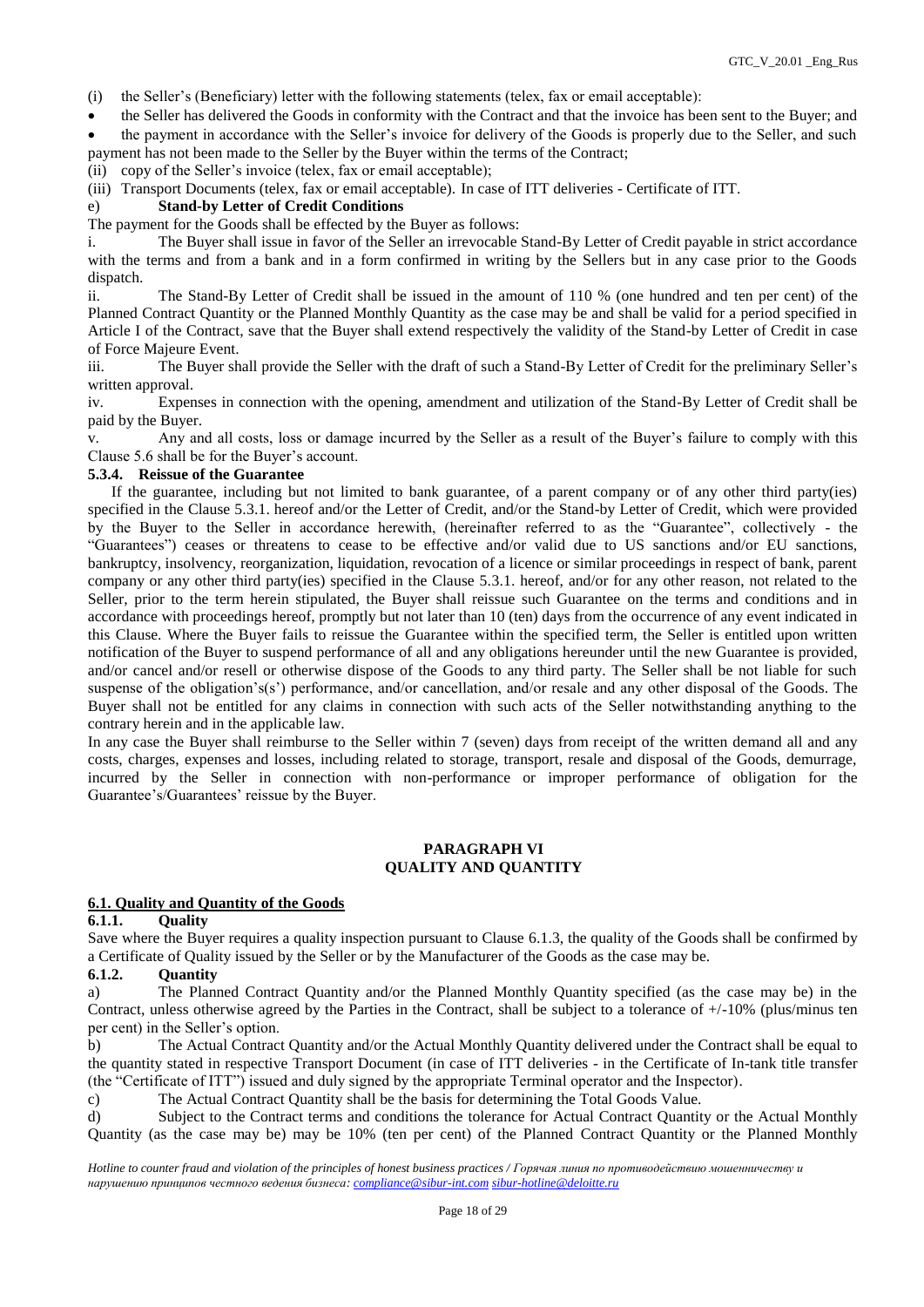Quantity respectively without any right for the Buyer to claim that the Seller will have to meet the Planned Contract Quantity or the Planned Monthly Quantity specified in the Contract, and/or take back any surplus quantities to the Planned Contract Quantity or the Planned Monthly Quantity specified in the Contract as the case may be.

e) In the event that the Seller is not able to supply the Planned Monthly Quantity or the Planned Contract Quantity of the Goods within specified period because of the reduction of the Manufacture production capacity, provided that the Seller informed the Buyer of this reasonably in advance, the Parties shall mutually agree delivery terms for the outstanding quantity of the Goods, and the Seller's suggestions shall be taken into account; provided, however, that it is agreed and acknowledged by the Parties that the Seller will not be obliged and is not expected and may not be required to supply in excess of the production capacity of the Manufacture. The Parties acknowledge that the remedy provided in this Clause will be the sole remedy that the Buyer will have in the event the Seller is not able to supply the Planned Monthly Quantity or the Planned Contract Quantity of Goods during the relevant period.

f) In the event that the Buyer orders less Goods than the Planned Monthly Quantity or the Planned Contract Quantity for a relevant period, the Seller at its own discretion may either: (i) agree to supply the outstanding quantity of the Goods in the next period (the supply schedule shall be decided by the Seller, however, the Buyer's suggestions may be taken into account); or (ii) request the payment of 10% (ten per cent) of the Price of the outstanding quantity of the Goods as liquidated damages of the Seller (the Parties agree that the above amount is genuine pre-estimate of liquidated damages the Seller will suffer if the Seller supplies the Goods less than the Planned Monthly Quantity or the Planned Contract Quantity. Without prejudice to the above, however, if the amount of actual damages exceeds the above amount, the right of the Seller to claim the actual amount of damages shall not be limited). The Seller shall notify the Buyer the option it chooses to proceed in writing, however, the failure to notify will not evidence the waiver of the Seller's rights described above.

## **6.1.3. Quality and Quantity Inspection**

a) Unless otherwise agreed by the Parties in the Contract, quality and quantity inspection is to be determined at the Place of Shipment (applicable for EXW, FCA, CPT, CIF, FOB, CFR) or the Place of Destination (applicable for DAP, DDP) (as may be applicable in accordance with the Contract or the GTC) by an Inspector such as SGS or similar internationally recognized inspection company mutually agreed between the Parties and in accordance with the standard practice (i) at the place of the inspection or (ii) of the Inspector if there is no standard practice at the place of inspection, unless the Contract or the GTC provides otherwise.

b) The quantity Inspection of the liquid Goods shall be as per the quantity in vacuum (unless the Contract explicitly applies measurement in air or the other method of measurements). The Bill of Loading quantity of the Goods shall be stated based on the Inspection.

 Inspection of the other categories of the Goods is to be made upon the Buyer's request, the Seller shall be notified of the inspection at least 7 (seven) days in advance and the Buyer shall provide the Seller's representative opportunity to present in order to observe the Inspection.

c) In the event of determination by the quantity Inspection that the quantity of the Goods does not conform with the quantity stated in the Transport Document for more than 0.5 % (zero point five per cent) (**the "Permitted Deviation"**) the Goods shall be accepted by the value defined by the quantity Inspection with issuance of the respective off-loading acts signed by an Inspector.

 The Parties acknowledge and agree that in no event shall the Seller be considered to be in breach of its obligations in respect of delivery the Goods in the quantity provided by the Contract and the Buyer shall not be entitled to claim any losses, or liquidated damages, or any other claims concerning any quantity deviation below the Permitted Deviation.

All claims concerning quantity deviation in excess of 0.5 % (zero point five per cent) shall be submitted by the Buyer according to Clause 6.2. For the avoidance of any doubt, where it is determined that the quantity deviation is in excess of the Permitted Deviation, the Seller shall be responsible only in respect of undelivered quantity above 0.5 % (zero point five per cent).

d) The inspection results shall be documented in the Inspector's Report and shall be conclusive and binding on the Parties for invoicing purposes, for quality purposes and/or for quantity purposes and shall be final and binding for both Parties, except in case of fraud or manifest error.

e) In the event that (i) the quality of the Goods does not conform with the contractual Specification or (ii) the quantity of the Goods does not conform the conditions of the Contract, the Parties shall discuss the Buyer's remedies for such non-conforming the Goods. The remedies may include, for example, a price adjustment for the Goods. The outcome of the Parties' discussion shall be documented in a written Amendment, which shall take effect from the Amendment Effective Date agreed between the Parties.

f) The costs of the inspection (as per terms of Clauses a) and b)) shall be equally shared between the Seller and the Buyer (and the terminal, if the terminal participates in the inspection). Any other inspections and related services, if required by the Buyer, shall be paid solely by the Buyer; provided, however, that only results of the inspections as provided in Clauses a) and b) will have the final and binding effect on the Parties.

g) The Inspector shall issue his report to the Seller and the Buyer as soon as practicable. The Inspector shall retain samples taken for at least 90 (ninety) days from the date of inspection.

## **6.1.4. Deviation from the Planned Amount of the Goods**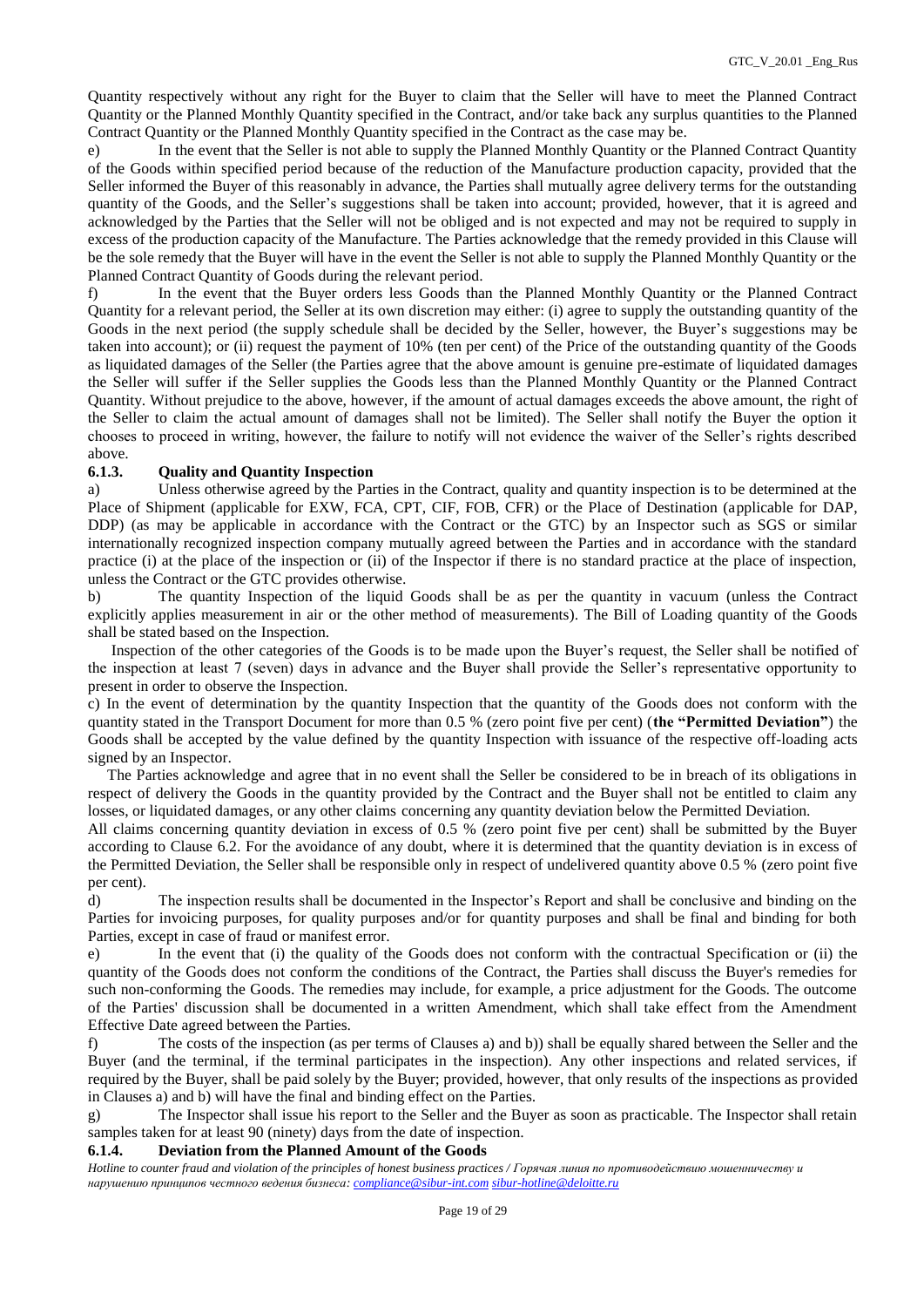a) In case the Actual Contract Quantity or the Actual Monthly Quantity (as the case may be) is in excess of 100% (one hundred per cent) but less than or equal to 110% (one hundred and ten per cent) of the Planned Contract Quantity or the Planned Monthly Quantity respectively the Buyer shall effect the payment of such outstanding balance within 3 (Three) Banking Days of an appropriate Seller's invoice.

b) In case the Actual Contract Quantity or the Actual Monthly Quantity (as the case may be) is less than 100% (one hundred per cent) but in excess of or equal to 90% (ninety per cent) of the Planned Contract Quantity or the Planned Monthly Quantity respectively, the Seller at its own decision has the option to either: (i) meet the Planned Contract Quantity or the Planned Monthly Quantity (as the case may be) in further deliveries, or (ii) repay to the Buyer (pay back, return) the Prepayment paid by the Buyer for the Goods not delivered within 3 (three) Banking Days after the execution of the respective Verification Act (option (ii) is not applicable to post payment of the Goods); or (iii) apply such amount of the Prepayment paid by the Buyer for the Goods not delivered to the further deliveries of the Goods (if applicable). In either event the conditions set forth in this Сlause shall be the Buyer's sole and exclusive remedy for such short delivery, howsoever caused, always excepting fraud, and the Seller shall have no other liability to the Buyer whatsoever.

c) In the event that the Actual Contract Quantity or the Actual Monthly Quantity (as the case may be) is in excess of 110% (one hundred and ten per cent) of the Planned Contract Quantity or the Planned Monthly Quantity respectively, the Buyer at its own option shall have the right to either: (i) return any quantity in excess of 110% (one hundred and ten per cent) of the Planned Contract Quantity or the Planned Monthly Quantity respectively to the Seller at the Seller's expense, or (ii) to retain any Goods quantity in excess of 110% (one hundred and ten per cent) of the Planned Contract Quantity or the Planned Monthly Quantity respectively upon its agreement to pay the Price for the entire quantity taken provided that any of such Buyer's decisions shall be made within 1 (one) day after Delivery Date of the respective Goods. The payment for such Goods shall be made by the Buyer within 3 (Three) Banking Days after the Seller's invoice date.

d) In the event that the Actual Contract Quantity or the Actual Monthly Quantity (as the case may be) is less than 90% (ninety per cent) of the Planned Contract Quantity or the Planned Monthly Quantity respectively, the Buyer has the right to require the Seller to pay to the Buyer direct losses incurred by the Buyer in connection with the event where Actual Contract Quantity or the Actual Monthly Quantity (as the case may be) is less than 90% (ninety per cent) of the Planned Contract Quantity or the Planned Monthly Quantity respectively, provided that such direct losses are evidenced by the sufficient documents; such payment shall be made within 7 (seven) days after the execution of the respective Verification Act by the Parties. It is expressly mutually agreed and acknowledged by the Parties that in any case maximum amount of the direct losses may not exceed 10% (ten per cent) of the price of the Goods which were not delivered. Subject to all other conditions of the GTC, where the Seller is exempt from any liability (responsibility), in either event the Buyer's rights set forth in this clause shall be the Buyer's sole and exclusive remedy for such short delivery, howsoever caused, always excepting fraud, and the Seller shall have no other liability to the Buyer whatsoever.

e) In the event that the Actual Contract Quantity or the Actual Monthly Quantity (as the case may be) is in excess of 110% (one hundred and ten per cent) of the Planned Contract Quantity or the Planned Monthly Quantity respectively and the Buyer fails to state its intention to return excess the Goods within the period specified above, the Buyer will be deemed irrevocably to have retained the excess the Goods and will accordingly pay for the excess the Goods retained within 3 (Three) Banking Days after the Seller's invoice.

f) In the event that the Actual Contract Quantity or the Actual Monthly Quantity (as the case may be) is less than 90% (ninety per cent) of the Planned Contract Quantity or the Planned Monthly Quantity respectively and the Buyer fails to state request to compensate within 10 (ten) days after the Delivery Date, the Buyer will be deemed irrevocably agreed with the Seller's obligation to meet the Planned Contract Quantity or the Planned Monthly Quantity respectively (as the case may be) in further deliveries.

# **6.2. Claims**

**6.2.1.** Claims if any on quality and/or quantity of the Goods to be provided by the Buyer to the Seller within 45 (fortyfive) Business Days after the Delivery Date, unless other terms are not specified by the Parties in the relevant clauses of the GTC. If the Buyer falls to make a claim within the agreed period of 45 (forty-five) Business Days after the Delivery Date such claim will automatically be considered as time barred, null and void, and such delivered the Goods shall be deemed accepted by the Buyer and in accordance with all terms and conditions of the GTC and further claims in respect of the quality and/or quantity of the Goods are not permitted and may not be enforced.

6.2.2. The Buyer shall not be entitled to use a claim in relation to a particular shipment of Goods as a basis for the refusal to accept other shipments of the Goods delivered under the Contract, or the Goods delivered pursuant to any other Contract agreed between the Parties.

6.2.3. Unless otherwise specified in the Contract and/or the GTC any cause of action and/or claim that Buyer may have against Seller under the Contract shall be brought within two(2) years after the cause of action and/or claim accrues, failing which the Buyer shall be deemed to have waived its rights relating thereto.

#### **PARAGRAPH VII LIABILITY**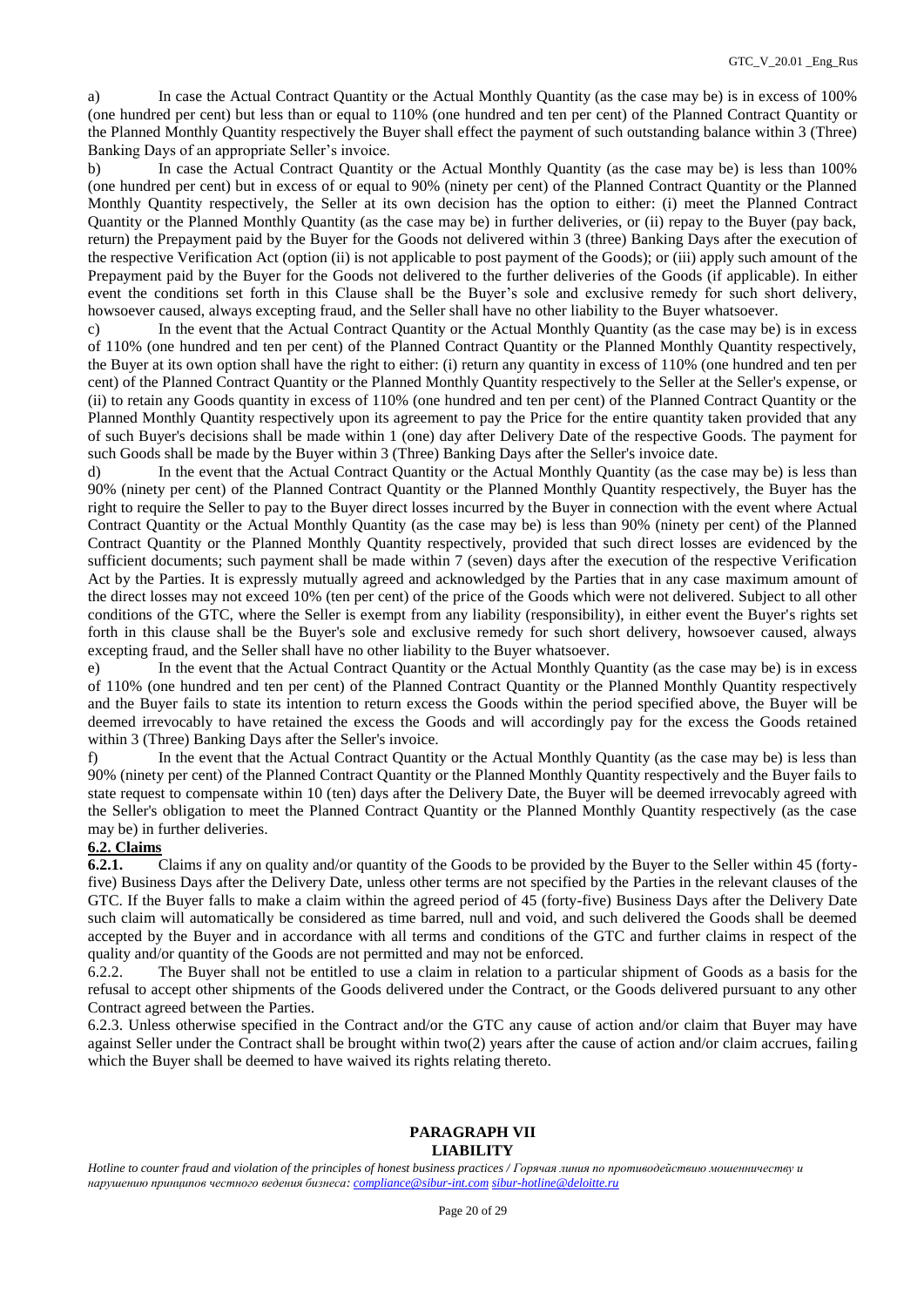## **7.1. Responsibilities of the Parties**

**7.1.1. Delivery liquidated damages**. For each full Week that the Seller delivers the Goods late commencing 30 (thirty) days after the latest date of delivery/shipment (whichever provided by the Contract) the Buyer shall be entitled to demand liquidated damages from the Seller for such delivery delay in the amount equal to 0.1% (one tenth of one per cent) of the price for the late delivered Goods per day, up to a maximum of 10% (ten per cent) of the price for the late delivered Goods per day.

The Parties acknowledge and agree that in no event shall the Seller be considered to be in breach under the Contract due to any late delivery and the Buyer shall not be entitled to liquidated damages until the Seller is at least more than 30 (thirty) days late under the terms and conditions specified in the Contract. The Seller shall not be liable to the Buyer in liquidated damages for delay caused by a Force Majeure Event, failure or default on the part of the Buyer, or where the Seller is entitled to delay delivery pursuant to the terms of the Contract.

The Parties acknowledge and agree that in no event shall the Seller be considered to be in breach under the Contract due to any late delivery or non-delivery of the Goods and the Buyer shall not be entitled to claim any losses, or liquidated damages, or any other claims in case of the planned Manufacture production capacity repair. Provided that the Seller shall notify the Buyer of such repair not later than one week prior to the month when the repair is planned. The Parties acknowledge and agree that Seller's notification of the repair is enough and sufficient evidence and confirmation of the planned repair.

THE LIQUIDATED DAMAGES OUTLINED IN THIS SUB-CLAUSE 7.1.1 TOGETHER WITH THE TERMINATION RIGHTS SET OUT AT CLAUSE 8.8.3 SHALL BE THE BUYER'S SOLE AND EXCLUSIVE REMEDIES FOR ANY LATE DELIVERY OF ANY GOODS OR PART THEREOF AND THE SELLER SHALL HAVE NO FURTHER LIABILITY WHATSOEVER, WHETHER IN CONTRACT, TORT (INCLUDING NEGLIGENCE OR STRICT LIABILITY, OR INCLUDING DELIBERATE REPUDIATORY BREACH OF THE CONTRACT).

**7.1.2. Interest for late payment**. In case the Buyer fails to comply with the terms of the payment set out in the Contract the Buyer shall pay to the Seller interest on the outstanding amount for each day of delay at the rate of eight per cent (8%) per annum.

**7.1.3. Suspension.** If the conditions or terms of payment are breached by the Buyer the Seller may, at the Seller's option, either suspend delivery of the Goods to the Buyer or unilaterally terminate the Contract. Such suspension shall not constitute a delay for the purposes of liquidated damages.

**7.1.4. Late acceptance**. In the event that the Buyer fails or refuses to accept delivery of the Goods or any part thereof pending laytime (i.e. have not commenced the accepting and unloading/loading of the Goods as the case may be; or furnished the Seller with explanation of delay and further instructions as regards the Goods satisfactory for the Seller); provided that such Goods have been delivered in accordance with the terms of the Contract, without prejudice to the Seller's other rights under the Contract or the applicable Law, the Seller is entitled to pass the Goods to an appropriate local logistics and/or storage company at the Buyers risk and expense of which the Buyer shall be notified within a reasonable time. The Seller is entitled to exercise its right hereunder irrespective of whether the title to the Goods has passed to the Buyer under the Contract or not. The quantities of the Goods confirmed by such a logistics or storage company upon receipt of the Goods shall be deemed as due confirmation of the quantities of the Goods delivered by the Seller; the term for quality claims for the Goods specified in Clause 6.2 shall commence as of the expiration of the laytime. The Seller shall be entitled to claim without limitation all and any transport and/or insurance cancellation costs, storage costs, additional transport costs, customs duties, demurrage and other similar or related costs and all expenses arising out of or in connection with such late acceptance from the Buyer till the moment when the Goods are taken by the Buyer.

**7.1.5. The Seller's disposal rights.** In the event that the Buyer (or the Buyer's authorized representative, or the Buyer's Carrier, etc.) fails or refuses to accept delivery of the Goods or any part thereof within 5 (five) days after the Delivery Date unless otherwise mutually agreed by the Parties, entirely without prejudice to the Seller's other rights under the Contract or the applicable Law, the Seller shall at its sole discretion be entitled to sell the quantity of the Goods which were not taken by the Buyer. The Seller is entitled to exercise its right hereunder irrespective of whether the title to the Goods has passed to the Buyer under the Contract or not. The Selleris also entitled either to:

(i) to demand the Buyer to reimburse all Seller's costs of sale including, without limitation, storage costs, additional transport costs, customs duties, and other similar or related reasonable costs and expenses together with any difference in the price obtained for the Goods when compared to the Price of the Goods set out in the Contract; or

(ii) to deduct the amount of the received advance payment (applicable to the prepayment or CAD) for the damages incurred by the Seller as a result of such refusal; after calculating the damages the remaining part of the advance payment shall be either returned to the Buyer or offset against further deliveries. The Seller is entitled to exercise its right hereunder irrespective if the title to the Goods has passed to the Buyer under the Contract or not.

#### **7.2. Limitations of Liability**

**7.2.1.** Nothing in this Agreement shall limit or exclude either party's liability for

(i) death or personal injury resulting from the negligence of that Party or its directors, officers, employees, contractors or agents;

*Hotline to counter fraud and violation of the principles of honest business practices / Горячая линия по противодействию мошенничеству и нарушению принципов честного ведения бизнеса: [compliance@sibur-int.com](mailto:compliance@sibur-int.com) [sibur-hotline@deloitte.ru](mailto:sibur-hotline@deloitte.ru)*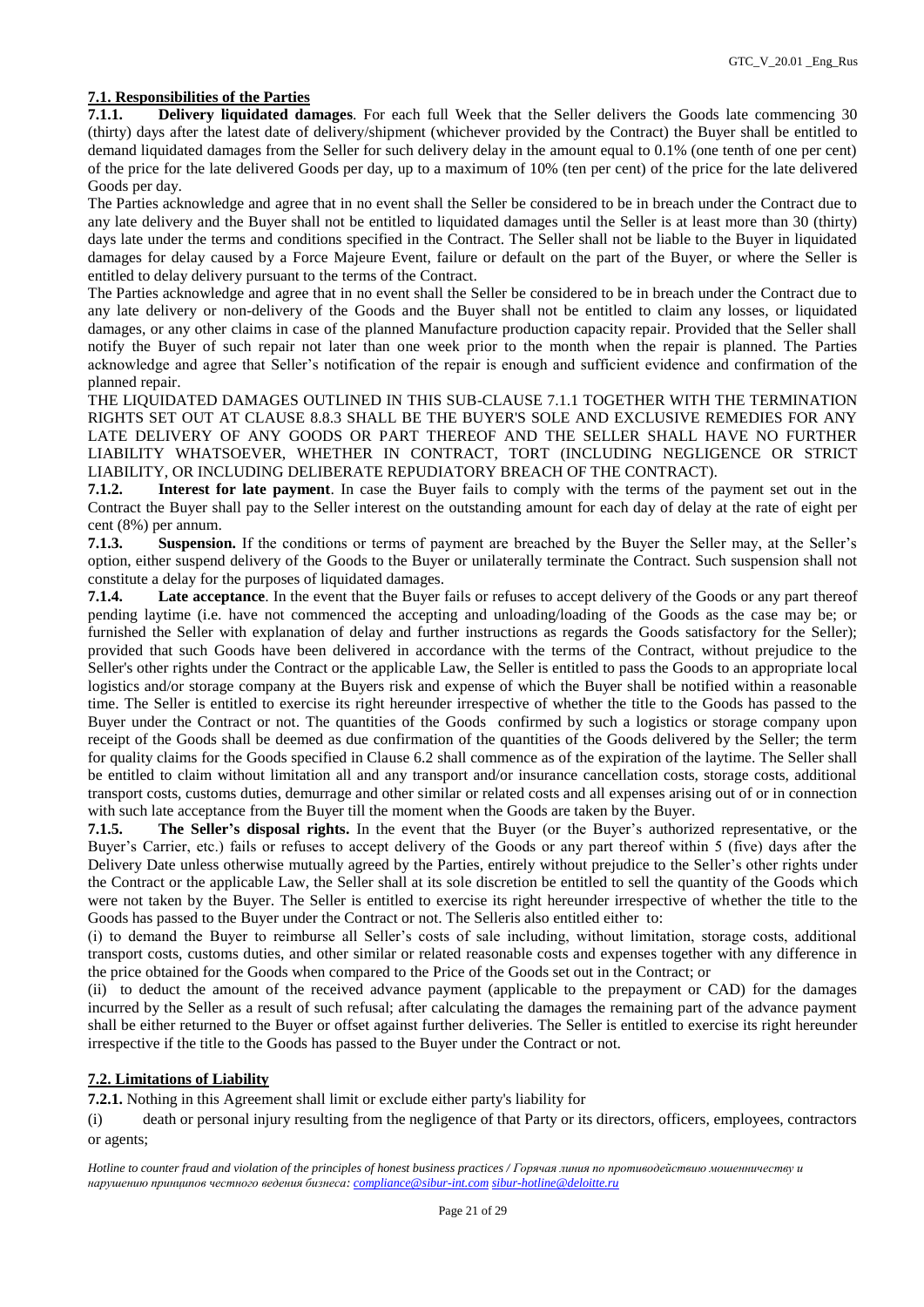(ii) any breach of undertaking as to title, quiet possession, and freedom from encumbrance implied by law, including any breach of the obligations implied by section 12 of the Sale of Goods Act 1979 or section 2 of the Supply of Goods and Services Act 1982;

(iii) any losses to the extent caused by fraud, fraudulent misrepresentation, deceit or dishonesty; or

(iv) any other liability which cannot be excluded or limited by law.

**7.2.2.** Subject to clauses 7.1.4, 7.2.1. and 7.2.2., under no circumstances shall either Party be liable whether based on a claim in contract, tort (including negligence), under any indemnity, breach of statutory duty, or otherwise arising out of, or in relation to, the Contract for:

(i) any loss of profit or revenue (save in relation to Seller's loss of profit arising from Buyer's failure and / or inability to make a payment due under the Contract as well as from the Buyer's failure or refusal to take or accept delivery of the goods or any part thereof contrary to the terms of the contract);

(ii) loss of goodwill;

- (iii) any cost of labour;
- (iv) loss of further business
- (v) repudiatory breach; or

(vi) any indirect or consequential loss (including where such loss or damage is of the type specified in clause 7.2.1. (i) to  $(iii)$ ),

even if the Parties have been advised of the possibility of such damages.

**7.2.3.** Subject to Clauses 7.2.1 and 7.2.2, in no event shall the Seller's liability to the Buyer whether based on an action or claim in contract, tort (including negligence), under an indemnity, breach of statutory duty or otherwise arising out of, or in relation to, the Goods or the Contract, exceed the Total Goods Value (including, but not limited to transportation costs, storage costs, etc.) paid to the Seller by the Buyer for the Goods under the Contract in the 12 (twelve) month period prior to the occurrence of the default by the Seller .

**7.2.4. Adverse Weather.** The Parties shall not be liable for delay caused by adverse weather. Notwithstanding the customary rules at the Place of Destination the Parties agree to evenly split losses caused by the adverse weather conditions and beyond the insurance coverage or other compensation from third parties.

#### **PARAGRAPH VIII MISCELLANEOUS**

#### **8.1. Health, Safety and Environment**

**8.1.1.** The Goods supplied by the Seller are in a condition which the Seller reasonable considers to not constitute a hazard to health or safety, provided that the Goods are handled, used and stored in accordance with industry best practice safety practices applicable to the Goods. The Buyer shall, for its own protection, consult the Manufacturer's Material Safety Data Sheet (**MSDS**) (if any), relevant codes of practice and factory inspectorates with regard to adequate hygiene, safety and environmental standards and enforcement thereof, with respect to handling, processing and storing of the Goods, their by-products and wastes of any sort.

**8.1.2.** The Buyer warrants to the Seller that it is aware of and understands the information in the MSDS for the Goods and it will adopt appropriate procedures to ensure that all persons or agents authorised by the Buyer to carry out any of the rights, duties or obligations of the Buyer under the Contract and all of the Buyer's other officers, employees, contractors and agents who are involved in the loading, transportation, delivery, handling or use of the Goods sold and delivered to the Buyer under the Contract are aware of, and comply with the information provided in the relevant MSDS.

**8.1.3.** The Buyer accepts the inherent risks associated with the Goods as set out in this Clause 8.1.3 and shall accordingly have no claim of any kind against the Seller directly or indirectly arising from damage to any property or person as a result of direct or indirect exposure to the Goods.

**8.1.4.** The Seller shall not be liable for any cost, loss or damage resulting from the receipt of the Goods in noncompliant storage facilities. The Buyer shall indemnify the Seller against any claim which any third party might have or bring against the Seller in this respect.

**8.1.5.** Any advice given by the Seller concerning storage, transport, use or application of the Goods delivered shall be on a without prejudice basis and the Seller shall not be liable for any loss, damage or expense resulting from observance of such advice.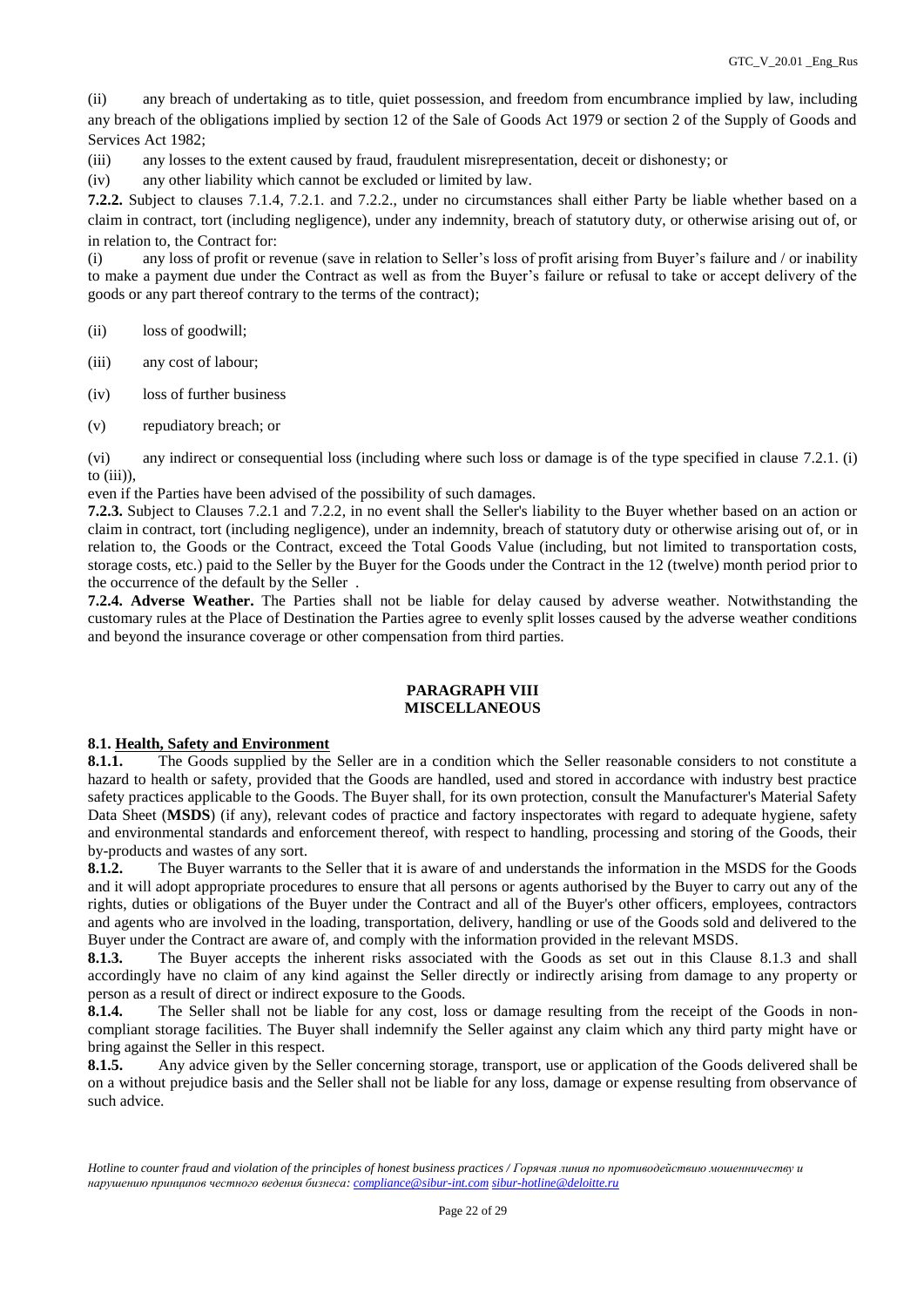## **8.2. REACH**

**8.2.1.** Notwithstanding any other provision to the contrary in the Contract or the GTC, in providing the Buyer with a Chemical Abstract Service Index Number and/or Existing Commercial Chemical Substances Number and/or any other health, safety and environmental information relating to the Goods pursuant to this Clause 8.2.1., regardless of their source, the Seller provides no warranty or representation as to the accuracy or completeness of such identification number(s) or information relating to it and needed by the Buyerand/or reasonably requested by the Buyer to comply with the requirements of REACH, hence the Seller accepts no liability for loss, damage, delay or expense incurred by the Buyer for whatever reason arising from its reliance on the accuracy of the identification numbers or other information hereunder provided and /or the existence of a valid (pre-) registration of the Goods to be imported into the EU/EEA.

## **8.3. Sanctions**

The Buyer hereby confirms that he is aware and complies with all applicable Sanctions. Notwithstanding anything to the contrary elsewhere in the Contract or the GTC:

**8.3.1.** Neither Party shall be obliged to perform any obligation otherwise required by the Contract (including without limitation an obligation to (a) perform, deliver, accept, sell, purchase, pay or receive monies to, from, or through a person or entity, or (b) engage in any other acts) if this would be in violation of, inconsistent with, or expose such Party to any Sanctions binding on that Party. by virtue of Law or the Contract.

**8.3.2.** Where any performance by a Party would be in violation of, inconsistent with, or expose such party to the Sanctions, such Party (the "Affected Party") shall, as soon as reasonably practicable give written notice to the other Party of its inability to perform. Once such notice has been given the Affected Party shall be entitled:

- i. to immediately suspend the affected obligation (whether payment or performance) until such time as the Affected Party may lawfully discharge such obligation; and/or
- ii. where the inability to discharge the obligation continues (or is reasonably expected to continue) until the end of the contractual time for discharge thereof, to a full release from the affected obligation, provided that notwithstanding the foregoing, where the relevant obligation relates to payment for the Goods which have already been delivered under the Contract, the affected payment obligation shall either (i) remain suspended until such time as the Affected Party may lawfully resume payment, or (ii) be cancelled by the Seller, provided that the Parties will have the opportunity to carry into execution the return of such Goods to the Seller, unless otherwise agreed by the Parties in writing; and/or
- iii. where the obligation affected is acceptance of the Vessel, to require the nominating Party to nominate an alternative Vessel;

in each case without any liability whatsoever (including but not limited to any damages for breach of Contract, penalties, costs, fees and expenses).

**8.3.3.** Nothing in this Clause shall be taken to limit or prevent the operation, where available under the governing law of the Contract, of any doctrine analogous to the English Common Law doctrine of frustration.

#### **8.3.4. Additional conditions in case of Goods delivery to Ukraine and/or Baltic region.**

a) Notwithstanding any provisions of the GTC and/or the Contract to the contrary, in the event that any respective authority of Russia, Ukraine or any Baltic region (namely, Lithuania, Latvia, Finland or Estonia for the purposes of this Agreement) imposes any Sanctions which prevent the Seller from performing its obligations under the Contract, the Seller shall be entitled to unilaterally terminate the Contract without incurring any liability to the Buyer for non-performance of obligations under the Contract or on any other basis (other than any liabilities that have accrued prior to such termination of the Contract).

b) In the event that the Buyer has already paid for the Goods under the Contract being terminated by the Seller according to sub clause 8.3.4. (a) above on the terms of prepayment, the Seller shall return to the Buyer the received amount of prepayment within 10 (ten) Business Days from the date of termination of the Contract (in accordance with sub-clause 8.3.4. (a)) to the extent such return is not prohibited or restricted by imposed Sanctions, trade restrictions or embargoes.

c) Seller shall not be liable for not fulfilling/partial fulfilling of its obligations under the Contract if JSC Russian Railways or any other Carrier refuses to accept the Goods for the transportation.

#### **8.4. Anti-Corruption**

**8.4.1.** Each Party hereby represents and warrants to the other that:

a) it has knowledge of the Anti-Corruption Laws and shall maintain at all times an adequate system of internal controls, procedures, and policies that monitor, prohibit, and protect against any act, conduct, or omission that would constitute a violation of the Anti-Corruption Laws;

b) no Public Official or close relative (i.e., spouse, child, parent, or sibling) of a Public Official is associated with it whether as an investor, officer, employee or shadow director;

c) neither Party nor its officers, directors, employees and/or affiliates has been the subject of an investigation, settlement or conviction for bribery or other form of corruption, nor has any such person been included on any list maintained by the U.S. Government or the UK or any other applicable jurisdiction as debarred, suspended, proposed for suspension or debarment, or otherwise ineligible for government procurement programmes;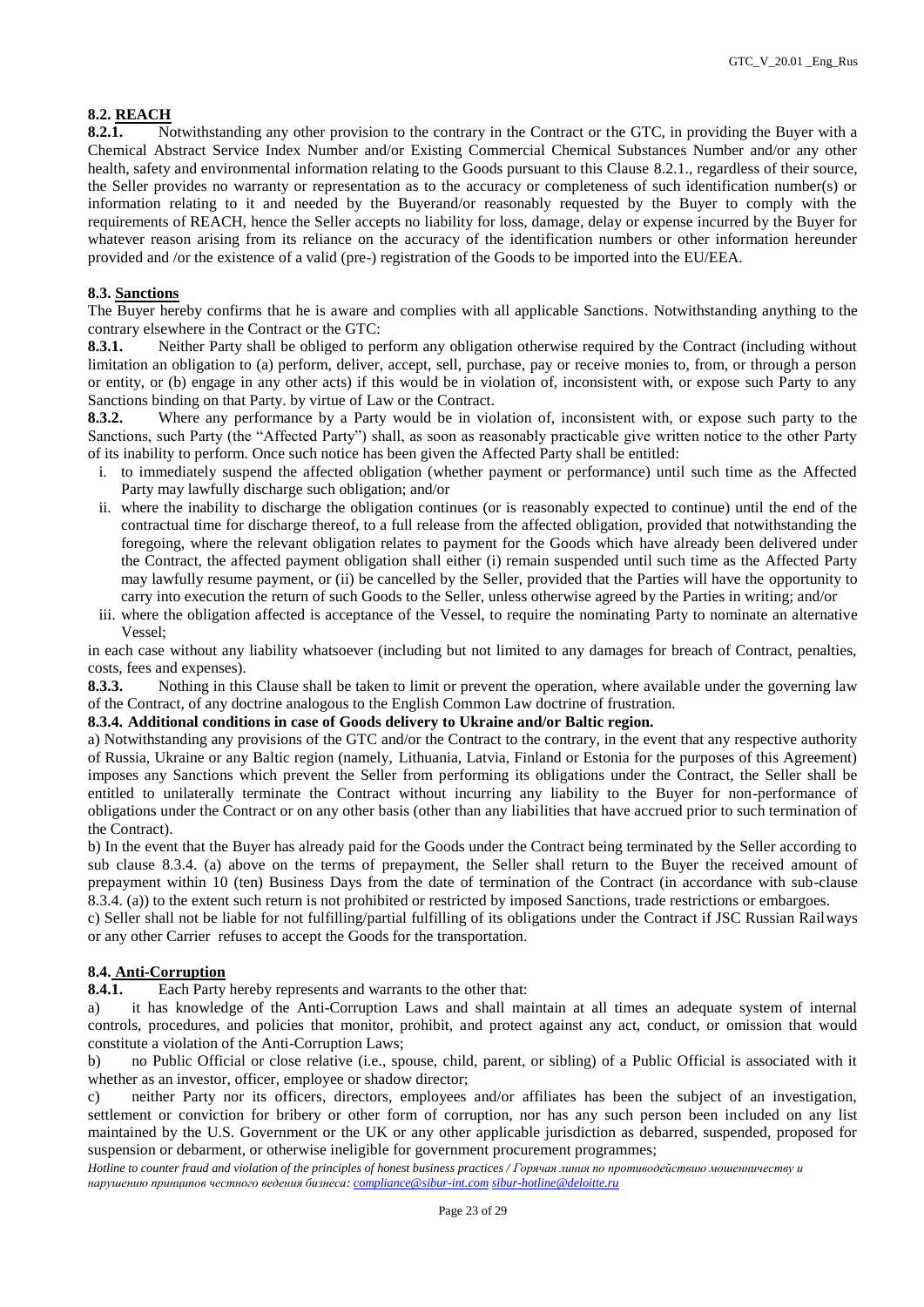d) it has not taken and will not take (and agrees that its officers, directors, employees and/or affiliates have not taken and will not take) directly or indirectly in connection with its obligations under this Agreement, any action that would constitute a violation of the Anti-Corruption Laws, including but not limited to making any offer, payment, promise to pay, or authorisation of the giving of any monies or financial or other advantage to any person:

i. for the purpose of inducing or rewarding that person or any other person to perform their role or function improperly;

ii. where receipt of that advantage would result in that person or any other person performing their role or function improperly;

iii. for the purpose of influencing a Public Official in relation to any decision, act or other performance of their official role or function, including a decision to fail to perform that role or function, so as to obtain or retain business or a business advantage of any kind; or

vi. or any other person, individual or entity at the suggestion, request or direction or for the benefit of any of the abovedescribed persons and entities, or

e) its officers, directors, employees and/or affiliates will not, directly or indirectly, in connection with its obligations under this Agreement, request, agree to receive, or accept any monies or financial or other advantage in return or as a reward for performing their role or function improperly; and

f) it will ensure that all its officers, directors, employees, and/or affiliates conducting activities under this Agreement available for compliance training.

# **8.5. Enforcement**

a) Each Party shall promptly (and in any event within five Business Days of becoming aware) report to the other Party:

i. any actual or potential breach of clause 8.4; or

ii. any request or demand received for any bribe or equivalent undue financial advantage made in connection with the performance of the Contract.

b) Each Party shall promptly (and in any event within five Business Days of becoming aware) report to the other Party:

i. i. the other Party is in breach of any of Anti-Corruption Laws without prejudice to the other rights of the respective Party under the Contract or the applicable Law; or

ii. there is evidence of repeated inadequacies in the other Party's anti-bribery and corruption compliance.

c) Each party shall indemnify and hold the other party harmless from any claims, suits, investigations, penalties, fines and/or costs of any kind arising from, or relating to, any breach of Clause 8.3 and 8. 4. This Clause 8.5(c) shall survive any termination of the Contract.

d) Each party agrees that full disclosure of information relating to a possible violation by the other party (or its shareholders, directors, officers, employees or Affiliates) of Clause 8.4 may be made at any time and for any reason to any government or regulatory agency, entity or party.

## **8.6. Compliance with applicable Laws**

Each Party hereby warrants to the other Party that as of the date of the Contract and on each subsequent occasion it performs obligations under the Contract, it conducts such activity in compliance with all applicable Laws of the relevant territory (or territories).

## **8.7. Arbitration and Governing Law**

**8.7.1.** Both the Contract and the GTC shall be governed by, interpreted and construed in accordance with the laws of England notwithstanding the choice of law rules of any jurisdiction and determined without reference to the principles of conflicts of laws.

**8.7.2.** Save for the case specified in clause 8.7.3 hereof, any dispute arising out of or in connection with this Contract, including any question regarding its existence, validity or termination, shall be referred to and finally resolved by arbitration under the SCC Rules, which Rules are deemed to be incorporated by reference into this clause. The legal seat of arbitration shall be London, UK, and venue of the arbitration shall be Stockholm, Sweden.

The rules for expedited arbitrations shall apply where the amount in dispute does not exceed EUR 100,000. Where the amount in dispute exceeds EUR 100,000 the arbitration rules shall apply. The arbitral tribunal shall be composed of a sole arbitrator where the amount in dispute exceeds EUR 100,000 but not EUR 1,000,000. Where the amount in dispute exceeds EUR 1,000,000, the arbitral tribunal shall be composed of three arbitrators. Any nonmaterial dispute shall be settled by the arbitral tribunal of three arbitrators.

In case the size of the claim is changed, so that the dispute shall be considered in a different order (for example, if the original dispute was declared on 50, 000 EUR at an expedited arbitration and then the claim was increased to 1, 500,000 EUR, the dispute shall be considered in the normal way by three arbitrators) arbitration proceedings should be terminated and started from the beginning in accordance with this arbitration clause. The amount in dispute includes the claims made in the request for arbitration and any counterclaims made in the answer to the request for arbitration.

*Hotline to counter fraud and violation of the principles of honest business practices / Горячая линия по противодействию мошенничеству и нарушению принципов честного ведения бизнеса: [compliance@sibur-int.com](mailto:compliance@sibur-int.com) [sibur-hotline@deloitte.ru](mailto:sibur-hotline@deloitte.ru)*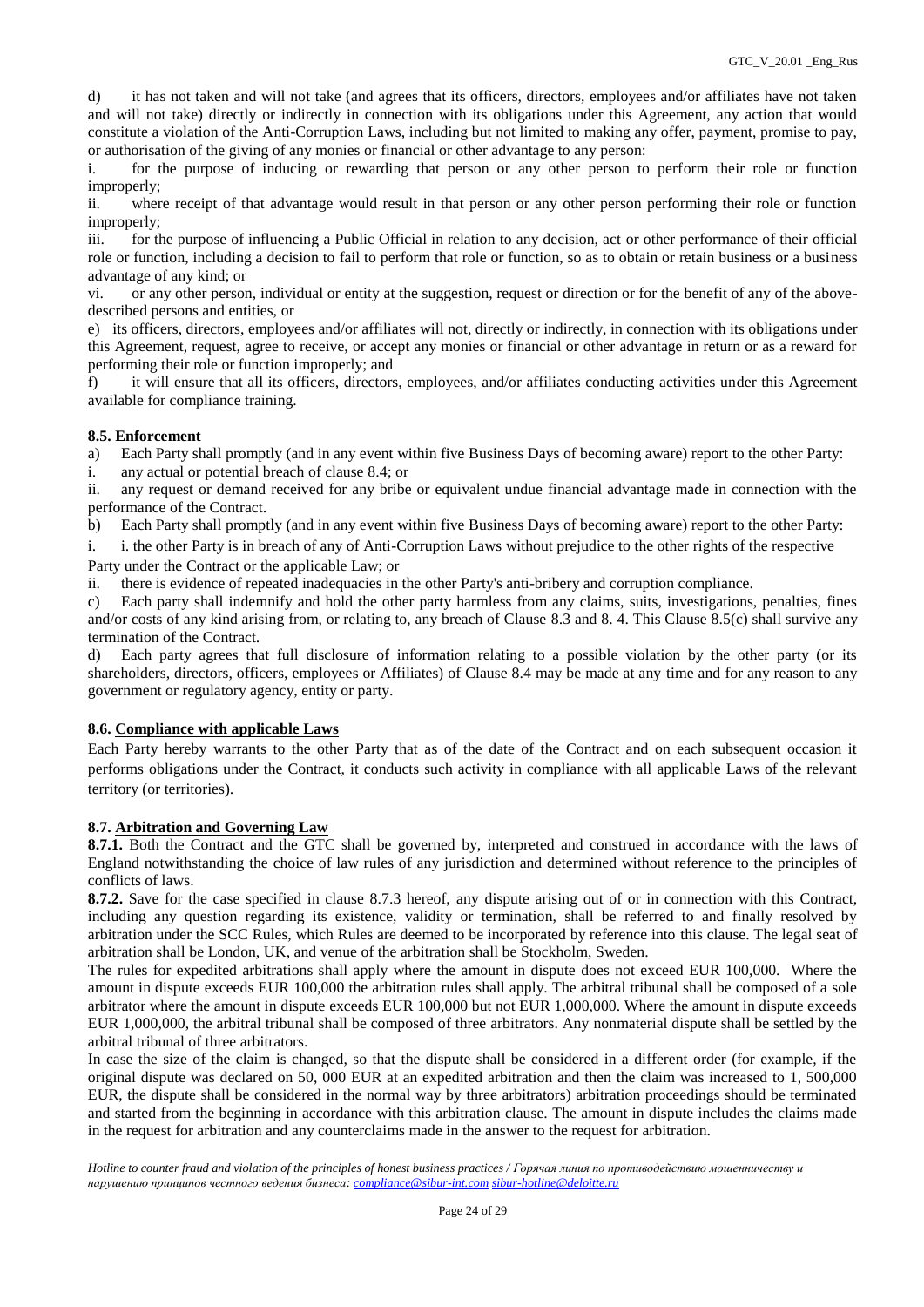**8.7.3.** Notwithstanding clause 8.7.2 above, any dispute, controversy, claim or difference relating to or arising out of demurrage in Delivery by Sea due or alleged to be due under the Contract shall be referred to arbitration in London in accordance with the London Maritime Arbitrators Association (**LMAA**) Terms current at the time when the arbitration proceedings are intended to be commenced, which Terms are incorporated by reference into this Clause.

The LMAA arbitral tribunal shall be composed of 3 (three) arbitrators. A party wishing to refer a dispute to arbitration shall appoint its arbitrator and send notice of such appointment in writing to the other party requiring the other party to appoint its own arbitrator within 14 (fourteen) calendar days of that notice and stating that it will appoint its arbitrator as sole arbitrator unless the other party appoints its own arbitrator and gives notice that it has done so within 14 (fourteen) calendar days specified. If the other party does not appoint its own arbitrator and give notice that it has done so within the 14 (fourteen) calendar days specified, the party referring a dispute to arbitration may, without the requirement of any further prior notice to the other party, appoint its arbitrator as sole arbitrator and shall advise the other party accordingly. The award of a sole arbitrator shall be binding on both parties as if he had been appointed by agreement.

Nothing herein shall prevent the parties agreeing in writing to vary these provisions to provide for the appointment of a sole arbitrator.

In cases where neither the demurrage claim nor any counterclaim exceeds the sum of USD 10,000 (or such other sum as the parties may agree) the arbitration shall be conducted in accordance with the LMAA Small Claims Procedure current at the time when the arbitration proceedings are commenced.

**8.7.4.** Each Party shall submit the documents in English. Documents submitted in a language other than English shall be translated into English at the expense of the Party submitting the documents. Each Party shall have the right, at its sole cost and expense, to have an interpreter attend the arbitration hearings if it so chooses.

**8.7.5.** Subject expressly to clause 8.7.3 above, the seat of the arbitration shall be Stockholm, Sweden, where all hearings shall take place. The arbitration proceedings shall be conducted in the English language, and the award shall be in English. **8.7.6.** The decision of the arbitrators shall be final and binding on the Parties. The arbitrators' awards shall be consistent with the limitations of liability and other terms and conditions set out in the Contract, to the extent permitted by English law.

**8.7.7.** The United Nations Convention on Contracts for the International Sale of Goods shall not apply to the Contract.

## **8.8 Duration and Termination**

**8.8.1.** The Contract shall come into effect on the Effective Date shall continue in force until all obligations have been fulfilled (unless earlier terminated hereunder or the Parties agree otherwise in writing) and/or until such time as all payments are made by the Buyer in full.

## **8.8.2. Buyer's default**

a) The Seller may, at its sole discretion and in addition to any other legal remedies it may have, upon giving five (5) Business Days' written notice to the Buyer, suspend all deliveries under the Contract and/or unilaterally terminate the Contract where:

i. the Buyer is in breach of any condition of the Contract;

ii. delivery or unloading of the Goods is delayed due to any cause(s) attributable to the Buyer and such delay is not excused by any other provision of the Contract;

iii. loading or unloading of the Goods is delayed by more than 10 (ten) hours after the NOR has been tendered or a train or truck has been arrived at the Place of Destination due to reasons attributable to the Buyer;

iv. there is a major change in the direct or indirect ownership of the Buyer or its parent company;

v. the Buyer or its parent company commences, or becomes the subject of, any bankruptcy, insolvency, reorganization, administration, liquidation or similar proceeding or is in the Seller's reasonable opinion expected to be unable or unwilling to pay its debts as the same become due;

vi. the Buyer or its parent company ceases or threatens to cease to function as a going concern or conduct its operations in the normal course of business;

vii. a creditor attaches or takes possession of all or a substantial part of the assets of the Buyer or its parent company; or

viii. if applicable, the Buyer delays the provision of the parent company guarantee or other security of its obligations as provided in the Contract for more than 10 (ten) Business Days. applicable, the Buyer delays the provision of the parent company guarantee or other security of its obligations as provided in the Contract for more than 10 (ten) Business Days.

b) Where the Seller suspends delivery of the Goods due to any of the events referred to under the sub clause 8.8.2 a) the Seller may, so long as such event is continuing, at any time unilaterally terminate the entire Contract.

c) Where, pursuant to Clause 8.8.2 (a)(ii) above, the Seller, under a Contract providing for multiple deliveries, temporarily suspends the delivery of the Goods and then decides to resume deliveries under the Contract, the Seller may cancel the suspended delivery and shall be under no obligation to make up for any quantity of the Goods that would have been delivered to the Buyer but for such suspension.

d) Where the Contract provides for multiple deliveries, then the rights given to the Seller in this clause 8.8.2 apply to all deliveries such that where the Seller is allowed to terminate in respect of one delivery, then it is entitled to terminate all the remaining deliveries.

*Hotline to counter fraud and violation of the principles of honest business practices / Горячая линия по противодействию мошенничеству и нарушению принципов честного ведения бизнеса: [compliance@sibur-int.com](mailto:compliance@sibur-int.com) [sibur-hotline@deloitte.ru](mailto:sibur-hotline@deloitte.ru)*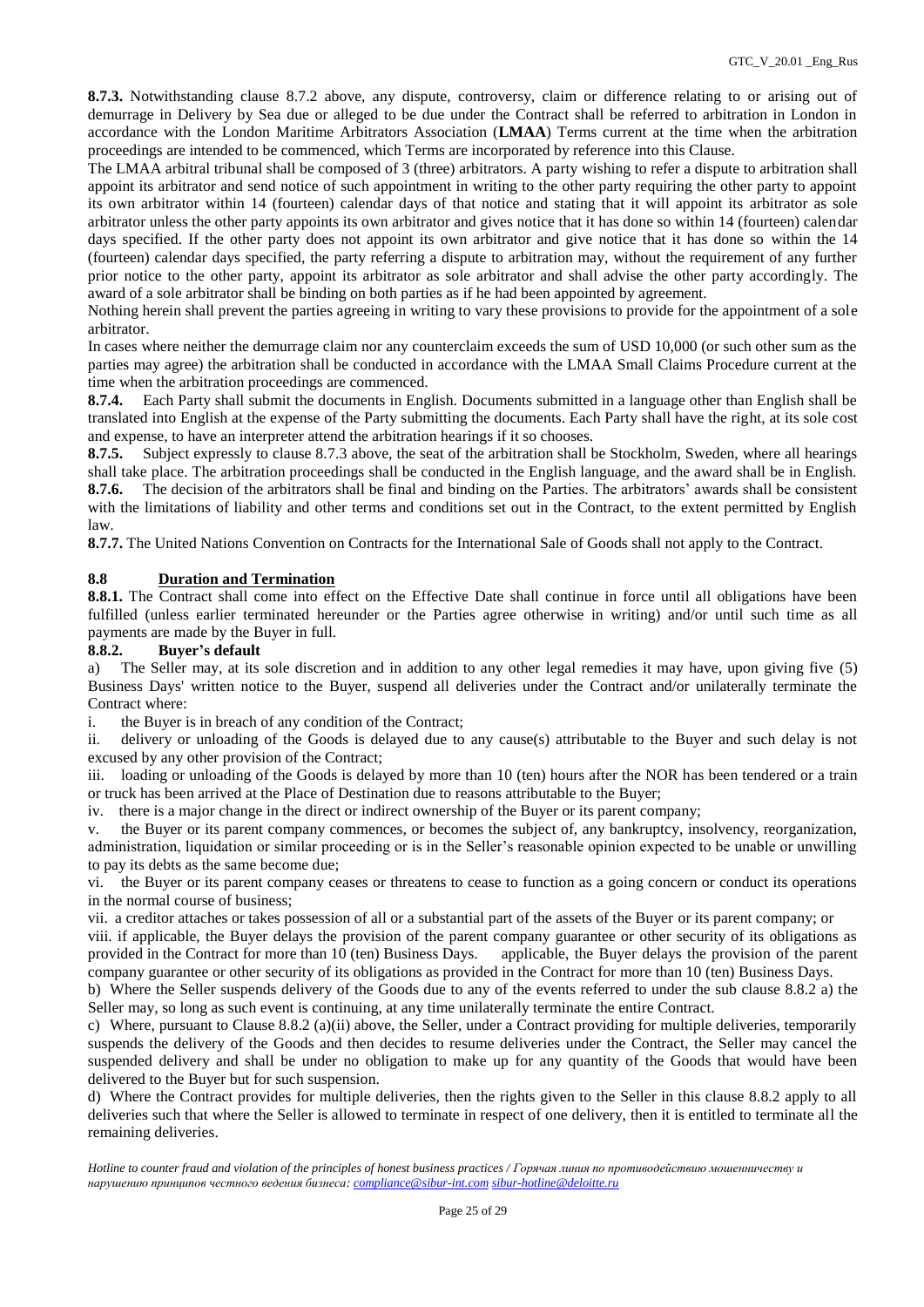e) Any termination of the Contract by the Seller shall be without prejudice to the rights and obligations of each Party as accrued on the date of termination.

## **8.8.3. Seller's default**

a) The Buyer may at its sole discretion, and in addition to any other legal remedies it may have, upon giving 5 Business Days prior written notice to the Seller, terminate the Contract, where the Seller, for any reason whatsoever, is in a material breach of any conditions of the Contract.

b) In relation to multiple deliveries under the Contract, the Buyer's right to terminate under this Clause 8.8.3 or otherwise, only applies to the delivery in respect of which the Seller is in breach and not to future deliveries.

c) Any termination of the Contract by the Buyer shall be without prejudice to the rights and obligations of each Party as accrued at the date of termination.

d) In the event of termination of the Contract by either Party pursuant to the provisions of Clause 8.8.2 (Buyer's Default) or Clause 8.8.3 (Seller's Default) then, save where the Buyer has terminated only part of a multiple delivery Contract, and in addition to any direct losses arising from the default or breach, the Party so terminating shall be entitled to claim damages from the Party in default as if the Party in default had failed to deliver or failed to accept, as the case may be, such quantity of the Goods as remained to be delivered under the Contract at the date of termination.

#### **8.8.4**. **Force Majeure**

a) Except in relation to any failure or inability to make a payment due under the Contract, and the Buyer's liability for demurrage due hereunder, (which shall not be excused), neither Party shall be liable to the other Party (non-availability of funds is not meant here) for any delay or non-performance of any obligations under the Contract (other than the payment of money) if such delay or non-performance is, except in the cases specified in clause 8.3,

(i) due to circumstances reasonably beyond such Party's control, including but not limited to any fires, strikes, lockouts, labour disputes of any kind, partial or general stoppage of labour, breakdown of or accident to the Manufacturer or warehouse or storehouse, machinery facilities, delays of carriers due to break down or adverse weather, explosions, floods, drought, war, sabotage, any local or national health emergency, appropriations of property, civil disorders, government requirements, rules, orders or any other acts issued or requested by any governmental or other public authorities or any person purporting to act on behalf of such authorities, civil or military authorities, acts of aggression, terrorism (or the threat thereof), acts of God or of the public enemy or any other causes beyond Party's reasonable control, except for the causes specified in clause 8.3, (hereinafter "Force Majeure Event"), and

(ii) could not have reasonably been prevented by such Party taking commercially reasonable precautions or customary steps to circumvent or mitigate such circumstances (if and to the extent such events were reasonably foreseeable).

b) The Party whose performance is affected by a Force Majeure Event shall provide written notice to the other Party of such Force Majeure Event, specifying the nature and the expected duration of the Force Majeure Event, within 10 (ten) Business Days after the Force Majeure Event begins, and shall take prompt action using its commercially reasonable efforts to remedy the effects of the Force Majeure Event. If requested by the Party not affected by a Force Majeure Event, the Parties shall discuss the Force Majeure Event and further steps in order to fulfil the Contract obligations.

c) The Seller when affected by a Force Majeure Event which prevents or hinders the supply of the Goods to the Buyer or any other customer shall apportion any quantity of the Goods remaining available to it pro rata between itself, the Buyer and third parties (including the Seller's Affiliates) with whom the Seller then has contractual commitments to deliver the Goods, provided that those arrangements were entered into prior to the occurrences of the Force Majeure Event.

d) In case of a Force Majeure Event declaration, the party affected by it shall have no obligation to acquire by purchase or otherwise any shortfall of the Goods which by reason of Force Majeure Event such party is unable to deliver to the other party under the Contract.

e) If the affected party's inability to perform lasts more than 60 (sixty) days, any Goods, the delivery of which has been prevented by the Force Majeure Event, may be cancelled by either of the Parties by giving of notice to the other. In such cases neither of the Parties will be entitled to claim from the other Party any compensation for possible losses.

f) A certificate or other document describing the occurrence of the Force Majeure Event issued by the respective Chambers of Commerce of the Seller's or the Buyer's country or of a transit country or any Applicable Authority shall be a sufficient proof of Force Majeure Event and its duration.

g) In the event that the affected party's inability to perform exceeds three (3) months, the Party not affected by a Force Majeure Event shall, on giving of 30 (thirty) days written notice, have the right to terminate the Contract. Where the Contract is so terminated, neither Party will be entitled to compensation or damages arising from or in connection with this Clause, save in respect of shipments delivered prior to the Force Majeure Event.

## **PARAGRAPH IX FINAL PROVISIONS**

*Hotline to counter fraud and violation of the principles of honest business practices / Горячая линия по противодействию мошенничеству и нарушению принципов честного ведения бизнеса: [compliance@sibur-int.com](mailto:compliance@sibur-int.com) [sibur-hotline@deloitte.ru](mailto:sibur-hotline@deloitte.ru)* **9.1.1. Entire Contract.** This Contract (including the GTC and any addenda, attachments or amendments) constitutes the entire agreement between the Parties and supersedes and extinguishes all previous agreements, promises, assurances, warranties, representations and understandings between them, whether written or oral, relating to its subject matter.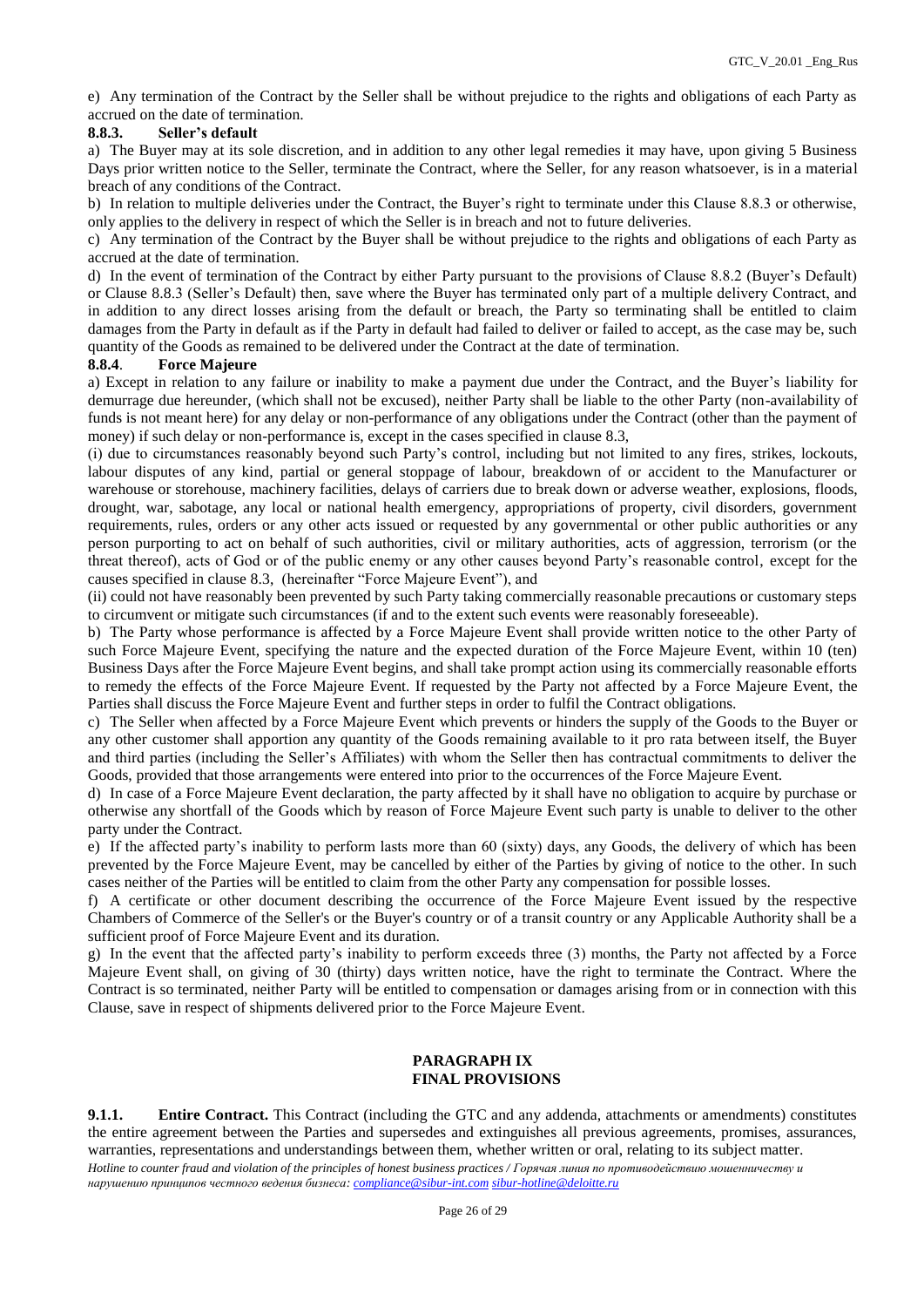Each party agrees that it shall have no remedies in respect of any statement, representation, assurance or warranty (whether made innocently or negligently) that is not set out in this agreement. Each party agrees that it shall have no claim for innocent or negligent misrepresentation based on any statement in this agreement.

**9.1.2. Amendments.** no amendment or variation of the Contract shall be effective unless in writing and signed by a duly authorized representative of each of the Parties to it, (except for a Sales Order Confirmation concluded by electronic means pursuant to Paragraph II above). Without limiting the above, the Seller is entitled to unilaterally change the GTC from time to time by uploading the new version of the GTC to the Seller's website at www.sibur-int.com. The new version of the GTC shall come into force within 10 (ten) Business Days after such upload.

**9.1.3. Assignment**. Neither Party may assign the Contract or any of its rights under the Contract or transfer any obligations under the Contract, without the other Party's prior written consent, which consent shall not be unreasonably withheld or delayed. Notwithstanding the foregoing, the Seller may, without consent, assign or transfer its rights and/or obligations under the Contract in whole or in part to any Seller Group Company or to any bank. For the purposes of this clause 9.1.3 "Seller Group Company" shall mean any legal entity fallingunder the same group of companies as the Seller. Any attempt at assignment in violation of this Clause shall be null and void.

**9.1.4. Binding effect**. The terms and conditions of the Contract shall be binding upon, and shall inure to the benefit of, the Parties hereto and their respective permitted successors and assigns.

**9.1.5. No Third Party beneficiaries.** Nothing in the Contract will give rights to any third parties and the provisions of the Contract (Rights of Third Parties) Act 1999 as amended from time to time are specifically excluded.

**9.1.6. The Parties' relationship.** The relationship hereby established between the Seller and the Buyer is solely that of the Seller and the Buyer. Each is an independent contractor engaged in the operation of its own respective business, and nothing in the Contract shall be construed to create a partnership, agency, joint venture, pooling, and franchise or employeremployee relationship between the Parties. Neither Party has the power or the authority to act for, represent, or bind the other Party (or any of the other Party's Affiliates) in any manner.

**9.1.7. Execution**. Either Party may sign the Contract and any related amendments attachments, or other documents by its duly authorised representative, provided that the Seller may also execute any of the said documents by facsimile signature of its authorised representative having the same force as his handwritten signature, and send a copy to the other Party by fax or email. Where original documents are required these shall be provided within 30 (thirty) days after the receipt of the copy document(s).

**9.1.8. The Seller's warranties, guarantees and representations**. The Seller warrants that it has full legal title to the Goods and that it has full right and power to convey such title to the Buyer. FOR THE AVOIDANCE OF DOUBT THE SELLER MAKES NO GUARANTEES, WARRANTIES, REPRESENTATIONS, EXPRESS OR IMPLIED, WRITTEN OR ORAL, INCLUDING ANY WARRANTY OF MERCHANTABILITY OR FITNESS OR SUITABILITY OF THE GOODS FOR A PARTICULAR PURPOSE, CONCERNING THE GOODS. ANY WARRANTIES, CONDITIONS OR OTHER TERMS IMPLIED BY LAW, CUSTOM, CONTRACT, STATUTE OR OTHER LEGAL THEORY OR OTHERWISE, WHETHER AS TO MERCHANTABILITY, QUALITY, FITNESS FOR PURPOSE OF THE GOODS OR OTHERWISE ARE SPECIFICALLY EXCLUDED TO THE FULLEST EXTENT PERMITTED BY THE APPLICABLE LAW.

**9.1.9. Notices.** Subject to par. 2 (to the extent of an inconsistency with this clause 9.1.9., any consent, agreement, approval or notice required or permitted to be given or made under the Contract by one of the Parties hereto to the other Party shall be in writing and in English (unless otherwise agreed by the Parties) and shall be delivered in person or by Federal Express, DHL (or other recognized international courier service requiring signature upon receipt) or by facsimile or email (as evidenced by a paper copy of such email).

In proving the giving of a communication, it shall be sufficient to prove that delivery was made to the appropriate address, or the communication was properly addressed and posted by an appropriate courier, or the fax was properly addressed and transmitted or the email was sent to the appropriate email address and dispatch of transmission from the sender's external gateway was confirmed as specified in the Contract.

**9.1.10. The date of receipt.** The date of receipt of the notice, demand or other communication will be (i) if delivered by hand, at the time of delivery, (ii) if delivered by courier – on the  $14<sup>th</sup>$  (fourteenth) day after the same is so mailed, except in the event of disruption of the postal service in which event the notice, demand or other communication will be deemed to be received only when actually received; (iii) if sent by fax, at the time of transmission; and (iv) if sent by email, at the earlier of: the time a return receipt is generated automatically by the recipient's email server; the time the recipient acknowledges receipt; and 24 (twenty four) hours after transmission, unless the sender receives notification that the email has not been successfully delivered.

**9.1.11. Change of notice details**. Either Party hereto shall promptly notify the other Party in writing as to the change of notice details of the Party and the new details to which notice shall be given to it thereafter. Either Party shall promptly notify the other Party in writing in case of any changes in VAT-IDs, changes of their validity or other related details of the other Party.

**9.1.12. The originals provision**. Where original documents are required to be delivered in accordance with the Contract, such documents shall be sent either by certified mail or by courier to the postal address of the receiving Party as stipulated in the Contract.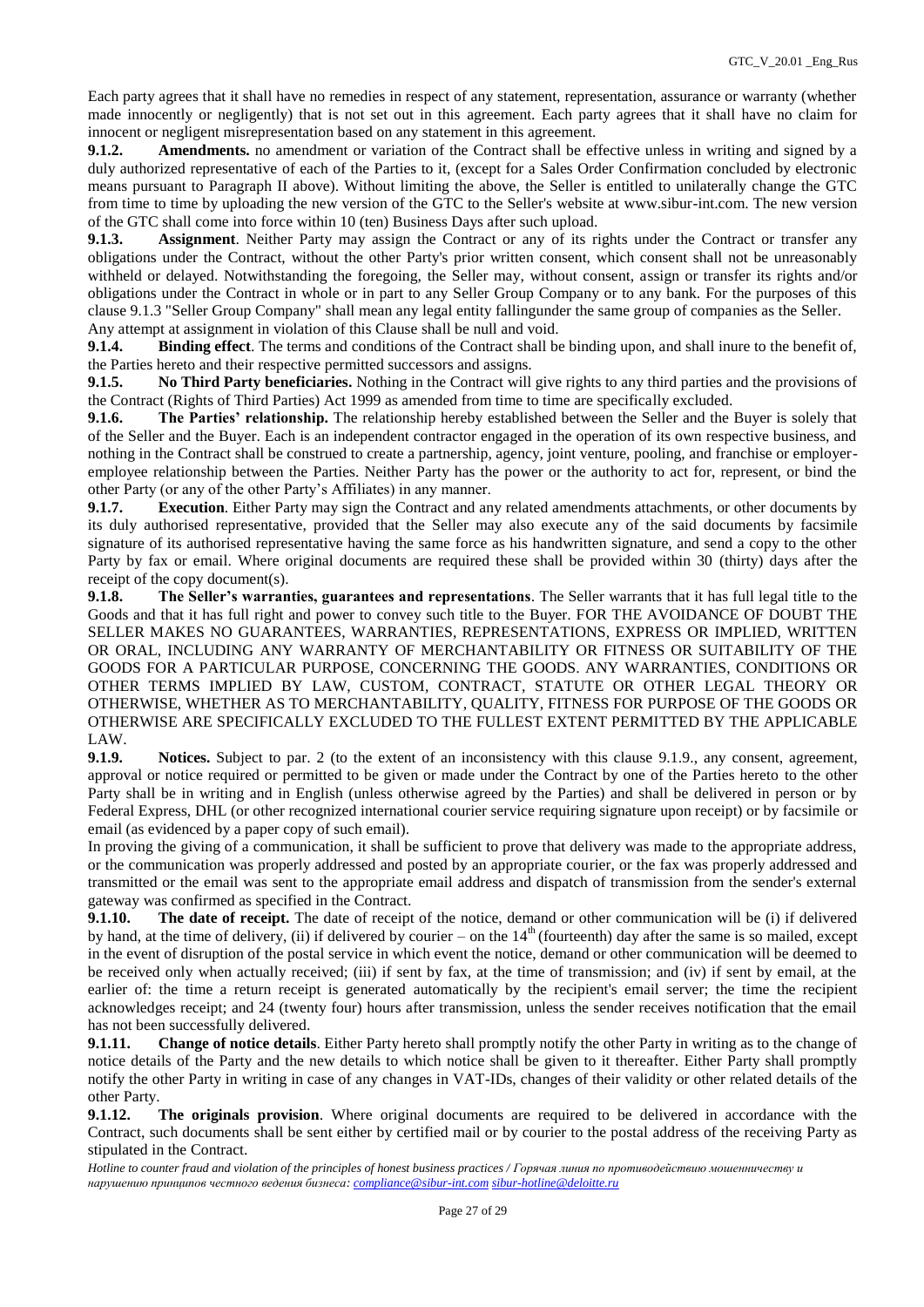**9.1.13. Language of the correspondence**. All correspondence concerning the Contract shall be conducted in English.

**9.1.14. Expenses.** Whether or not the transactions contemplated hereby are consummated, all costs and expenses (including the expenses, costs and fees of each Party attorneys, auditors and financial and other professional advisors) incurred in connection with the Contract and/or the drafting or negotiation of the terms and conditions of the Contract and/or any other transaction arising out of or in connection with the Contract shall be borne and paid by the Party incurring such costs and expenses.

**9.1.15. Waiver**. Any failure on the part of any Party hereto to comply with any of its obligations, agreements or conditions under the Contract may only be waived in writing by the Party to whom such compliance is owed but such waiver will not be considered to be a waiver of future failure(s) to comply with an obligation, agreement or condition. No act or omission by a Party may be deemed to be a waiver of any rights if such a waiver is not declared explicitly and in writing.

**9.1.16. Severability**. If any part of the Contract is deemed to be unenforceable, invalid or in contravention of applicable Law by a court or arbitral tribunal of competent jurisdiction, the remainder of the Contract shall remain in full force and effect. The Parties shall negotiate in good faith to replace the invalid provision with a provision which reflects, to the extent possible, the original intent of the invalid provision.

#### **9.1.17. Confidential Information**.

a) In connection with the Contract a Party (hereinafter the "**Receiving Party**") may discover, receive, or otherwise acquire, whether directly or indirectly, information related to the other Party (hereinafter the "**Disclosing Party**") or Affiliates of the Disclosing Party or its Affiliates' businesses, or information of third parties that the Disclosing Party is obligated to keep confidential (collectively, in whatever form or medium, "Confidential Information"). Confidential Information shall not include information (i) that is, or becomes, publicly known through no wrongful act or omission, direct or indirect, of the Receiving Party or its officers, directors, employees, Affiliates or consultants, (ii) that was already known to Receiving Party without obligations of confidentiality prior to the receipt from Disclosing Party, as reasonably evidenced by the Receiving Party, and was legitimately in Receiving Party's possession, without any obligation to keep such information confidential, (iii) that Receiving Party independently develops without the use of any Confidential Information of Disclosing Party, or (iv) that Receiving Party receives or has received on a non-confidential basis from a source other than Disclosing Party that is entitled to disclose the same to Receiving Party; provided however that Receiving Party is able to provide Disclosing Party with the documentary evidence regarding any of the exceptions (if any) or as required in connection with any rules or requirements of any stock exchange on which such Party is listed or may be listed, or as may otherwise be required by applicable Law.

b) Receiving Party shall (i) use Disclosing Party's Confidential Information solely in connection with exercise of its rights or performance of its obligations under the Contract, and (ii) disclose Disclosing Party's Confidential Information only as necessary to its officers, employees, Affiliates, consultants, including legal advisors and auditors whose duties relate to the Contract and reasonably require familiarity with such information in order for Receiving Party to perform its obligations or exercise its rights hereunder and who are bound by a legally enforceable written obligation of confidentiality with terms that are the same as, or more stringent than, those set out herein. Each Party shall be liable for any losses and/or damages incurred by the Disclosing Party resulting from such disclosure of Confidential Information by the above mentioned persons to any Third parties.

c) Subject to the exceptions to the confidentiality obligations set out in this Clause above, neither Party (nor its Affiliates, subsidiaries or other related parties) may disclose, publish or otherwise communicate the contents of the Contract to any Third Party without the prior express written consent of the other Party (which consent shall not be unreasonably withheld or delayed); each Party shall be permitted to disclose the terms and conditions of the Contract (i) to actual or potential investors and lenders and their authorized representatives under written confidentiality agreements that protect the confidentiality of the contents of the Contract which are the same as, or more stringent than, those set out herein, or (ii) as required in connection with any rules or requirements of any stock exchange on which such Party is listed or may be listed, or (iii) as may otherwise be required by the applicable Law, or (iv) as may be reasonably required for the performance of the Parties obligations under the Contract; provided however, that the Party making a disclosure pursuant to an exception set forth in the preceding subsections (i) or (iv) shall provide the other Party with prior written notice and shall, to the extent practical, cooperate with the other Party in seeking confidential treatment of the information to be disclosed (if and to the extent available), or (v) to its Affiliates under written confidentiality agreements that protect the confidentiality of the contents of the Contract which are the same as, or more stringent than, those set out herein. In addition to the aforesaid exceptions the Seller is permitted to disclose without the Buyer's prior consent the Confidential Information to any bank with regard to factoring. In connection with entering into contracts using Argus Open Markets system ("AOM") it is hereby expressly agreed and acknowledged that either Party shall be entitled to disclose any terms of such contract by publishing, posting, displaying or otherwise making available the respective information via AOM without obtaining prior consent of the other Party. In addition to the foregoing either Party shall be entitled to provide Argus Media Limited operating AOM ("Argus") with any information concerning performance of such contract pursuant to reasonable request of Argus.

d) No press release referring to the Contract or utilizing the other Party's name shall be made without the prior written consent of the other Party.